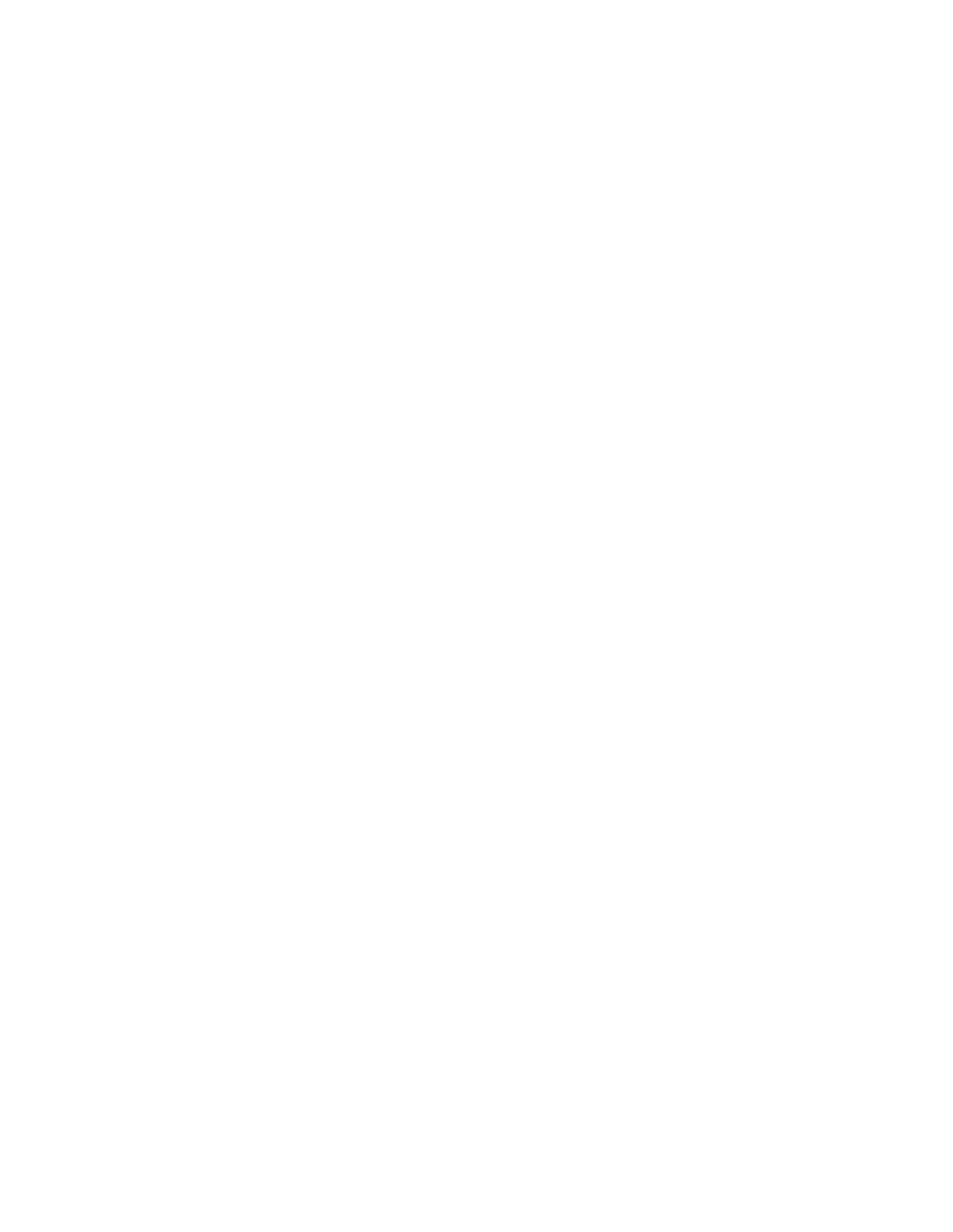# **Interim Condensed Consolidated Financial Statements (unaudited)**

| $\overline{2}$ |         | <b>Consolidated Income Statements</b>                         |
|----------------|---------|---------------------------------------------------------------|
| 3              |         | <b>Consolidated Comprehensive Income Statements</b>           |
| 4              |         | <b>Consolidated Statements of Financial Position</b>          |
| 5              |         | <b>Consolidated Equity Statements</b>                         |
| $\overline{7}$ |         | <b>Consolidated Cash Flows Statements</b>                     |
|                |         |                                                               |
| 8              |         | Notes to Interim Condensed Consolidated Financial Statements  |
| 8              | Note 1  | General Information                                           |
| 8              | Note 2  | Impacts of COVID-19 Pandemic                                  |
| 9              | Note 3  | Changes in Accounting Policies                                |
| 12             | Note 4  | Acquisition and Disposal of Businesses                        |
| 13             | Note 5  | Invested Assets and Investment Income                         |
| 15             | Note 6  | Fair Value of Financial Instruments and Investment Properties |
| 23             | Note 7  | Management of Risks Associated with Financial Instruments     |
| 25             | Note 8  | <b>Derivative Financial Instruments</b>                       |
| 27             | Note 9  | Segregated Funds Net Assets                                   |
| 28             | Note 10 | <b>Debentures</b>                                             |
| 28             | Note 11 | Share Capital                                                 |
| 29             | Note 12 | Preferred Shares Issued by a Subsidiary                       |
| 30             | Note 13 | Accumulated Other Comprehensive Income                        |
| 30             | Note 14 | Capital Management                                            |
| 32             | Note 15 | <b>General Expenses</b>                                       |
| 32             | Note 16 | <b>Income Taxes</b>                                           |
| 32             | Note 17 | Segmented Information                                         |
| 38             | Note 18 | Earnings Per Common Share                                     |
| 39             | Note 19 | Post-Employment Benefits                                      |
| 40             | Note 20 | Commitments                                                   |
| 41             | Note 21 | Event After the Reporting Period                              |
| 41             | Note 22 | <b>Comparative Figures</b>                                    |
|                |         |                                                               |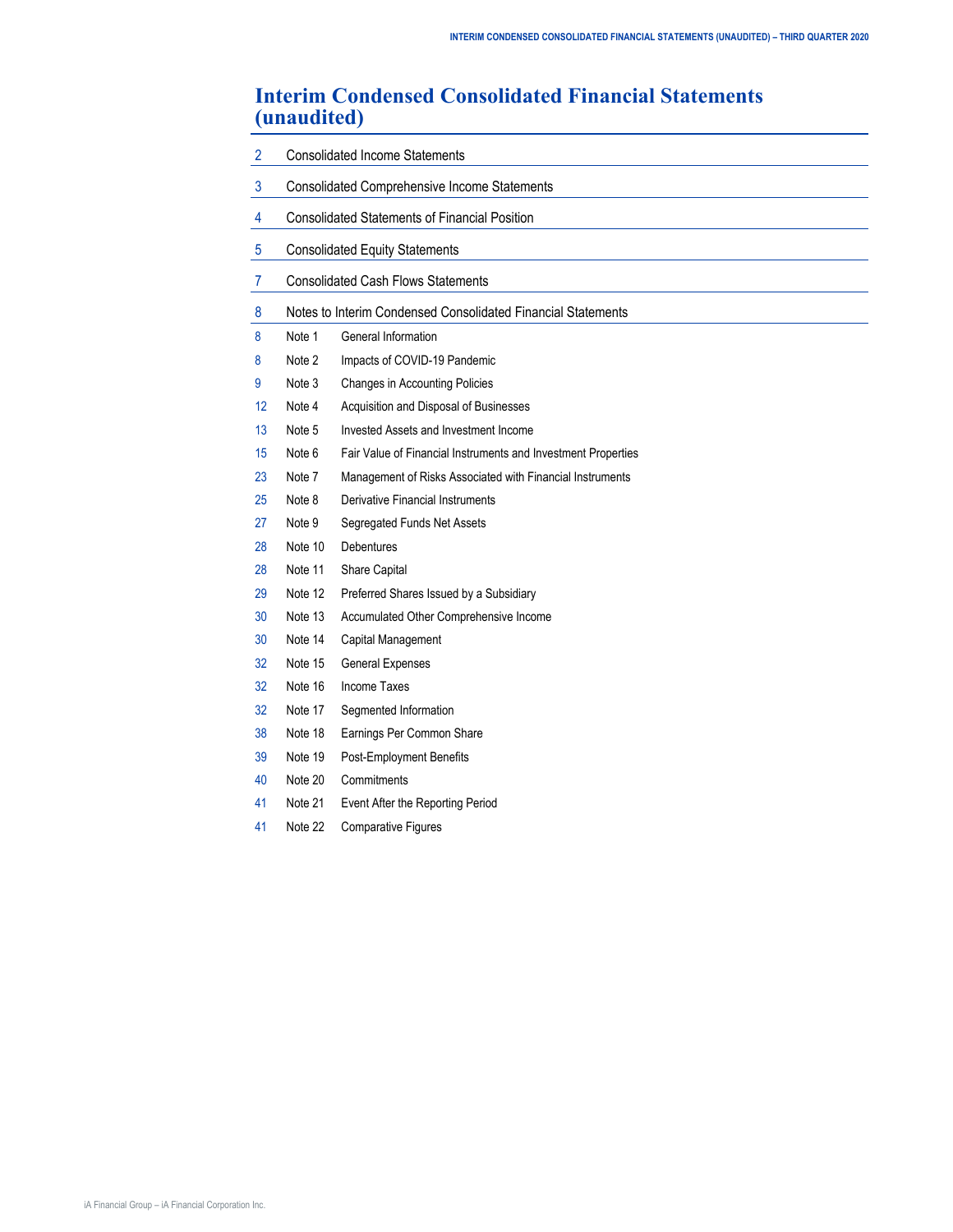# <span id="page-3-0"></span>**Consolidated Income Statements**

| (Unaudited, in millions of dollars, unless otherwise indicated)                | <b>Quarters ended</b><br>September 30 |       | Nine months ended<br>September 30 |        |  |
|--------------------------------------------------------------------------------|---------------------------------------|-------|-----------------------------------|--------|--|
|                                                                                | 2020                                  | 2019  | 2020                              | 2019   |  |
|                                                                                | \$                                    | \$    | \$                                | \$     |  |
| <b>Revenues</b>                                                                |                                       |       |                                   |        |  |
| <b>Premiums</b>                                                                |                                       |       |                                   |        |  |
| Gross premiums                                                                 | 3,492                                 | 2,404 | 8,761                             | 7,131  |  |
| Premiums ceded                                                                 | (244)                                 | (215) | (645)                             | (604)  |  |
| Net premiums (Note 17)                                                         | 3,248                                 | 2,189 | 8,116                             | 6,527  |  |
| Investment income (Note 5)                                                     |                                       |       |                                   |        |  |
| Interest and other investment income                                           | 356                                   | 347   | 1,107                             | 1,001  |  |
| Change in fair value of investments                                            | 40                                    | 763   | 2,587                             | 3,942  |  |
|                                                                                | 396                                   | 1,110 | 3,694                             | 4,943  |  |
| Other revenues                                                                 | 455                                   | 416   | 1,311                             | 1,251  |  |
|                                                                                | 4,099                                 | 3,715 | 13,121                            | 12,721 |  |
| Policy benefits and expenses                                                   |                                       |       |                                   |        |  |
| Gross benefits and claims on contracts                                         | 1,468                                 | 1,420 | 4,301                             | 4,356  |  |
| Ceded benefits and claims on contracts                                         | (137)                                 | (155) | (408)                             | (397)  |  |
| Net transfer to segregated funds                                               | 622                                   | 262   | 1,834                             | 682    |  |
| Increase (decrease) in insurance contract liabilities                          | 950                                   | 1,156 | 4,266                             | 5,056  |  |
| Increase (decrease) in investment contract liabilities                         | 3                                     | 7     | 25                                | 28     |  |
| Decrease (increase) in reinsurance assets                                      | (18)                                  | (32)  | (112)                             | (112)  |  |
|                                                                                | 2,888                                 | 2,658 | 9,906                             | 9,613  |  |
| Commissions                                                                    | 468                                   | 425   | 1,304                             | 1,220  |  |
| General expenses                                                               | 422                                   | 347   | 1,203                             | 1,061  |  |
| Premium and other taxes                                                        | 34                                    | 31    | 94                                | 95     |  |
| Financing charges                                                              | 19                                    | 13    | 55                                | 42     |  |
|                                                                                | 3,831                                 | 3,474 | 12,562                            | 12,031 |  |
| Income before income taxes                                                     | 268                                   | 241   | 559                               | 690    |  |
| Income taxes (Note 16)                                                         | 49                                    | 52    | 99                                | 156    |  |
| Net income                                                                     | 219                                   | 189   | 460                               | 534    |  |
| Net income attributed to participating policyholders                           | (4)                                   |       | 4                                 | 1      |  |
| Net income attributed to shareholders                                          | 223                                   | 189   | 456                               | 533    |  |
| Dividends attributed to preferred shares issued by a subsidiary (Note 12)      | 6                                     | 5     | 17                                | 17     |  |
| Net income attributed to common shareholders                                   | 217                                   | 184   | 439                               | 516    |  |
| Earnings per common share (in dollars) (Note 18)                               |                                       |       |                                   |        |  |
| Basic                                                                          | 2.03                                  | 1.73  | 4.11                              | 4.83   |  |
| Diluted                                                                        | 2.03                                  | 1.72  | 4.10                              | 4.81   |  |
| Weighted average number of shares outstanding (in millions of units) (Note 18) |                                       |       |                                   |        |  |
| Basic                                                                          | 107                                   | 106   | 107                               | 107    |  |
| Diluted                                                                        | 107                                   | 107   | 107                               | 107    |  |
| Dividends per common share (in dollars) (Note 11)                              | 0.49                                  | 0.45  | 1.46                              | 1.32   |  |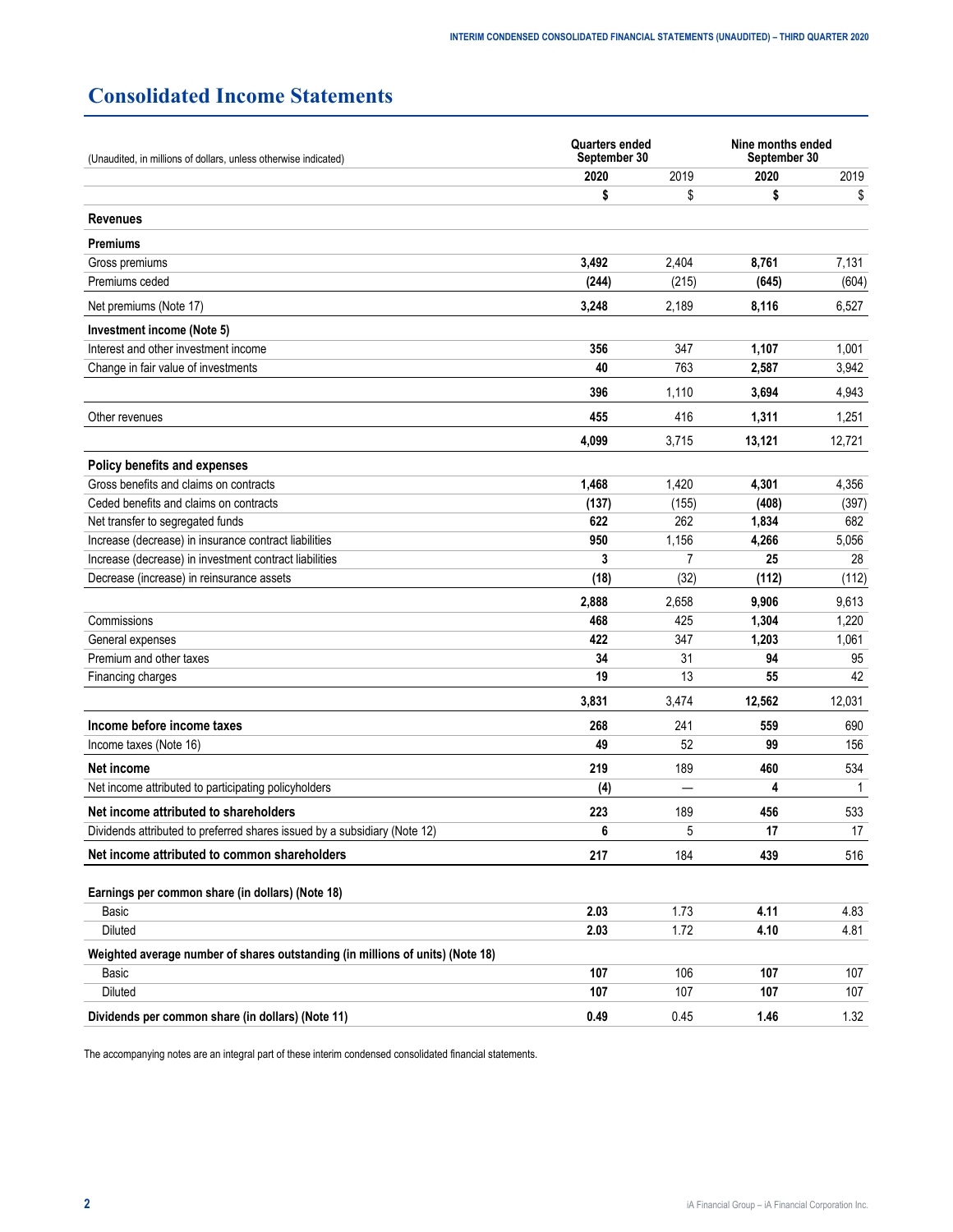# <span id="page-4-0"></span>**Consolidated Comprehensive Income Statements**

| (Unaudited, in millions of dollars)                                                                 | Quarters ended<br>September 30 |      | Nine months ended<br>September 30 |      |
|-----------------------------------------------------------------------------------------------------|--------------------------------|------|-----------------------------------|------|
|                                                                                                     | 2020                           | 2019 | 2020                              | 2019 |
|                                                                                                     | S                              | \$   |                                   | \$   |
| Net income                                                                                          | 219                            | 189  | 460                               | 534  |
| Other comprehensive income, net of income taxes                                                     |                                |      |                                   |      |
| Items that may be reclassified subsequently to net income:                                          |                                |      |                                   |      |
| Available for sale financial assets                                                                 |                                |      |                                   |      |
| Unrealized gains (losses) on available for sale financial assets                                    | 46                             | (1)  | 73                                | 89   |
| Reclassification of losses (gains) on available for sale financial assets included in net<br>income | (2)                            | (4)  | (16)                              | (13) |
|                                                                                                     | 44                             | (5)  | 57                                | 76   |
| Net investment hedge                                                                                |                                |      |                                   |      |
| Unrealized gains (losses) on currency translation in foreign operations                             | (72)                           | 16   |                                   | (35) |
| Hedges of net investment in foreign operations                                                      | 23                             | (13) | (28)                              | 28   |
|                                                                                                     | (49)                           | 3    | (28)                              | (7)  |
| Cash flow hedge                                                                                     |                                |      |                                   |      |
| Unrealized gains (losses) on cash flow hedges                                                       | (10)                           |      | 21                                | (2)  |
| Items that will not be reclassified subsequently to net income:                                     |                                |      |                                   |      |
| Remeasurement of post-employment benefits                                                           | (15)                           | (13) | (71)                              | (70) |
| Total other comprehensive income                                                                    | (30)                           | (15) | (21)                              | (3)  |
| <b>Comprehensive income</b>                                                                         | 189                            | 174  | 439                               | 531  |
| Comprehensive income attributed to participating policyholders                                      | (4)                            |      | 4                                 |      |
| Comprehensive income attributed to shareholders                                                     | 193                            | 174  | 435                               | 530  |

# **Income Taxes Included in Other Comprehensive Income**

| (Unaudited, in millions of dollars)                                                                        | <b>Quarters ended</b><br>September 30 |      | Nine months ended<br>September 30 |      |
|------------------------------------------------------------------------------------------------------------|---------------------------------------|------|-----------------------------------|------|
|                                                                                                            | 2020                                  | 2019 | 2020                              | 2019 |
|                                                                                                            |                                       | S    |                                   |      |
| Income tax recovery (expense) related to:                                                                  |                                       |      |                                   |      |
| Items that may be reclassified subsequently to net income:                                                 |                                       |      |                                   |      |
| Unrealized losses (gains) on available for sale financial assets                                           | (16)                                  |      | (25)                              | (31) |
| Reclassification of gains (losses) on available for sale financial assets included in net<br><b>Income</b> | 2                                     |      | 6                                 | 5    |
| Hedges of net investment in foreign operations                                                             | (4)                                   | 2    | 5                                 | (5)  |
| Unrealized losses (gains) on cash flow hedges                                                              |                                       |      | (5)                               |      |
|                                                                                                            | (18)                                  | 3    | (19)                              | (31) |
| Items that will not be reclassified subsequently to net income:                                            |                                       |      |                                   |      |
| Remeasurement of post-employment benefits                                                                  | 5                                     | 4    | 25                                | 24   |
| Total income tax recovery (expense) included in other comprehensive income                                 | (13)                                  |      | 6                                 | (7)  |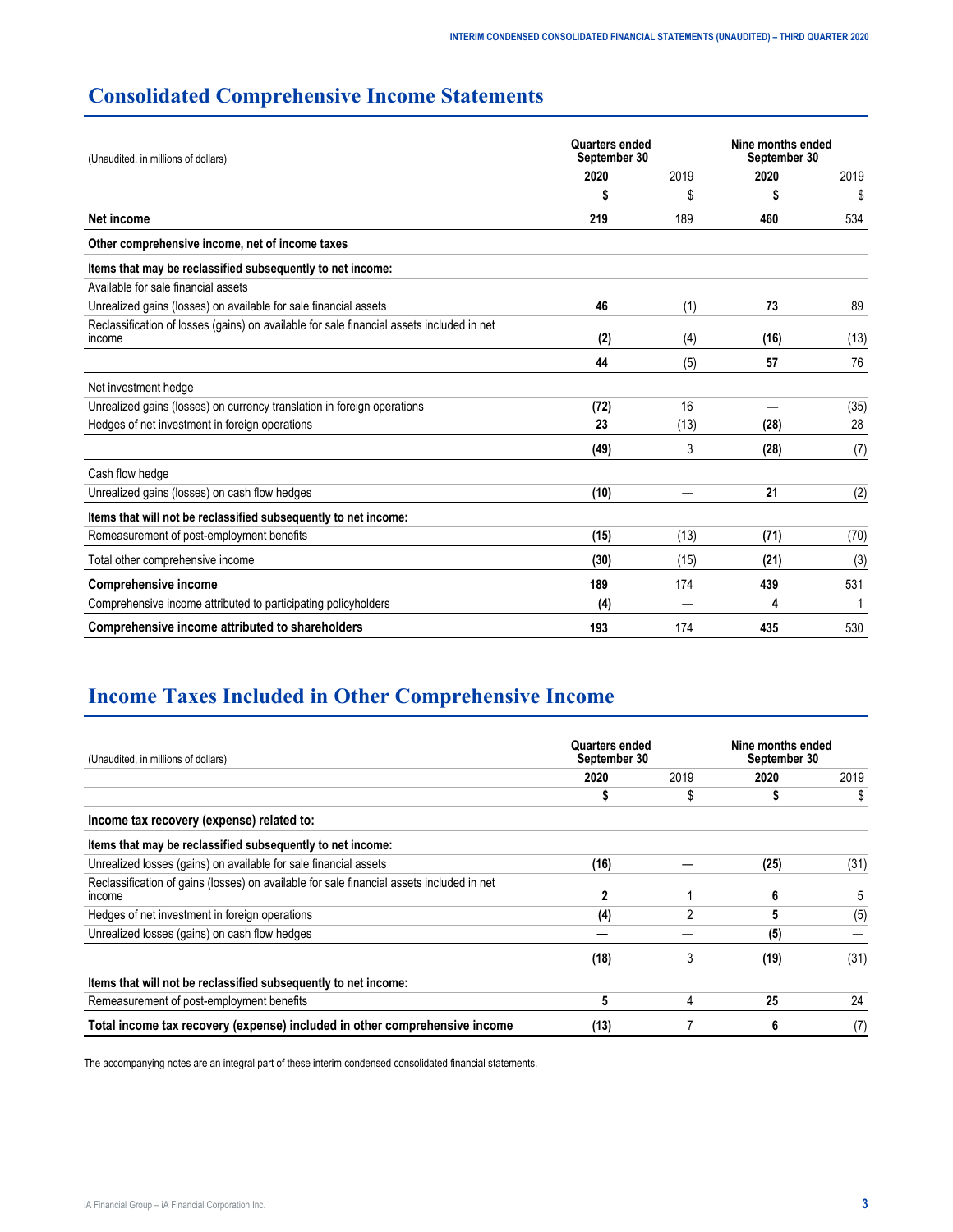# <span id="page-5-0"></span>**Consolidated Statements of Financial Position**

| (In millions of dollars)                                     | As at September 30 | As at December 31 |  |
|--------------------------------------------------------------|--------------------|-------------------|--|
|                                                              | 2020               | 2019              |  |
|                                                              | (unaudited)        |                   |  |
|                                                              | \$                 | \$                |  |
| <b>Assets</b>                                                |                    |                   |  |
| Investments (Note 5)                                         |                    |                   |  |
| Cash and short-term investments                              | 1,768              | 1,108             |  |
| <b>Bonds</b>                                                 | 32,279             | 27,508            |  |
| <b>Stocks</b>                                                | 3,142              | 3,024             |  |
| Mortgages and other loans                                    | 2,632              | 3,870             |  |
| Derivative financial instruments (Note 8)                    | 1,411              | 1,003             |  |
| Policy loans                                                 | 901                | 900               |  |
| Other invested assets                                        | 565                | 429               |  |
| Investment properties                                        | 1,989              | 2,077             |  |
|                                                              | 44,687             | 39,919            |  |
| Other assets                                                 | 3,339              | 2,193             |  |
| Reinsurance assets                                           | 1,346              | 1,030             |  |
| <b>Fixed assets</b>                                          | 392                | 394               |  |
| Deferred income tax assets                                   | 41                 | 28                |  |
| Intangible assets                                            | 1,621              | 1,110             |  |
| Goodwill                                                     | 1,280              | 606               |  |
| General fund assets                                          | 52,706             | 45,280            |  |
| Segregated funds net assets (Note 9)                         | 30,119             | 27,868            |  |
| <b>Total assets</b>                                          | 82,825             | 73,148            |  |
| Liabilities                                                  |                    |                   |  |
| Insurance contract liabilities                               | 35,110             | 30,665            |  |
| Investment contract liabilities                              | 565                | 630               |  |
| Derivative financial instruments (Note 8)                    | 778                | 455               |  |
| Other liabilities                                            | 7,999              | 6,063             |  |
| Deferred income tax liabilities                              | 403                | 287               |  |
| Debentures                                                   | 1,448              | 1,050             |  |
| General fund liabilities                                     | 46,303             | 39,150            |  |
| Liabilities related to segregated funds net assets (Note 9)  | 30,119             | 27,868            |  |
| <b>Total liabilities</b>                                     | 76,422             | 67,018            |  |
| <b>Equity</b>                                                |                    |                   |  |
| Share capital and contributed surplus                        | 1,692              | 1,684             |  |
| Preferred shares issued by a subsidiary (Note 12)            | 525                | 525               |  |
| Retained earnings and accumulated other comprehensive income | 4,140              | 3,879             |  |
| Participating policyholders' accounts                        | 46                 | 42                |  |
|                                                              |                    |                   |  |
|                                                              | 6,403              | 6,130             |  |
| <b>Total liabilities and equity</b>                          | 82,825             | 73,148            |  |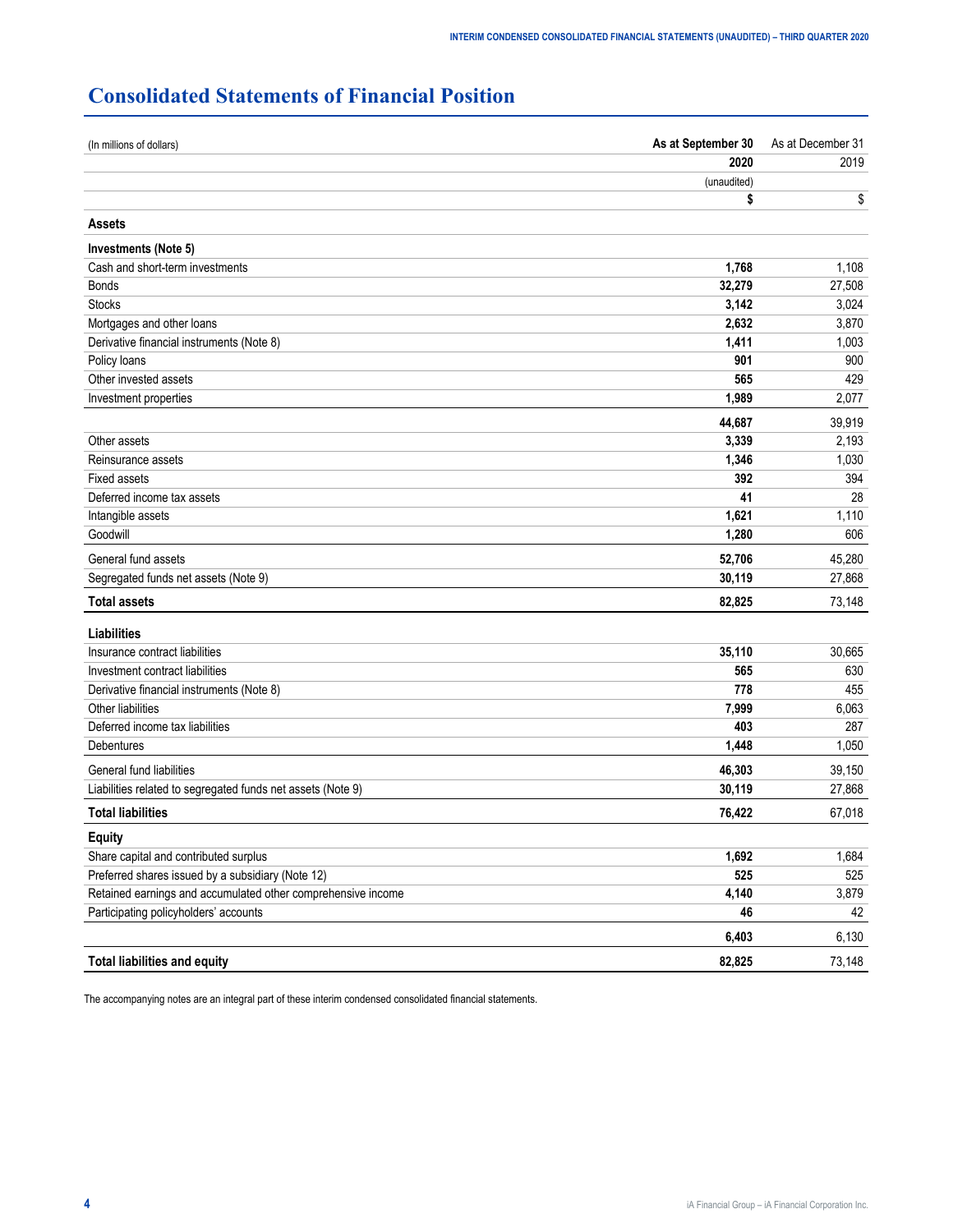# <span id="page-6-0"></span>**Consolidated Equity Statements**

| (Unaudited, in millions of dollars)                               |                                             | As at September 30, 2020 |                                   |                                    |                      |                                                 |       |
|-------------------------------------------------------------------|---------------------------------------------|--------------------------|-----------------------------------|------------------------------------|----------------------|-------------------------------------------------|-------|
|                                                                   | Participating<br>policyholders'<br>accounts | Common<br>shares         | Preferred<br>shares<br>subsidiary | issued by a Contributed<br>surplus | Retained<br>earnings | Accumulated<br>other<br>comprehensive<br>income | Total |
|                                                                   |                                             | (Note 11)                | (Note 12)                         |                                    |                      | (Note 13)                                       |       |
|                                                                   | \$                                          | \$                       | \$                                | \$                                 | \$                   | \$                                              | \$    |
| Balance as at December 31, 2018                                   | 52                                          | 1,655                    | 525                               | 23                                 | 3,440                | 23                                              | 5,718 |
| Net income attributed to shareholders                             |                                             |                          |                                   | —                                  | 709                  |                                                 | 709   |
| Net income attributed to participating policyholders'<br>accounts | (10)                                        |                          |                                   |                                    |                      |                                                 | (10)  |
| Other comprehensive income                                        |                                             |                          |                                   |                                    |                      | 12                                              | 12    |
| Comprehensive income for the year                                 | (10)                                        |                          |                                   |                                    | 709                  | 12                                              | 711   |
| <b>Equity transactions</b>                                        |                                             |                          |                                   |                                    |                      |                                                 |       |
| Transfer of post-employment benefits                              |                                             |                          |                                   |                                    | (21)                 | 21                                              |       |
| Stock option plan                                                 |                                             |                          |                                   | 4                                  | —                    |                                                 | 4     |
| Stock options exercised                                           |                                             |                          |                                   | (9)                                | —                    |                                                 | (9)   |
| Common shares issued                                              |                                             | 54                       |                                   | —                                  |                      |                                                 | 54    |
| Redemption of common shares                                       |                                             | (43)                     |                                   | —                                  | (96)                 |                                                 | (139) |
| Dividends on common shares                                        |                                             | —                        |                                   | —                                  | (188)                |                                                 | (188) |
| Dividends on preferred shares issued by a<br>subsidiary           |                                             |                          |                                   |                                    | (22)                 |                                                 | (22)  |
| Other                                                             |                                             |                          |                                   |                                    | 1                    |                                                 | 1     |
|                                                                   |                                             | 11                       |                                   | (5)                                | (326)                | 21                                              | (299) |
| Balance as at December 31, 2019                                   | 42                                          | 1,666                    | 525                               | 18                                 | 3,823                | 56                                              | 6,130 |
| Net income attributed to shareholders                             |                                             |                          |                                   |                                    | 456                  |                                                 | 456   |
| Net income attributed to participating policyholders'<br>accounts | 4                                           |                          |                                   |                                    |                      |                                                 | 4     |
| Other comprehensive income                                        |                                             |                          |                                   |                                    |                      | (21)                                            | (21)  |
| Comprehensive income for the period                               | 4                                           |                          |                                   |                                    | 456                  | (21)                                            | 439   |
| <b>Equity transactions</b>                                        |                                             |                          |                                   |                                    |                      |                                                 |       |
| Transfer of post-employment benefits                              |                                             |                          |                                   |                                    | (71)                 | 71                                              |       |
| Stock option plan                                                 |                                             |                          |                                   | $\mathbf{2}$                       | —                    |                                                 | 2     |
| Stock options exercised                                           |                                             |                          |                                   | (1)                                | —                    |                                                 | (1)   |
| Common shares issued                                              |                                             | 8                        |                                   |                                    |                      |                                                 | 8     |
| Redemption of common shares                                       |                                             | (1)                      |                                   |                                    | (3)                  |                                                 | (4)   |
| Dividends on common shares                                        |                                             |                          |                                   | —                                  | (156)                |                                                 | (156) |
| Dividends on preferred shares issued by a<br>subsidiary           |                                             |                          |                                   |                                    | (17)                 |                                                 | (17)  |
| Other                                                             | —                                           |                          |                                   | —                                  | $\overline{2}$       | —                                               | 2     |
|                                                                   |                                             | $\overline{7}$           |                                   | 1                                  | (245)                | 71                                              | (166) |
| Balance as at September 30, 2020                                  | 46                                          | 1,673                    | 525                               | 19                                 | 4,034                | 106                                             | 6,403 |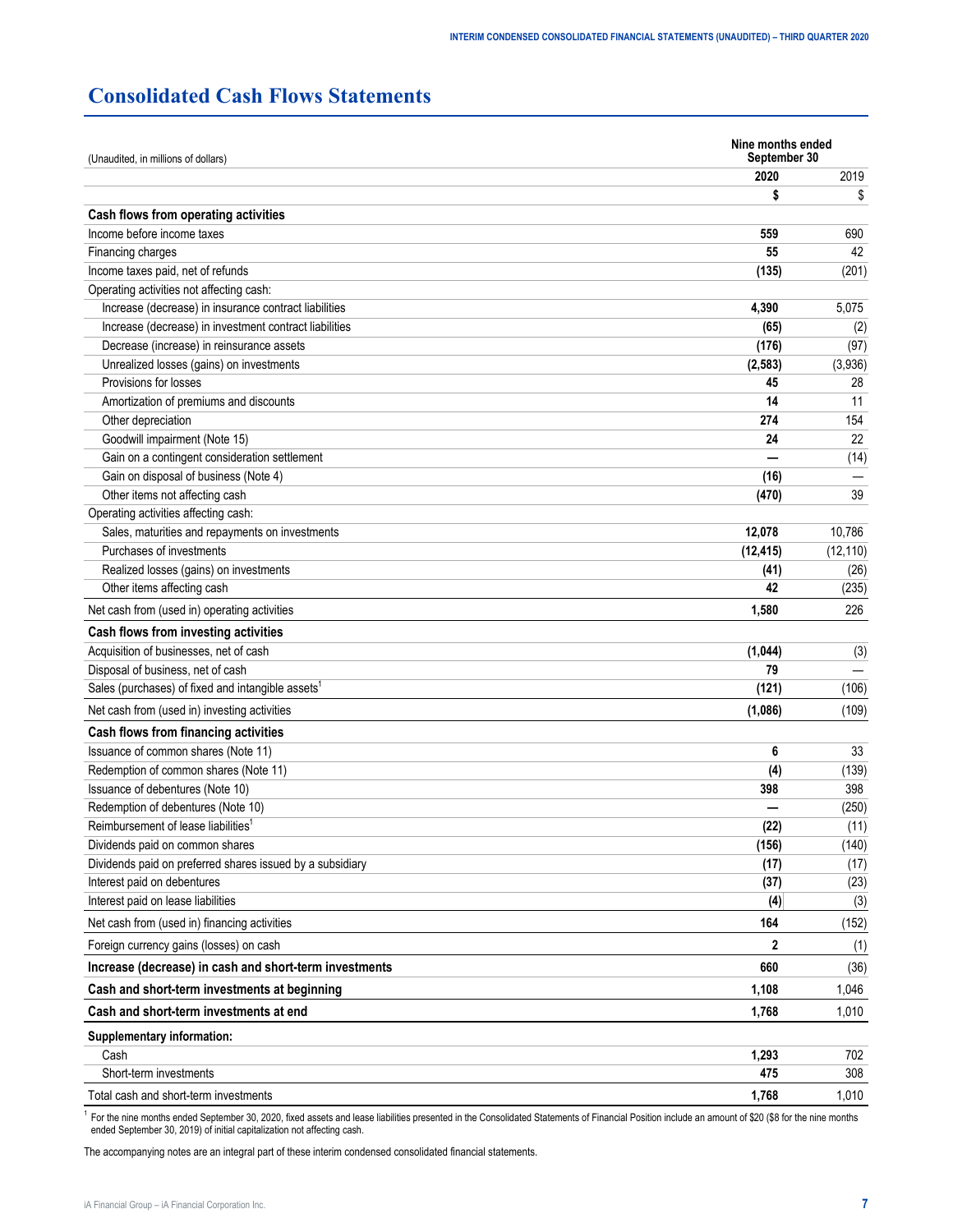# <span id="page-9-0"></span>**Notes to Interim Condensed Consolidated Financial Statements**

Nine months ended September 30, 2020 and 2019 (unaudited) (in millions of dollars, unless otherwise indicated)

# **1 › General Information**

iA Financial Corporation Inc. (iA Financial Corporation) is a holding company listed on the Toronto Stock Exchange and incorporated under the *Business Corporations Act* (Quebec). iA Financial Corporation and its subsidiaries (the "Company") offer a wide range of life and health insurance products, savings and retirement plans, mutual funds, securities, auto and home insurance, mortgages, and other financial products and services. The Company's products and services are offered on both an individual and group basis and extend throughout Canada and the United States.

On January 1, 2019, Industrial Alliance Insurance and Financial Services Inc. (iA Insurance) and iA Financial Corporation completed an operation pursuant to which iA Financial Corporation became the holding company that owns all the common shares of iA Insurance by way of a plan of arrangement under the *Companies Act* (Quebec) and the *Business Corporations Act* (Quebec) (the "arrangement").

Pursuant to the arrangement, all of the outstanding common shares of iA Insurance as at January 1, 2019 were exchanged for newly issued common shares of the Company, on a one for one basis. Issued and outstanding iA Insurance preferred shares and debentures remain issued by iA Insurance and have been guaranteed by the Company in accordance with the terms of the arrangement. The Company is a "successor issuer" of iA Insurance as defined in the securities regulations with respect to previously issued common shares of iA Insurance. This change in company structure was recorded at the carrying amount.

The Company's Interim Consolidated Financial Statements are prepared on the basis of International Financial Reporting Standards (IFRS) in accordance with IAS 34 *Interim Financial Reporting*, issued by the International Accounting Standards Board (IASB). These Interim Consolidated Financial Statements do not contain all the information required in a complete annual financial statement and should be read in conjunction with the Consolidated Financial Statements for the year ended December 31, 2019, which are included in the 2019 Annual Report. The significant accounting policies used to prepare these Interim Consolidated Financial Statements are consistent with those found in the 2019 Annual Report, except for items mentioned in Note 3.

Publication of these Interim Consolidated Financial Statements was authorized for issue by the Company's Board of Directors on November 4, 2020.

## **2 › Impacts of COVID-19 Pandemic**

Since the beginning of 2020, the spread of the COVID-19 virus, elevated to a pandemic by the World Health Organization (WHO) on March 11, 2020, has negatively impacted the financial markets, resulted in economic uncertainty and shaken the operations of the business community. The COVID-19 pandemic has forced governments to implement exceptional measures to slow the progression of this crisis. These measures, which include travel bans, periods of isolation and social distancing, have disrupted the world's financial markets and economies. This situation had negative effects on the Company's financial results for the nine months ended September 30, 2020. However, the risk management program established by the Company made it possible to partially mitigate the effects of this crisis on the results of the Company. The Company deployed initiatives in order to support its clients and mitigate the impacts of the crisis, in addition to the measures implemented by levels of government to contain this pandemic. In addition, governments and central banks implemented significant monetary and fiscal interventions to stabilize economic conditions. With regards to the operations of the Company, measures are used to protect the health and the safety of its employees while ensuring the continuity of its activities.

At this time, it is impossible to reliably assess the duration and extent of the impacts that these elements could have on the Company's future financial results, due to uncertainties about future developments. The significant estimates, assumptions and judgments made by management in the preparation of these financial statements take into account these uncertainties.

The effects of the pandemic primarily affected the valuation of the following assets and liabilities of the Company:

#### *Fair Value of Financial Instruments and Investment Properties*

Changes in market factors, such as interest rates, stock prices and exchange rates, caused by COVID-19 resulted in changes in the fair value of financial instruments. Likewise, the financial projections used to establish the fair value of investment properties were reviewed, resulting in a decrease in the fair value of investment properties, which was recorded as a change in fair value in investment income.

The investment properties as well as the bonds and stocks classified as designated at fair value through profit or loss support the insurance contract liabilities. Consequently, changes in the fair value of these assets are offset by changes in the corresponding insurance contract liabilities under the Canadian Asset Liability Method (CALM).

Note 5 "Invested Assets and Investment Income" and Note 6 "Fair Value of Financial Instruments and Investment Properties" present the fair value of the financial assets and liabilities, and investment properties.

#### *Goodwill*

As part of the monitoring of impairment indicators, the revision of the financial projections, which consider the effects of COVID-19, resulted in a reduction in the carrying value of the goodwill of a Company subsidiary. This impairment is recorded as a goodwill impairment in Note 15 "General Expenses".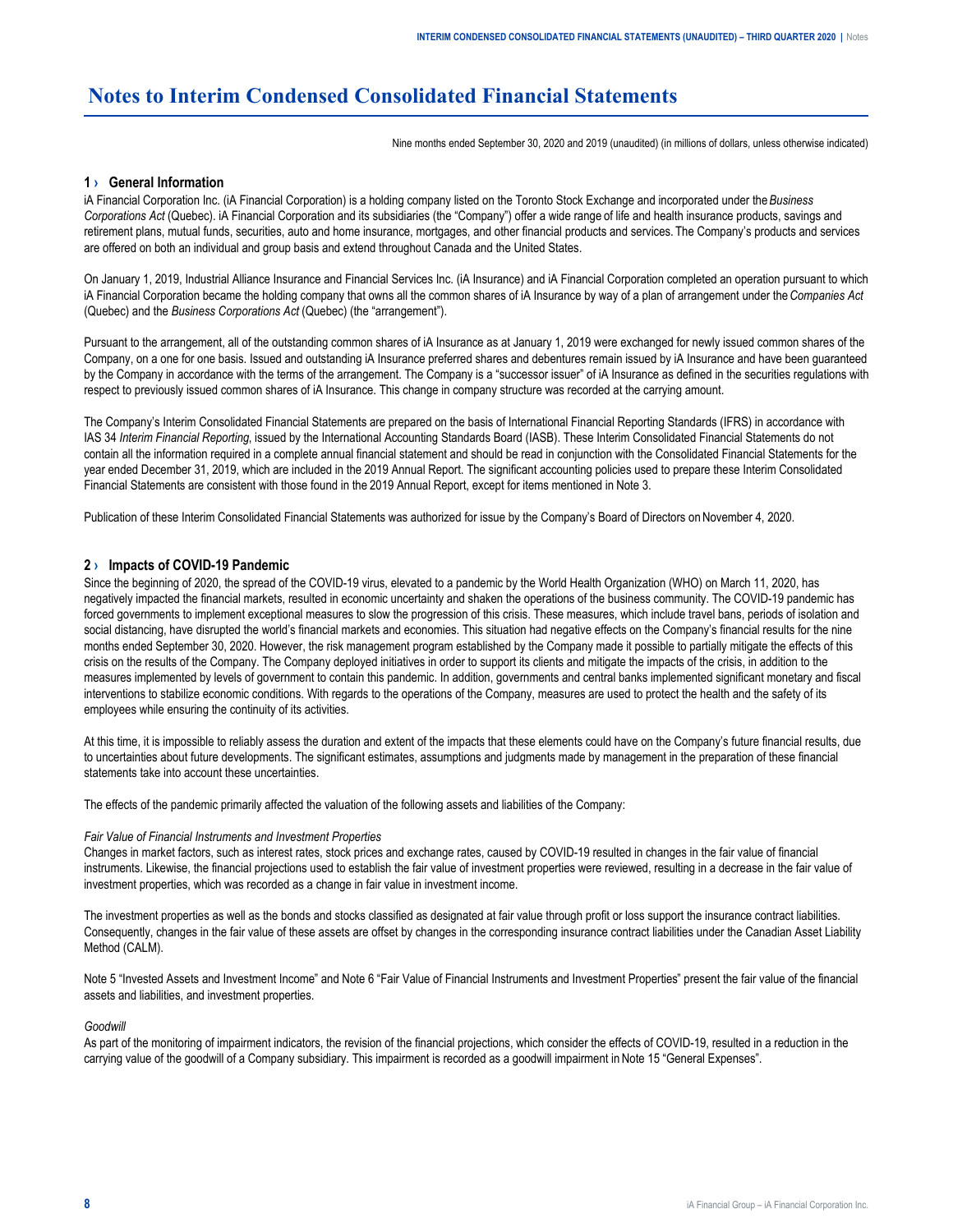#### <span id="page-10-0"></span>*Insurance Contract Liabilities and Investment Contract Liabilities*

Changes in methods and assumptions and the impact of exchange rate fluctuations used in the calculation of provisions for future policy benefits and other insurance contract liabilities, as well as the financial assumptions used in the calculation of investment contract liabilities, take into account the economic uncertainties related to COVID-19.

*Post-Employment Benefits - Net liabilities resulting from the obligation in respect of defined benefits*

COVID-19 had a significant impact on the changes in the financial assumptions used in the measurement of the defined benefit obligation and in the return on defined benefit plan assets, resulting in an increase in the net liability arising from the defined benefit obligation leading to an actuarial loss recognized as a reduction in other comprehensive income as presented in Note 19 "Post-Employment Benefits".

Actual results could differ from best estimates, as mentioned in Note 2, section b) "Important Estimates, Assumptions, Use of Judgment and Accounting Adjustment" of the Consolidated Financial Statements for the year ended December 31, 2019, which are included in the 2019 Annual Report.

# **3 › Changes in Accounting Policies**

#### **New Accounting Policies Applied**

These standards or amendments apply to financial statements beginning on or after January 1, 2020.

| <b>Standards or amendments</b>                                                                                                       | Description of the standards or amendments and impacts on financial statements of the Company                                                                                                                                                                                                                                                                                                                                                                                                                                                                                                                                                                                                                                                                                                         |
|--------------------------------------------------------------------------------------------------------------------------------------|-------------------------------------------------------------------------------------------------------------------------------------------------------------------------------------------------------------------------------------------------------------------------------------------------------------------------------------------------------------------------------------------------------------------------------------------------------------------------------------------------------------------------------------------------------------------------------------------------------------------------------------------------------------------------------------------------------------------------------------------------------------------------------------------------------|
| <b>IFRS 4 Insurance Contracts</b>                                                                                                    | Description: On September 12, 2016, the IASB published an amendment to IFRS 4 Insurance Contracts. This amendment,<br>Applying IFRS 9 Financial Instruments with IFRS 4 Insurance Contracts, provides two options to entities applying IFRS 4:<br>the deferral approach is an optional temporary exemption from applying IFRS 9 until January 1, 2021 for entities<br>whose predominant activity is issuing contracts within the scope of IFRS 4;<br>the overlay approach permits entities to adopt IFRS 9 but adjust some of the impacts arising from designated financial<br>assets, those being assets related to the insurance contract liabilities.<br>On June 25, 2020, the IASB published an amendment to IFRS 4 <i>Insurance Contracts</i> to extend the deferral approach until              |
|                                                                                                                                      | January 1, 2023.                                                                                                                                                                                                                                                                                                                                                                                                                                                                                                                                                                                                                                                                                                                                                                                      |
|                                                                                                                                      | Status: The Company met all criteria and chose the deferral approach, as described below. The Company will apply<br>IFRS 9 only to financial statements beginning on or after January 1, 2023.                                                                                                                                                                                                                                                                                                                                                                                                                                                                                                                                                                                                        |
| <b>Conceptual Framework for Financial</b><br>Reporting                                                                               | Description: On March 29, 2018, the IASB published a revised version of the Conceptual Framework for Financial<br>Reporting. The IASB decided to revise the Conceptual Framework for Financial Reporting because important issues were<br>not addressed and some indications were outdated or unclear. This revised version includes, among other things, a new<br>chapter on valuation, quidance on the presentation of financial performance and improved definitions of an asset and a<br>liability and guidance in support of those definitions. The Conceptual Framework helps entities to develop their accounting<br>method when no IFRS is applicable to a specific situation. This revised version applies prospectively.<br><i>Impact:</i> No impact on the Company's financial statements. |
| <b>IFRS 3 Business Combinations</b>                                                                                                  | Description: On October 22, 2018, the IASB published an amendment to the standard IFRS 3 Business Combinations. The<br>amendment Definition of a Business clarifies the definition of a business, with the objective of assisting entities to<br>determine whether a transaction should be accounted for as a business combination or as an asset acquisition. This<br>amendment applies prospectively.<br><i>Impact:</i> No impact on the Company's financial statements.                                                                                                                                                                                                                                                                                                                            |
|                                                                                                                                      |                                                                                                                                                                                                                                                                                                                                                                                                                                                                                                                                                                                                                                                                                                                                                                                                       |
| IAS 1 Presentation of Financial<br>Statements and IAS 8 Accounting<br>Policies, Changes in Accounting<br><b>Estimates and Errors</b> | Description: On October 31, 2018, the IASB published an amendment to IAS 1 Presentation of Financial Statements and<br>IAS 8 Accounting Policies, Changes in Accounting Estimates and Errors. The amendment Definition of Material clarifies the<br>definition of material in IAS 1 along with the explanation accompanying that definition and aligns the definitions used<br>across IFRS standards. This amendment applies prospectively.                                                                                                                                                                                                                                                                                                                                                           |
|                                                                                                                                      | Impact: No impact on the Company's financial statements.                                                                                                                                                                                                                                                                                                                                                                                                                                                                                                                                                                                                                                                                                                                                              |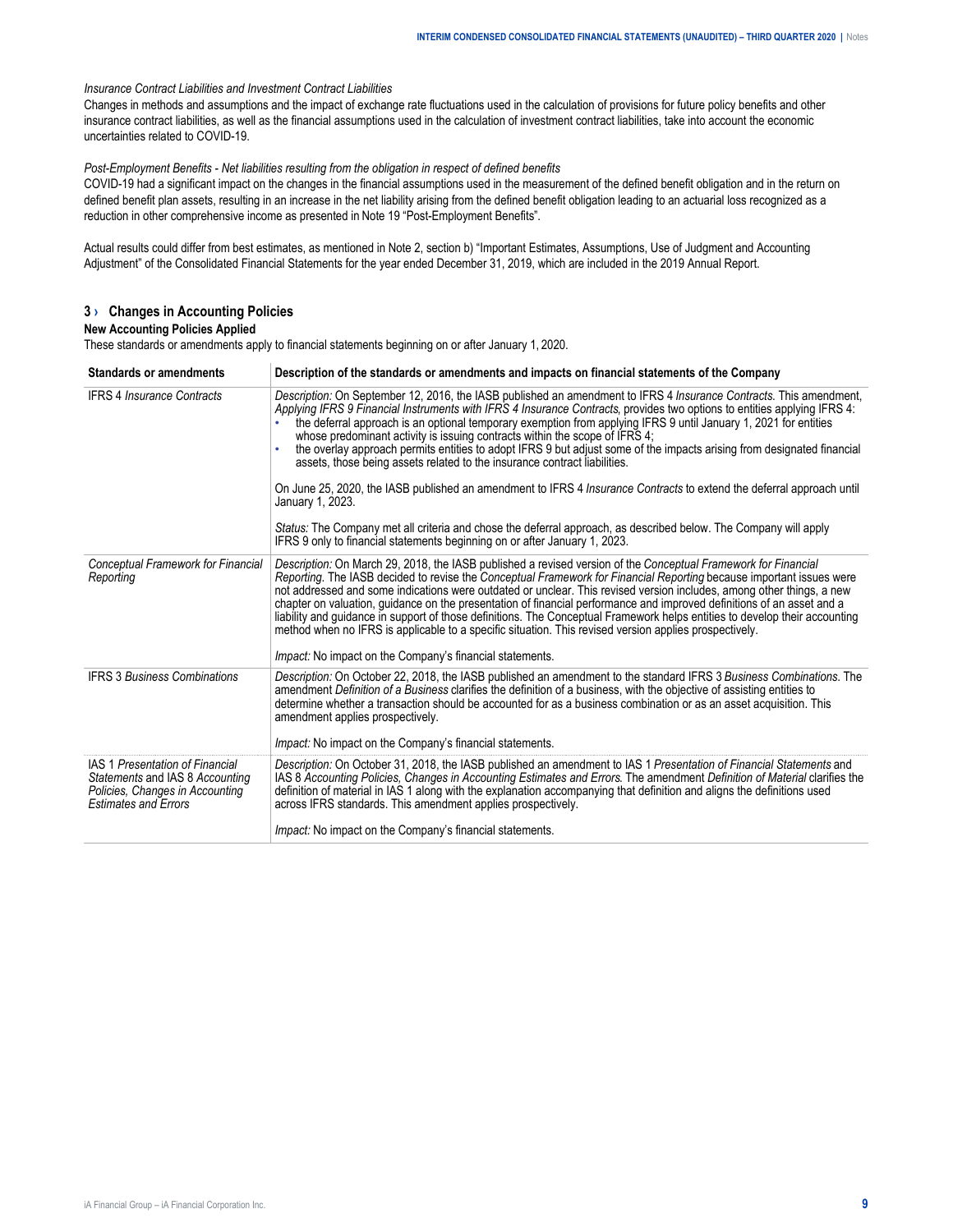# **Future Changes in Accounting Policies**

Standards or amendments are presented on the basis of their publication date unless a more relevant approach allows for better information.

| <b>Standards or amendments</b>                                            | Description of the standards or amendments                                                                                                                                                                                                                                                                                                                                                                                                                                                                                                                                                                           |
|---------------------------------------------------------------------------|----------------------------------------------------------------------------------------------------------------------------------------------------------------------------------------------------------------------------------------------------------------------------------------------------------------------------------------------------------------------------------------------------------------------------------------------------------------------------------------------------------------------------------------------------------------------------------------------------------------------|
| <b>IFRS 9 Financial Instruments</b>                                       | The Company adopted the amendment to IFRS 4 Insurance Contracts described in the section "New Accounting Policies<br>Applied". Consequently, even if the provisions of IFRS 9 applied to financial statements beginning on or after January 1,<br>2018, the Company will apply these provisions simultaneously to the application of the standard IFRS 17.                                                                                                                                                                                                                                                           |
|                                                                           | Description: On July 24, 2014, the IASB published the standard IFRS 9 Financial Instruments which replaces the<br>provisions of the standard IAS 39 Financial Instruments: Recognition and Measurement. The standard IFRS 9:<br>requires financial assets to be measured at amortized cost or at fair value on the basis of the entity's business model<br>for managing assets;                                                                                                                                                                                                                                      |
|                                                                           | changes the accounting for financial liabilities measured using the fair value option;<br>proposes a new accounting model related to the recognition of expected credit losses, requiring the entity to recognize<br>expected credit losses on financial assets using current estimates of expected shortfalls in cash flows on those<br>instruments as at the reporting date;<br>modifies the hedge accounting model, which aims to present in the financial statements the effect of risk management                                                                                                               |
|                                                                           | activities.<br>The provisions of the new standard IFRS 9 will apply retrospectively or on a modified retrospective basis.                                                                                                                                                                                                                                                                                                                                                                                                                                                                                            |
|                                                                           | On October 12, 2017, the IASB published an amendment to IFRS 9 Financial Instruments. The amendment Prepayment<br>Features with Negative Compensation enables entities to measure at amortized cost some prepayable financial assets<br>with so-called negative compensation.                                                                                                                                                                                                                                                                                                                                        |
|                                                                           | Status: The Company is currently evaluating the impact of this standard on its financial statements.                                                                                                                                                                                                                                                                                                                                                                                                                                                                                                                 |
| <b>IFRS 17 Insurance Contracts</b>                                        | Description: On May 18, 2017, the IASB published the standard IFRS 17 Insurance Contracts which replaces the<br>provisions of the standard IFRS 4 Insurance Contracts. The standard IFRS 17:<br>has an objective to ensure that an entity provides relevant information that faithfully represents those contracts and<br>gives a basis for users of financial statements to assess the effect that insurance contracts have on the financial<br>position, income statement and cash flows statement;                                                                                                                |
|                                                                           | establishes the principles for recognition, measurement, presentation and disclosure;<br>defines a general model and a variable fee approach applicable to all insurance contracts and reinsurance contracts to<br>measure the insurance contract liabilities:<br>defines a specific model for contracts of one year or less.                                                                                                                                                                                                                                                                                        |
|                                                                           | The provisions of the new standard IFRS 17 will apply retrospectively to each group of insurance contracts and, if and only<br>if impracticable, an entity shall apply the modified retrospective or fair value approach to financial statements beginning on<br>or after January 1, 2021. Early adoption is permitted if IFRS 9 Financial Instruments and IFRS 15 Revenue from Contracts<br>with Customers are previously applied.                                                                                                                                                                                  |
|                                                                           | On June 25, 2020, the IASB published an amendment to IFRS 17 Insurance Contracts that clarifies different subjects and<br>that postpones the effective date to financial statements beginning on or after January 1, 2023.                                                                                                                                                                                                                                                                                                                                                                                           |
|                                                                           | Status: The Company is currently evaluating the impact on presentation, disclosure and measurement of the insurance<br>contract liabilities that this standard will have on its financial statements.                                                                                                                                                                                                                                                                                                                                                                                                                |
| IAS 1 Presentation of Financial<br><b>Statements</b>                      | Description: On January 23, 2020, the IASB published an amendment to IAS 1 Presentation of Financial Statements. The<br>amendment concerns the classification of liabilities as current or non-current and only affects the presentation of liabilities<br>in the statement of financial position, and not the amount or timing of recognition of any asset, liability income or expense,<br>or the information that entities disclose about those items. The provisions of this amendment will apply retrospectively to<br>financial statements beginning on or after January 1, 2022. Early adoption is permitted. |
|                                                                           | On July 15, 2020, the IASB published an amendment to IAS 1 Presentation of Financial Statements that postpones the<br>effective date to financial statements beginning on or after January 1, 2023.                                                                                                                                                                                                                                                                                                                                                                                                                  |
|                                                                           | Status: The Company is currently evaluating the impact of this amendment on its financial statements.                                                                                                                                                                                                                                                                                                                                                                                                                                                                                                                |
| IAS 16 Property, Plant and<br>Equipment                                   | Description: On May 14, 2020, the IASB published an amendment to IAS 16 Property, Plant and Equipment. The<br>amendment clarifies the accounting for the net proceeds from selling any items produced while bringing an item of<br>property, plant and equipment into use. The provisions of this amendment will apply retrospectively to financial statements<br>beginning on or after January 1, 2022. Early adoption is permitted.                                                                                                                                                                                |
|                                                                           | Status: The Company is currently evaluating the impact of this amendment on its financial statements.                                                                                                                                                                                                                                                                                                                                                                                                                                                                                                                |
| IAS 37 Provisions, Contingent<br><b>Liabilities and Contingent Assets</b> | Description: On May 14, 2020, the IASB published an amendment to IAS 37 Provisions, Contingent Liabilities and<br>Contingent Assets. The amendment clarifies that for the purpose of assessing whether a contract is onerous, the cost of<br>fulfilling the contract includes both the incremental costs of fulfilling that contract and an allocation of other costs that relate<br>directly to fulfilling the contract. The provisions of this amendment will apply on a modified retrospective basis to financial<br>statements beginning on or after January 1, 2022. Early adoption is permitted.               |
|                                                                           | Status: The Company is currently evaluating the impact of this amendment on its financial statements.                                                                                                                                                                                                                                                                                                                                                                                                                                                                                                                |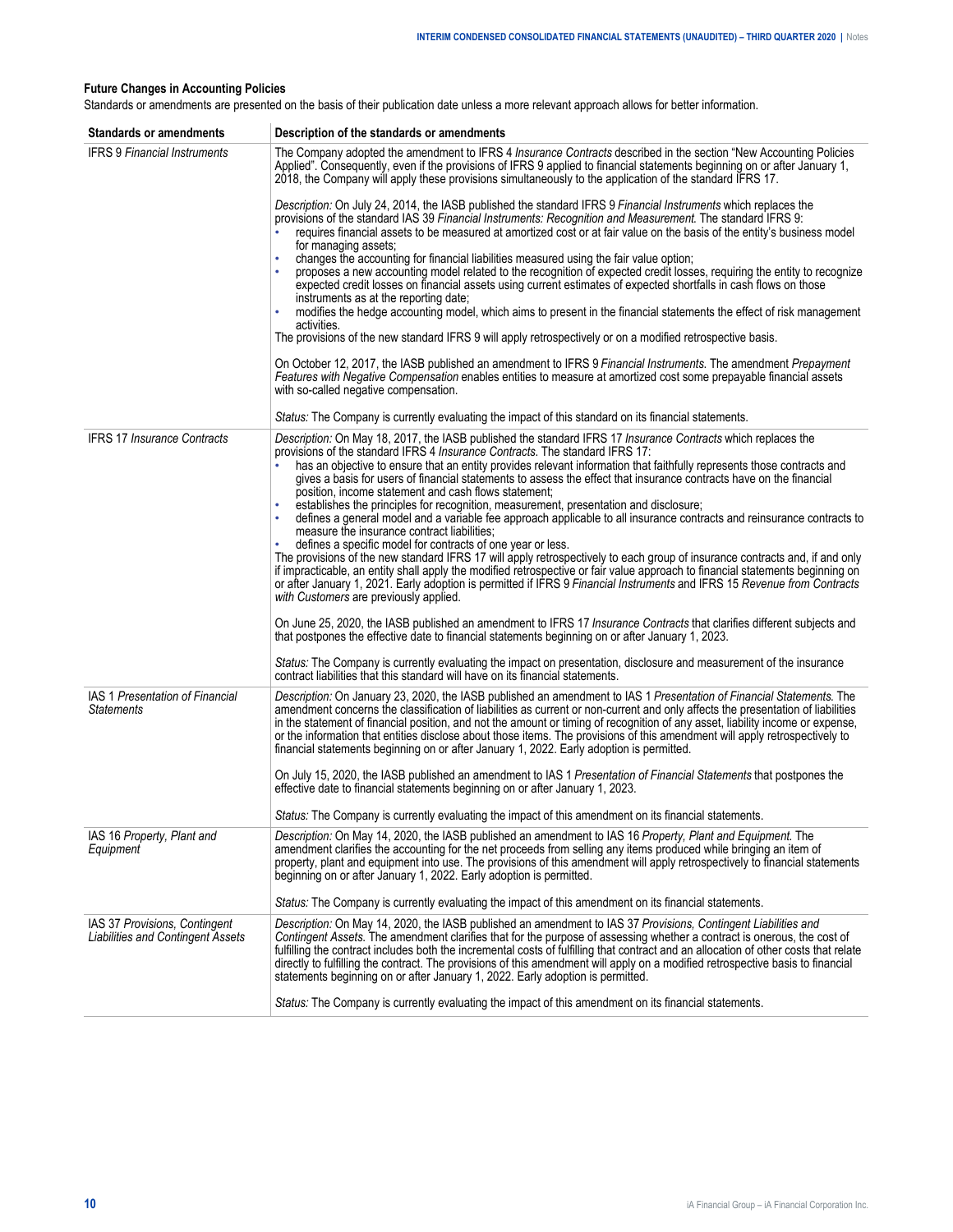| <b>IFRS 3 Business Combinations</b>                                                                                                                                                     | Description: On May 14, 2020, the IASB published an amendment to IFRS 3 Business Combinations. The amendment<br>updates the reference to the Conceptual Framework and adds an exception to its requirement for an entity to refer to the<br>Conceptual Framework to determine what constitutes an asset or a liability. The exception specifies that, for some types of<br>liabilities and contingent liabilities, an entity applying IFRS 3 should instead refer to IAS 37 Provisions, Contingent<br>Liabilities and Contingent Assets. The provisions of this amendment will apply prospectively to financial statements<br>beginning on or after January 1, 2022. Early adoption is permitted.<br>Status: The Company is currently evaluating the impact of this amendment on its financial statements.                                                                                                                                                                                                                                                                                                                                                                                                                                                                                                                                                                                                                                                                                                                                                                                                                                                         |
|-----------------------------------------------------------------------------------------------------------------------------------------------------------------------------------------|--------------------------------------------------------------------------------------------------------------------------------------------------------------------------------------------------------------------------------------------------------------------------------------------------------------------------------------------------------------------------------------------------------------------------------------------------------------------------------------------------------------------------------------------------------------------------------------------------------------------------------------------------------------------------------------------------------------------------------------------------------------------------------------------------------------------------------------------------------------------------------------------------------------------------------------------------------------------------------------------------------------------------------------------------------------------------------------------------------------------------------------------------------------------------------------------------------------------------------------------------------------------------------------------------------------------------------------------------------------------------------------------------------------------------------------------------------------------------------------------------------------------------------------------------------------------------------------------------------------------------------------------------------------------|
| Annual Improvements to IFRSs                                                                                                                                                            | Description: On May 14, 2020, the IASB published the Annual Improvements to IFRSs 2018-2020 Cycle. The Annual                                                                                                                                                                                                                                                                                                                                                                                                                                                                                                                                                                                                                                                                                                                                                                                                                                                                                                                                                                                                                                                                                                                                                                                                                                                                                                                                                                                                                                                                                                                                                      |
| 2018-2020 Cycle                                                                                                                                                                         | Improvements clarify situations specific to four standards:<br>IFRS 1 First-time Adoption of International Financial Reporting Standards related to the fact that a subsidiary that<br>becomes a first-time adopter later than its parent, is allowed to measure cumulative translation differences using the<br>amounts reported by its parent, based on the parent's date of transition to IFRSs;<br>IFRS 9 Financial Instruments related to the fact that only fees paid or received between the entity and the lender,<br>including fees paid or received by either the entity or the lender on the other's behalf are included when the entity<br>applies the '10 per cent' test in assessing whether to derecognize a financial liability;<br>IFRS 16 Leases related to Illustrative Example 13 accompanying IFRS 16 that removes from the example the<br>illustration of the reimbursement of leasehold improvements by the lessor in order to resolve any potential confusion;<br>IAS 41 Agriculture related to the fact that an entity no longer excludes taxation cash flows when measuring the fair<br>value of a biological asset using a present value technique to ensure consistency with the requirements in IFRS 13<br>Fair Value Measurement.<br>The provisions of IFRS 1, IFRS 9, and IAS 41 will apply prospectively to financial statements beginning on or after<br>January 1, 2022. Early adoption is permitted. The Annual Improvement to IFRS 16 only regards an illustrative example, so<br>this is applicable immediately.<br>Status: The Company is currently evaluating the impact of these improvements on its financial statements. |
| <b>IFRS 16 Leases</b>                                                                                                                                                                   | Description: On May 28, 2020, the IASB published an amendment to IFRS 16 Leases. The amendment COVID-19 Related                                                                                                                                                                                                                                                                                                                                                                                                                                                                                                                                                                                                                                                                                                                                                                                                                                                                                                                                                                                                                                                                                                                                                                                                                                                                                                                                                                                                                                                                                                                                                    |
|                                                                                                                                                                                         | Rent Concessions exempts lessees from having to consider individual lease contracts to determine whether rent<br>concessions occurring as a direct consequence of the COVID-19 pandemic are lease modifications and allows lessees to<br>account for such rent concessions as if they were not lease modifications. It applies to COVID-19 related rent concessions<br>that reduce lease payments due on or before June 30, 2021. The provisions of this amendment will apply retrospectively to<br>financial statements beginning on or after June 1, 2020. Early adoption is permitted.<br>Status: The Company is currently evaluating the impact of this amendment on its financial statements.                                                                                                                                                                                                                                                                                                                                                                                                                                                                                                                                                                                                                                                                                                                                                                                                                                                                                                                                                                 |
| <b>IFRS 9 Financial Instruments.</b>                                                                                                                                                    | Description: On August 27, 2020, the IASB published an amendment to IFRS 9 Financial Instruments, IAS 39 Financial                                                                                                                                                                                                                                                                                                                                                                                                                                                                                                                                                                                                                                                                                                                                                                                                                                                                                                                                                                                                                                                                                                                                                                                                                                                                                                                                                                                                                                                                                                                                                 |
| IAS 39 Financial Instruments:<br>Recognition and Measurement,<br><b>IFRS</b> 7 Financial Instruments:<br>Disclosures.<br><b>IFRS 4 Insurance Contracts and</b><br><b>IFRS 16 Leases</b> | Instruments: Recognition and Measurement, IFRS 7 Financial Instruments: Disclosures, IFRS 4 Insurance Contracts and<br>IFRS 16 Leases. The amendment, Interest Rate Benchmark Reform - Phase 2, clarifies the requirements related to<br>financial assets, financial liabilities and lease liabilities, specific hedge accounting requirements, and disclosure<br>requirements of financial instruments when an existing interest rate benchmark is replaced. The provisions of this<br>amendment will apply on a modified retrospective basis to financial statements beginning on or after January 1, 2021.<br>Early adoption is permitted.                                                                                                                                                                                                                                                                                                                                                                                                                                                                                                                                                                                                                                                                                                                                                                                                                                                                                                                                                                                                                      |
|                                                                                                                                                                                         | Status: The Company is currently evaluating the impact of this amendment on its financial statements.                                                                                                                                                                                                                                                                                                                                                                                                                                                                                                                                                                                                                                                                                                                                                                                                                                                                                                                                                                                                                                                                                                                                                                                                                                                                                                                                                                                                                                                                                                                                                              |

#### **Information on the Deferral of the Application of IFRS 9** *Financial Instruments*

The Company applies IFRS 4 *Insurance Contracts* in its operations. This standard was amended in 2016 to allow entities that apply IFRS 4 to defer the application of IFRS 9 *Financial Instruments* if total liabilities for insurance activities represent more than 90% of the entity's total liabilities. This calculation is made as of the closing date preceding April 1, 2016, the calculation date identified in the standard.

For this calculation, the Company primarily considered insurance contract liabilities, investment contract liabilities, liabilities related to segregated funds net assets and debentures as at December 31, 2015. Liabilities related to its insurance activities are greater than 90% of total liabilities.

The Company has decided to defer the application of IFRS 9 until IFRS 17 *Insurance Contracts* is adopted. IFRS 17 includes the measurement principles of these policies. If the Company had applied IFRS 9, this would not have had a significant impact on the classification of financial assets designated at fair value through profit or loss in accordance with IAS 39 *Financial Instruments: Recognition and Measurement* given the very close relationship between invested assets and insurance contract liabilities. For financial assets classified as loans and receivables, held to maturity or available for sale as at September 30, 2020, an amount of \$918 (\$756 as at December 31, 2019) would not have met the solely payments of principal and interest test in accordance with IFRS 9. In addition, for mortgages, the Company could not have used the low credit risk exemption in the calculation of expected credit losses.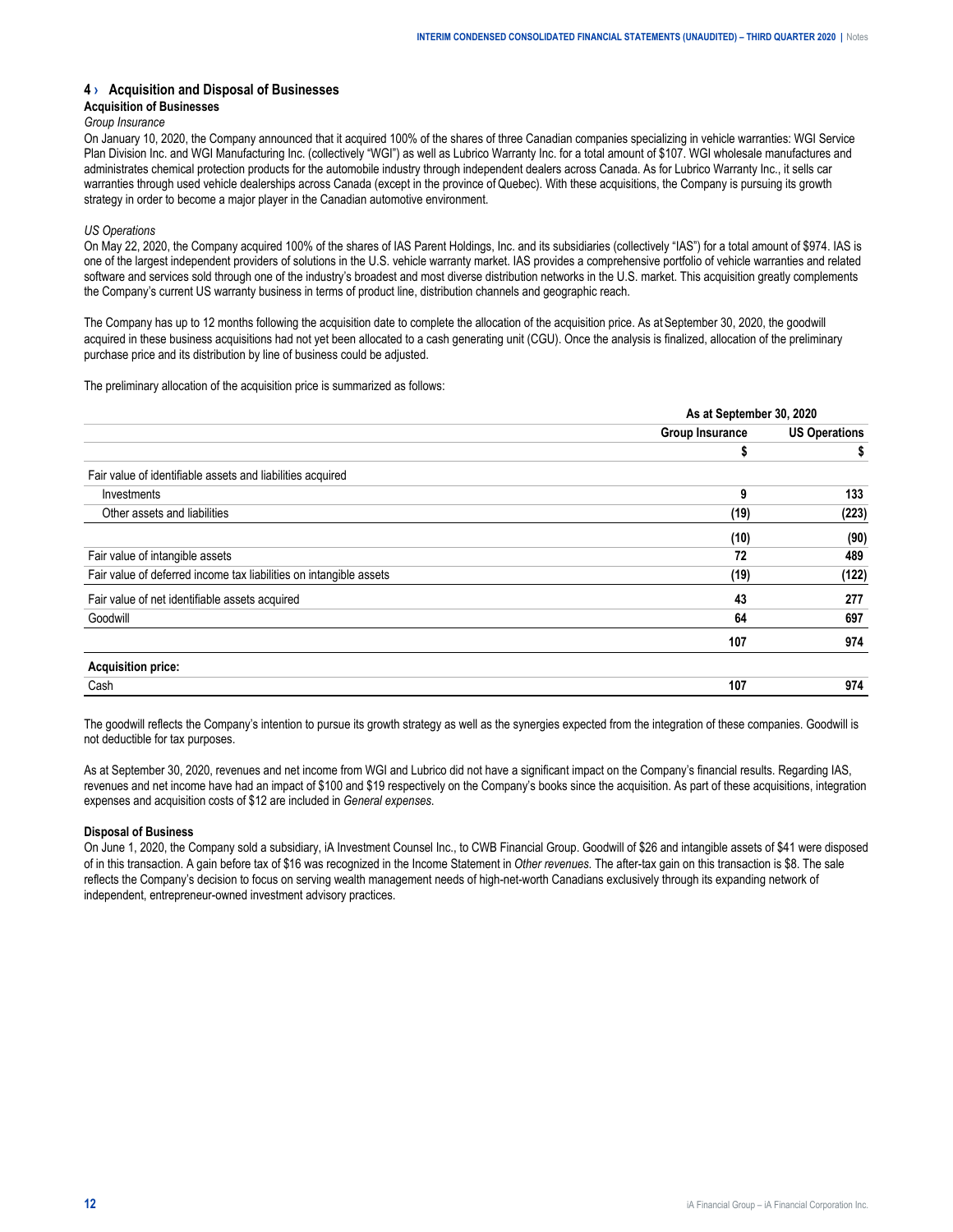# <span id="page-14-0"></span>**5 › Invested Assets and Investment Income**

**a) Carrying Value and Fair Value**

|                                         | As at September 30, 2020                   |                              |                            |                          |       |        |                   |  |
|-----------------------------------------|--------------------------------------------|------------------------------|----------------------------|--------------------------|-------|--------|-------------------|--|
|                                         | At fair value<br>through<br>profit or loss | <b>Available for</b><br>sale | <b>Held to</b><br>maturity | Loans and<br>receivables | Other | Total  | <b>Fair value</b> |  |
|                                         | \$                                         | \$                           | \$                         | \$                       | \$    | \$     | \$                |  |
| Cash and short-term investments         | 775                                        |                              |                            | 993                      | —     | 1,768  | 1,768             |  |
| <b>Bonds</b>                            |                                            |                              |                            |                          |       |        |                   |  |
| Governments                             | 12,897                                     | 1,755                        | 537                        | 114                      | —     | 15,303 |                   |  |
| Municipalities                          | 1,297                                      | 187                          | —                          | 40                       | —     | 1,524  |                   |  |
| Corporate and other                     | 11,016                                     | 2,000                        | —                          | 2,436                    |       | 15,452 |                   |  |
|                                         | 25,210                                     | 3,942                        | 537                        | 2,590                    |       | 32,279 | 32,664            |  |
| <b>Stocks</b>                           |                                            |                              |                            |                          |       |        |                   |  |
| Common                                  | 1,704                                      | 42                           |                            |                          |       | 1,746  |                   |  |
| Preferred                               | 190                                        | 364                          |                            |                          |       | 554    |                   |  |
| Stock indexes                           | 222                                        | 20                           |                            |                          |       | 242    |                   |  |
| Investment fund units                   | 572                                        | 28                           |                            | —                        |       | 600    |                   |  |
|                                         | 2,688                                      | 454                          |                            |                          |       | 3,142  | 3,142             |  |
| Mortgages and other loans               |                                            |                              |                            |                          |       |        |                   |  |
| Insured mortgages                       |                                            |                              |                            |                          |       |        |                   |  |
| Multi-residential                       | —                                          | —                            | —                          | 1,289                    | —     | 1,289  |                   |  |
| Non-residential                         |                                            |                              |                            | 5                        |       | 5      |                   |  |
|                                         | —                                          | —                            | —                          | 1,294                    | —     | 1,294  |                   |  |
| Conventional mortgages                  |                                            |                              |                            |                          |       |        |                   |  |
| Multi-residential                       | 63                                         | —                            | $\overline{\phantom{0}}$   | 187                      | —     | 250    |                   |  |
| Non-residential                         | 29                                         | —                            | —                          | 181                      | —     | 210    |                   |  |
|                                         | 92                                         |                              |                            | 368                      |       | 460    |                   |  |
| Other loans                             | a.                                         | -                            |                            | 878                      |       | 878    |                   |  |
|                                         | 92                                         | –                            | –                          | 2,540                    |       | 2,632  | 2,755             |  |
| <b>Derivative financial instruments</b> | 1,411                                      | —                            | –                          | $\overline{\phantom{0}}$ | —     | 1,411  | 1,411             |  |
| <b>Policy loans</b>                     |                                            |                              | —<br>——                    | 901                      |       | 901    | 901               |  |
| <b>Other invested assets</b>            |                                            | 130                          |                            | 4                        | 431   | 565    | 565               |  |
| <b>Investment properties</b>            |                                            |                              | –                          |                          | 1,989 | 1,989  | 2,015             |  |
| <b>Total investments</b>                | 30,176                                     | 4,526                        | 537                        | 7,028                    | 2,420 | 44,687 | 45,221            |  |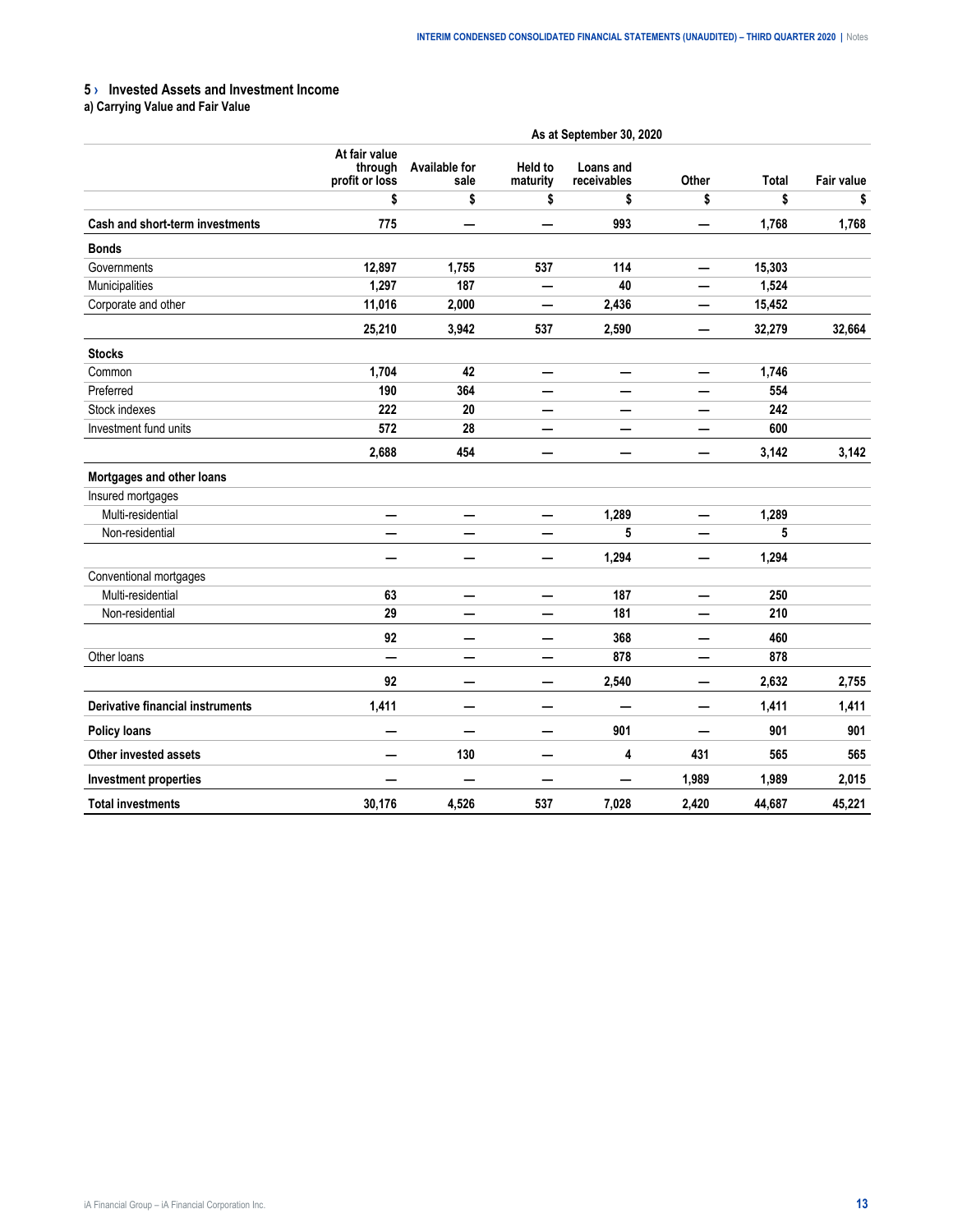As at December 31, 2019

|                                         | At fair value<br>through<br>profit or loss | Available for<br>sale          | Loans and<br>receivables | Other                          | Total  | Fair value |
|-----------------------------------------|--------------------------------------------|--------------------------------|--------------------------|--------------------------------|--------|------------|
|                                         | \$                                         | \$                             | \$                       | \$                             | \$     | \$         |
| <b>Cash and short-term investments</b>  | 489                                        |                                | 619                      |                                | 1,108  | 1,108      |
| <b>Bonds</b>                            |                                            |                                |                          |                                |        |            |
| Governments                             | 11,714                                     | 1,870                          | 111                      | —                              | 13,695 |            |
| Municipalities                          | 1,106                                      | 166                            | 40                       | $\overline{\phantom{0}}$       | 1,312  |            |
| Corporate and other                     | 8,601                                      | 1,721                          | 2,179                    | $\qquad \qquad \longleftarrow$ | 12,501 |            |
|                                         | 21,421                                     | 3,757                          | 2,330                    |                                | 27,508 | 27,750     |
| <b>Stocks</b>                           |                                            |                                |                          |                                |        |            |
| Common                                  | 1,621                                      | 34                             |                          | —                              | 1,655  |            |
| Preferred                               | 186                                        | 374                            | $\overline{\phantom{0}}$ | —                              | 560    |            |
| Stock indexes                           | 215                                        | 98                             | $\qquad \qquad$          | —                              | 313    |            |
| Investment fund units                   | 489                                        | $\overline{7}$                 | $\qquad \qquad$          |                                | 496    |            |
|                                         | 2,511                                      | 513                            |                          |                                | 3,024  | 3,024      |
| Mortgages and other loans               |                                            |                                |                          |                                |        |            |
| Insured mortgages                       |                                            |                                |                          |                                |        |            |
| Residential                             | $\overline{\phantom{0}}$                   | —                              | 846                      | —                              | 846    |            |
| Multi-residential                       | —                                          | —                              | 1,419                    | —                              | 1,419  |            |
| Non-residential                         | —<br>—                                     | —                              | 6                        | —                              | 6      |            |
|                                         | $\overline{\phantom{0}}$                   | $\overline{\phantom{0}}$       | 2,271                    | —                              | 2,271  |            |
| Conventional mortgages                  |                                            |                                |                          |                                |        |            |
| Residential                             | $\overline{\phantom{0}}$                   | —                              | 293                      | —                              | 293    |            |
| Multi-residential                       | 66                                         | $\overline{\phantom{0}}$       | 193                      | $\overline{\phantom{0}}$       | 259    |            |
| Non-residential                         | 28                                         | $\overline{\phantom{0}}$       | 225                      |                                | 253    |            |
|                                         | 94                                         | —                              | 711                      | —                              | 805    |            |
| Other loans                             | <u>—</u>                                   | $\overline{\phantom{0}}$       | 794                      |                                | 794    |            |
|                                         | 94                                         | $\overline{\phantom{0}}$       | 3,776                    | —                              | 3,870  | 3,917      |
| <b>Derivative financial instruments</b> | 1,003                                      | —                              |                          | —                              | 1,003  | 1,003      |
| <b>Policy loans</b>                     |                                            |                                | 900                      | $\overline{\phantom{0}}$       | 900    | 900        |
| <b>Other invested assets</b>            | $\qquad \qquad$                            | $\qquad \qquad \longleftarrow$ | 5                        | 424                            | 429    | 429        |
| <b>Investment properties</b>            |                                            |                                |                          | 2,077                          | 2,077  | 2,099      |
| <b>Total investments</b>                | 25,518                                     | 4,270                          | 7,630                    | 2,501                          | 39,919 | 40,230     |

The *At fair value through profit or loss* category includes securities held for trading, mainly derivative financial instruments and short-term investments, as well as securities designated at fair value through profit or loss. Other invested assets are made up of notes receivable, investments in associates and investments in joint ventures accounted for using the equity method and investment fund units classified as available for sale which represent restricted investments.

#### **Sale of Residential Mortgage Portfolio**

On September 1, 2020, the Company assigned to a third party, by way of a sales agreement, its residential mortgage portfolio held through iA Insurance as well as its rights and obligations toward the Canada Mortgage and Housing Corporation (CMHC) regarding residential mortgages included under the mortgage-backed securities program issued under the *National Housing Act*. This sale reflects management's decision to exit the residential mortgage market. The Company transferred the risks and rewards related to this portfolio and, consequently, derecognized the residential mortgages. Under this transaction, the Company received monetary consideration and recognized government bonds under its assets.

#### **Impacts of Sale of Residential Mortgage Portfolio**

The gain related to this transaction is presented in *Investment income* in the Income Statement.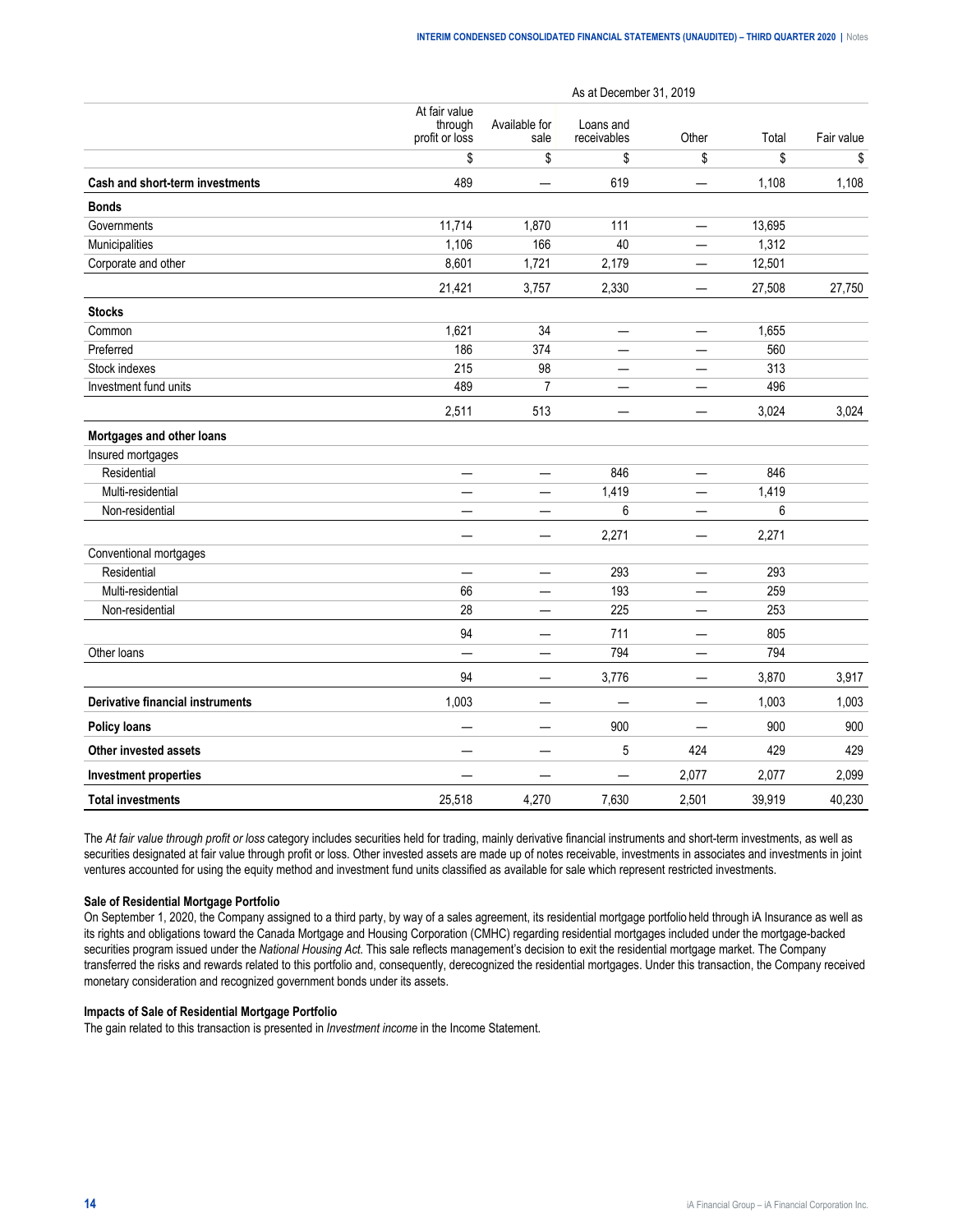<span id="page-16-0"></span>Government bonds recognized as a result of the transaction are quoted in an active market and are classified as assets held to maturity. They are carried at amortized cost using the effective interest method. The interest calculated according to this method and the realized gains or losses on disposal of these securities are accounted for in *Interest and other investment income* in the Income Statement. At each reporting date, bonds classified as held to maturity are tested for impairment. The Company considers an impairment loss if it deems it unlikely that it will be able to recover all amounts due according to the contractual terms of the obligation if it represents objective evidence of impairment, such as the issuer's financial difficulty, a bankruptcy or default of payment of principal or interest. When there is an impairment, a provision for losses is recorded, which corresponds to the spread between the carrying value of the asset and the recoverable amount valuated according to the estimated future cash flows discounted at the initial effective interest rate. This provision is immediately recorded in the Income Statement. When the effects of the cause of the impairment begin to fade and future payments are reasonably assured, the provision is reduced or reversed and the changes related to provisions for losses are recorded in the Income Statement.

The securitization liability related to the portfolio was not derecognized because the Company is party to a total return swap agreement and remains responsible for the related liabilities.

#### **b) Investments in Associates and Joint Ventures**

The Company holds interests ranging from 25% to 50% as at September 30, 2020 and as at December 31, 2019. The carrying value of these investments as at September 30, 2020 is \$431 (\$422 as at December 31, 2019). The share of net income and comprehensive income for the nine months ended September 30, 2020 amounts to \$13 (\$14 for the nine months ended September 30, 2019).

#### **c) Investment Income**

|                                      | <b>Quarters ended</b><br>September 30 |                | Nine months ended<br>September 30 |       |  |
|--------------------------------------|---------------------------------------|----------------|-----------------------------------|-------|--|
|                                      | 2020                                  | 2019           | 2020                              | 2019  |  |
|                                      | S                                     | \$             | \$                                | \$    |  |
| Interest and other investment income |                                       |                |                                   |       |  |
| Interest                             | 260                                   | 261            | 823                               | 739   |  |
| <b>Dividends</b>                     | 25                                    | 27             | 108                               | 87    |  |
| Derivative financial instruments     |                                       | 5              | (2)                               | 13    |  |
| Rental income                        | 56                                    | 49             | 162                               | 145   |  |
| Gains (losses) realized              | 19                                    | 7              | 41                                | 26    |  |
| Variation in provisions for losses   | (8)                                   | (9)            | (45)                              | (28)  |  |
| Other                                | 3                                     | 7              | 20                                | 19    |  |
|                                      | 356                                   | 347            | 1,107                             | 1,001 |  |
| Change in fair value of investments  |                                       |                |                                   |       |  |
| Cash and short-term investments      | 1                                     | $\overline{2}$ | 4                                 | 6     |  |
| <b>Bonds</b>                         | (127)                                 | 642            | 2,048                             | 2,732 |  |
| <b>Stocks</b>                        | 88                                    | 46             | (50)                              | 176   |  |
| Mortgages and other loans            | (2)                                   |                | Δ                                 | (1)   |  |
| Derivative financial instruments     | 81                                    | 61             | 657                               | 1,034 |  |
| Investment properties                | (4)                                   | 11             | (75)                              |       |  |
| Other                                | 3                                     |                | (1)                               | (6)   |  |
|                                      | 40                                    | 763            | 2,587                             | 3,942 |  |
| <b>Total investment income</b>       | 396                                   | 1,110          | 3,694                             | 4,943 |  |

#### **6 › Fair Value of Financial Instruments and Investment Properties**

#### **a) Methods and Assumptions Used to Estimate Fair Values**

Fair value is the consideration that would be received to sell an asset or paid to transfer a liability in an orderly transaction between market participants at the measurement date. Management exercises its judgment to determine the data that will be used to measure the fair value of financial assets and liabilities, particularly for financial instruments classified as Level 3. Fair value of various categories of financial instruments and investment properties is determined as described below.

#### **Financial Assets**

*Short-Term Investments –* Carrying value of these investments represents the fair value due to their short-term maturity.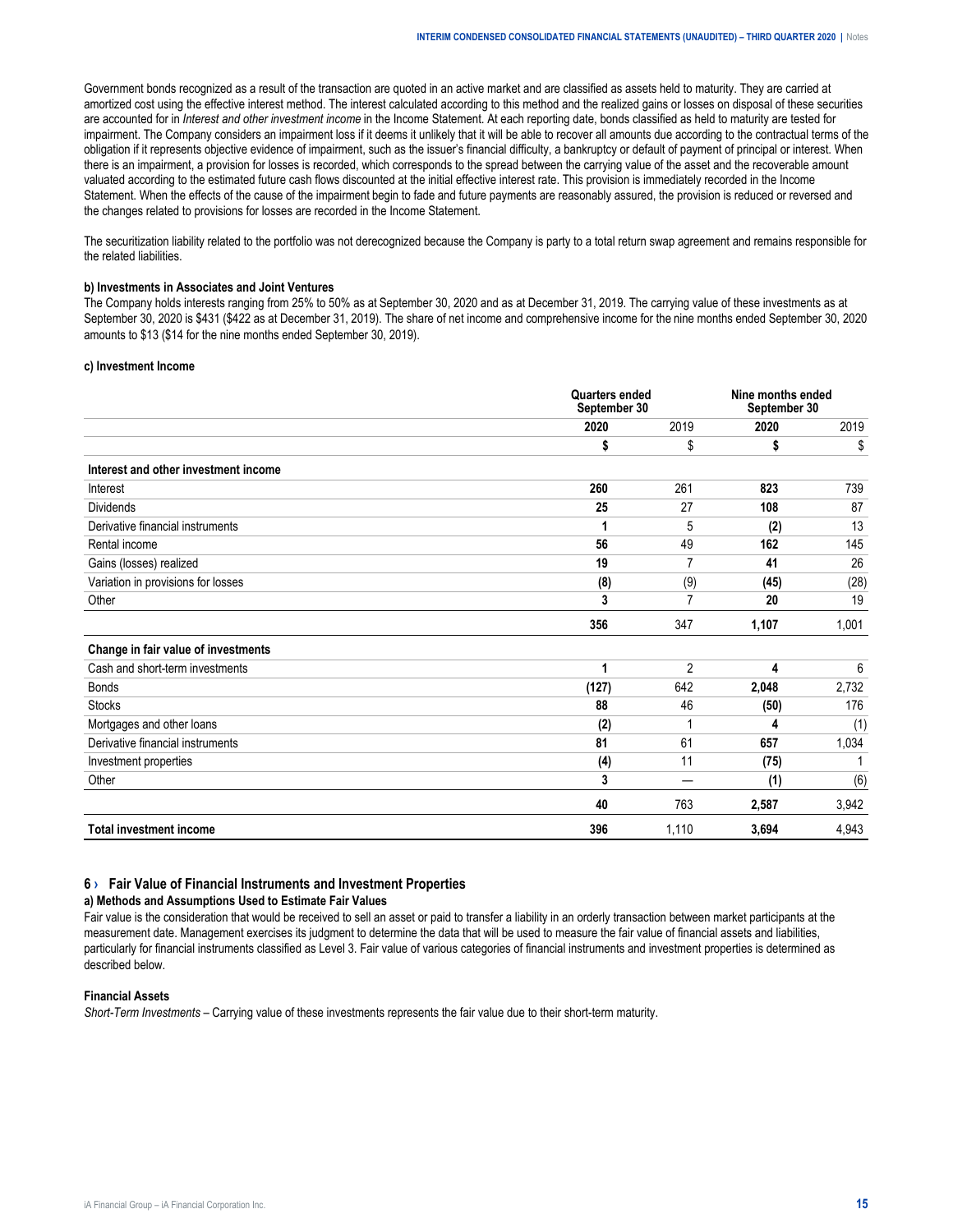*Bonds –* Bonds are valued based on quoted price, observed on active markets for identical or similar assets. If prices are not available on active markets, fair value is estimated using current valuation methods, including a model based on discounting expected cash flows or other similar techniques. These methods take into account current data observable on the market for financial instruments that have a similar risk profile and comparable terms. The significant data used in these models include, but are not limited to, yield curves, credit risks, issuer spreads, volatility and liquidity valuation and other reference data published by the markets. Management uses its best estimates when such data are not available.

*Stocks –* Stocks are valued based on quote price, observed on active markets. If the price is not available on the active markets, fair value is determined using equity valuation models, which analyze the fair value of the net asset, and other techniques that rely on comparisons with reference data, such as market indices. Investment fund units are evaluated at the net asset value published by the fund manager.

*Mortgages and Other Loans –* The fair value of mortgages and other loans is estimated by discounting the cash flows with the interest rates currently prevailing on the market for loans with substantially the same credit risk and terms.

*Derivative Financial Instruments* – Fair value of derivative financial instruments is determined according to the type of derivative financial instrument. Fair value of derivative financial instruments, such as futures contracts and options traded on the stock exchanges is determined in accordance with quoted prices on active markets. Derivative financial instruments that are traded over the counter are valued using valuation models such as discounted cash flow analysis and other valuation models used on the market. These valuations are based on observable data on the market, including interest rates, foreign exchange rates, financial indices, rate differentials, credit risk and volatility.

Among derivative financial instruments, certain other derivative contracts are subject to trading restrictions. In such situations, an illiquidity premium based on data that are not observable on the market is used to ascertain the fair value of these derivative financial instruments. While these data are not observable, they are based on assumptions deemed appropriate given the circumstances. Once the restricted trading period ends, the instruments are valued using standard valuation models based on data observable on the market, as described previously. The Company's use of non-observable data is limited to the trading restrictions period, and their effect on the fair value of derivative financial instruments does not represent a significant amount.

*Policy Loans* – Policy loans are carried at amortized cost. They are guaranteed and may be reimbursed at any time. Their fair value approximates their carrying value due to their nature.

*Other Investments –* The fair value of other investments is approximately the same as the carrying value due to the nature of these elements.

*Other Assets –* The fair value of the other financial assets is approximately the same as the carrying value due to their short-term nature.

#### **Investment Properties**

The fair value of investment properties is determined using various recognized methods and standards of assessment in the real estate sector. Among these methods, the income approach is the most commonly used, as it is based on an investor's behaviour in relation to income expected to be generated by an investment property. Under this approach, discounting of the cash flows generated by an investment property is preferred as it measures the relationship between the market value and the reasonably discounted incomes over an investment horizon. Expected cash flows include contractual and projected income as well as the investment property's operating expenses. These cash flows reflect the interest, rental and occupancy rates established based on market studies, rental income expected from leases in effect and estimates of future cash inflows, including revenues projected for future leases, and estimates of future cash inflows made according to the current market circumstances. Future lease rates are estimated based on the location, current type and quality of the building, and market data and projections as of the date of the valuation. Fair values are usually compared to market information, including recent transactions for similar assets to verify their reasonableness. Highest and best use is one of the possible valuation methods. Highest and best use of a site is an integral part of the process to establish the fair value of an investment property. This use is the one that, at the time of the appraisal, provides the highest fair value for the investment property. As a result, this use is determined by considering possible, legally admissible, financially feasible physical use achievable in the short term based on demand and must be tied to the likelihood of being achieved rather than to the simple possibility. Assessments are carried out by external independent appraisers on an annual basis or by qualified Company personnel quarterly.

#### **Financial Liabilities**

*Derivative Financial Instruments –* The fair value of derivative financial instruments recorded as financial liabilities is presented in Note 8 "Derivative Financial Instruments" and is equal to the carrying amounts reported in the negative fair value column. The fair value is determined according to the method and assumptions previously described in the "Financial Assets" section.

*Other Liabilities –* The fair value of other liabilities, except short-selling securities, securitization liabilities and mortgage debt, is approximately the same as the carrying value due to their short-term nature.

Short-selling securities, classified as held for trading, are measured using the observed market prices in active markets for identical or similar financial instruments. If quoted prices in active markets are not available, fair value is estimated using standard methods of assessment, such as a model based on discounted future cash flows or similar techniques. These methods take into account the current observable market data for financial instruments with a similar risk profile and comparable terms. The significant data used in these models include, but are not limited to, yield curves, credit risks, issuer spreads, volatility and liquidity valuation and other reference data published by the markets.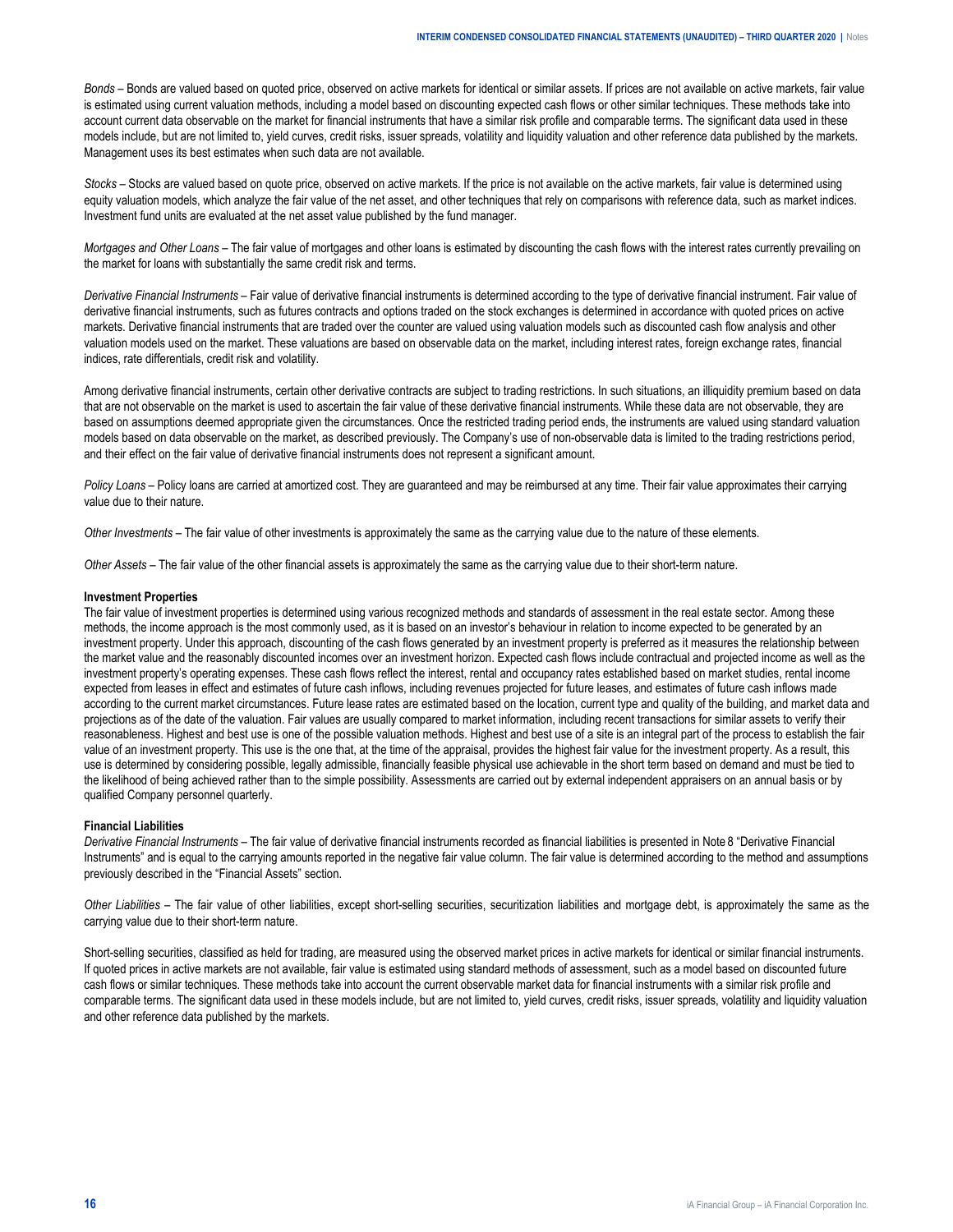The fair value of securitization liabilities and mortgage debt is estimated by discounting cash flows with the interest rates currently prevailing on the market for new debts with substantially the same terms.

The fair value of the mortgage debt is \$77 (\$76 as at December 31, 2019). It is secured by an investment property with a carrying value of \$177 (\$181 as at December 31, 2019), bearing interest of 3.143% and maturing on May 1, 2022. The interest expense on the mortgage debt is \$2.

*Debentures –* The fair value of debentures classified as financial liabilities at amortized cost is estimated using a valuation model that takes into account instruments on the market that have substantially the same conditions. This fair value can fluctuate due to interest rates and credit risks associated with these instruments.

#### **b) Hierarchy of the Fair Value**

Disclosures regarding financial instruments and investment properties must be presented as a hierarchy that categorizes the inputs to valuation models used to measure the fair value of financial assets and financial liabilities. The hierarchy gives the highest priority to readily available unadjusted quoted prices in active markets for identical assets or liabilities and lowest priority to unobserved inputs. The three levels of the hierarchy are described below:

- Level 1 Valuation based on quoted prices in active markets (unadjusted) for identical assets or liabilities. Stocks traded on the market, among other things, are classified in Level 1.
- Level 2 Valuation model based on inputs other than quoted prices included in Level 1 that are observable on the market for the asset or liability, either directly or indirectly. Most bonds, short-term investments and certain derivative financial instruments are classified in Level 2.
- Level 3 Valuation model based on valuation techniques that use largely unobservable market parameters and that reflect management's best estimates. Most private placements are classified in Level 3.

If a financial instrument classified as Level 1 subsequently ceases to be actively traded, it is reclassified into Level 2. If the measurement of its fair value requires the use of significant unobservable inputs, it is directly reclassified into Level 3.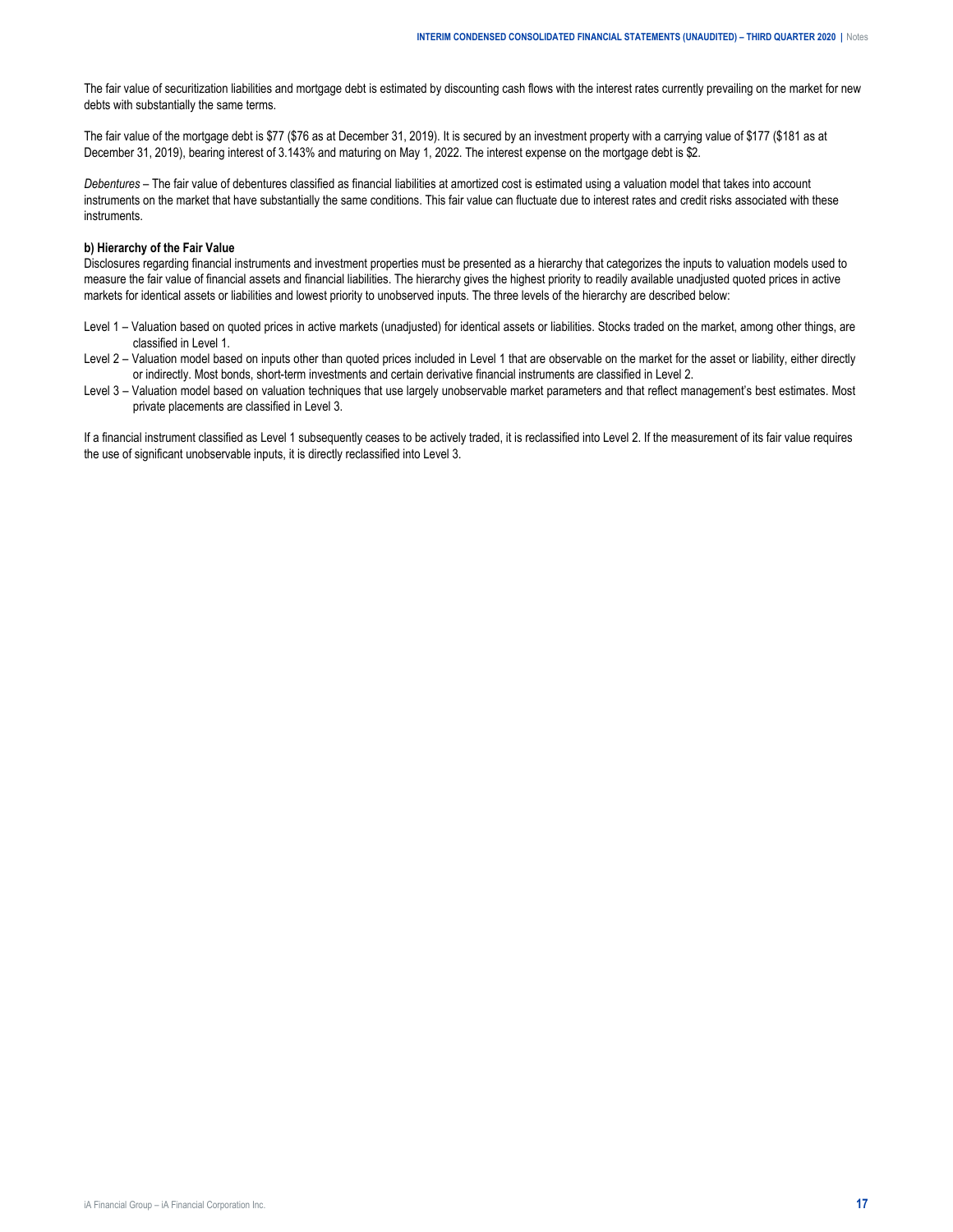## **Assets**

|                                                                  | As at September 30, 2020 |          |              |        |  |
|------------------------------------------------------------------|--------------------------|----------|--------------|--------|--|
|                                                                  | Level 1                  | Level 2  | Level 3      | Total  |  |
|                                                                  | \$                       | \$       | \$           | \$     |  |
| Recurring fair value measurements                                |                          |          |              |        |  |
| Cash and short-term investments                                  |                          |          |              |        |  |
| Held for trading                                                 | $\overline{\phantom{0}}$ | 775      |              | 775    |  |
| <b>Bonds</b>                                                     |                          |          |              |        |  |
| Designated at fair value through profit or loss                  |                          |          |              |        |  |
| Governments                                                      | 446                      | 12,451   | —            | 12,897 |  |
| Municipalities                                                   |                          | 1,297    |              | 1,297  |  |
| Corporate and other                                              |                          | 10,869   | 147          | 11,016 |  |
|                                                                  | 446                      | 24,617   | 147          | 25,210 |  |
| Available for sale                                               |                          |          |              |        |  |
| Governments                                                      | 174                      | 1,581    | —            | 1,755  |  |
| Municipalities                                                   | —                        | 187      |              | 187    |  |
| Corporate and other                                              |                          | 2,000    |              | 2,000  |  |
|                                                                  | 174                      | 3,768    | —            | 3,942  |  |
|                                                                  | 620                      | 28,385   | 147          | 29,152 |  |
| <b>Stocks</b>                                                    |                          |          |              |        |  |
| Designated at fair value through profit or loss                  | 1,315                    | $\equiv$ | 1,373        | 2,688  |  |
| Available for sale                                               | 54                       | 364      | 36           | 454    |  |
|                                                                  | 1,369                    | 364      | 1,409        | 3,142  |  |
| Mortgages and other loans                                        |                          |          |              |        |  |
| Designated at fair value through profit or loss                  |                          | 92       |              | 92     |  |
| <b>Derivative financial instruments</b>                          |                          |          |              |        |  |
| Held for trading                                                 | 346                      | 1,063    | $\mathbf{2}$ | 1,411  |  |
| <b>Other investments</b>                                         |                          |          |              |        |  |
| Available for sale                                               | 84                       | 46       | —            | 130    |  |
| <b>Investment properties</b>                                     |                          |          | 1,989        | 1,989  |  |
| General fund investments recognized at fair value                | 2,419                    | 30,725   | 3,547        | 36,691 |  |
| Segregated funds financial instruments and investment properties | 22,271                   | 7,395    | 261          | 29,927 |  |
| Total financial assets at fair value                             | 24,690                   | 38,120   | 3,808        | 66,618 |  |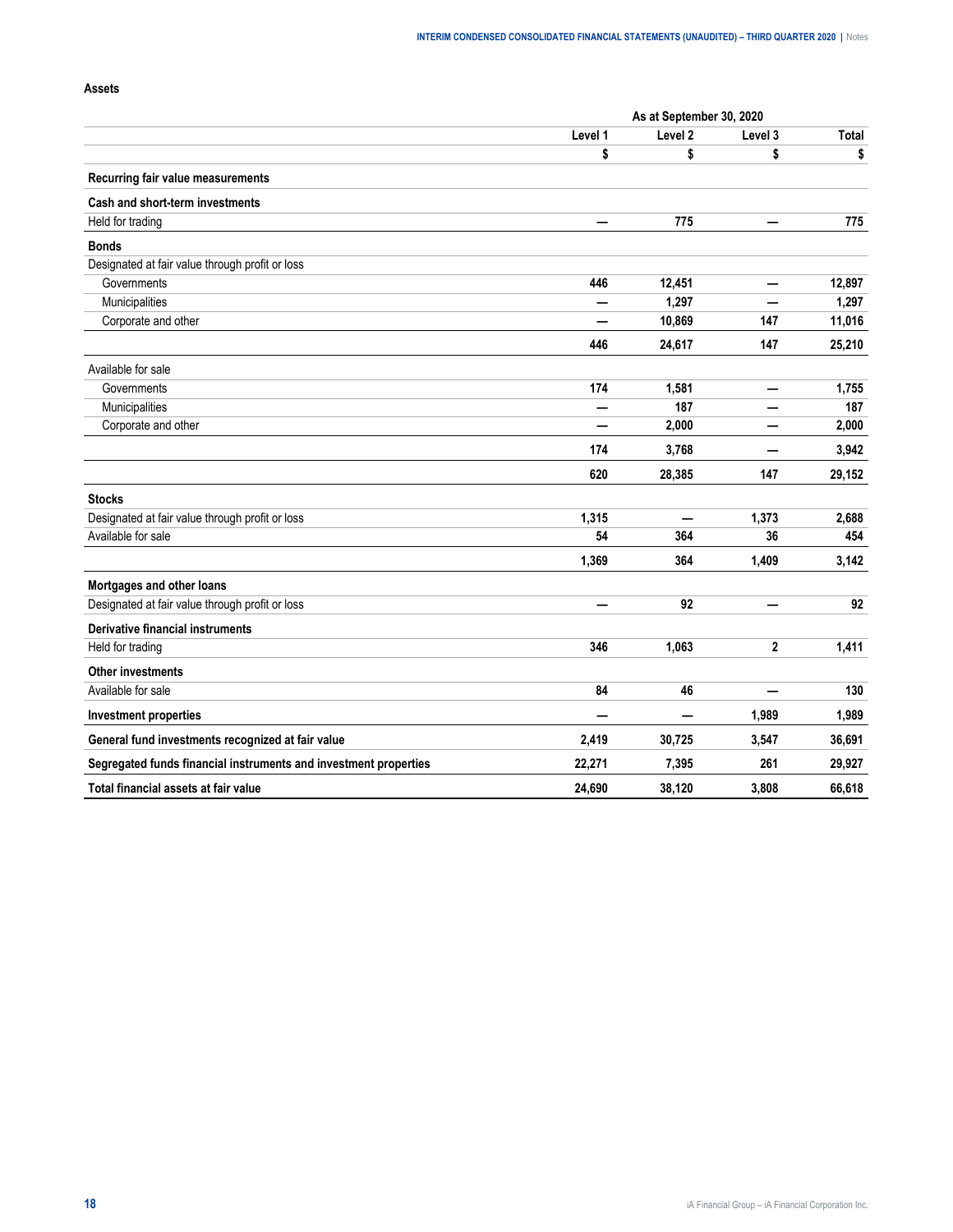|                                                                  |                 | As at December 31, 2019 |                          |        |
|------------------------------------------------------------------|-----------------|-------------------------|--------------------------|--------|
|                                                                  | Level 1         | Level 2                 | Level 3                  | Total  |
|                                                                  | \$              | \$                      | \$                       | \$     |
| Recurring fair value measurements                                |                 |                         |                          |        |
| Cash and short-term investments                                  |                 |                         |                          |        |
| Held for trading                                                 |                 | 489                     |                          | 489    |
| <b>Bonds</b>                                                     |                 |                         |                          |        |
| Designated at fair value through profit or loss                  |                 |                         |                          |        |
| Governments                                                      | 850             | 10,864                  | $\overline{\phantom{m}}$ | 11,714 |
| Municipalities                                                   | —               | 1,106                   | $\overline{\phantom{0}}$ | 1,106  |
| Corporate and other                                              | —               | 8,472                   | 129                      | 8,601  |
|                                                                  | 850             | 20,442                  | 129                      | 21,421 |
| Available for sale                                               |                 |                         |                          |        |
| Governments                                                      | 76              | 1,794                   | $\equiv$                 | 1,870  |
| Municipalities                                                   | —               | 166                     |                          | 166    |
| Corporate and other                                              |                 | 1,710                   | 11                       | 1,721  |
|                                                                  | 76              | 3,670                   | 11                       | 3,757  |
|                                                                  | 926             | 24,112                  | 140                      | 25,178 |
| <b>Stocks</b>                                                    |                 |                         |                          |        |
| Designated at fair value through profit or loss                  | 1,220           |                         | 1,291                    | 2,511  |
| Available for sale                                               | 108             | 374                     | 31                       | 513    |
|                                                                  | 1,328           | 374                     | 1,322                    | 3,024  |
| Mortgages and other loans                                        |                 |                         |                          |        |
| Designated at fair value through profit or loss                  | $\qquad \qquad$ | 94                      | $\overline{\phantom{0}}$ | 94     |
| Derivative financial instruments                                 |                 |                         |                          |        |
| Held for trading                                                 | 229             | 774                     | $\qquad \qquad$          | 1,003  |
| <b>Investment properties</b>                                     | —               | —                       | 2,077                    | 2,077  |
| General fund investments recognized at fair value                | 2,483           | 25,843                  | 3,539                    | 31,865 |
| Segregated funds financial instruments and investment properties | 21,343          | 6,373                   | 90                       | 27,806 |
| Total financial assets at fair value                             | 23.826          | 32.216                  | 3.629                    | 59.671 |

Transfers from Level 1 to Level 2 during the nine months ended September 30, 2020 amount to \$564 (none for the year ended December 31, 2019). These transfers took place during the three months ended March 31, 2020 and result from the application of a fair value adjustment for events that took place after the market close but before the valuation date. Transfers from Level 2 to Level 1 during the nine months ended September 30, 2020 amount to \$564 (none for the year ended December 31, 2019). This adjustment, made for the three months ended March 31, 2020, was not required for the three month periods ended June 30, 2020 and September 30, 2020. These transfers are related to segregated fund financial instruments and investment properties.

Transfers from Level 2 to Level 3 during the nine months ended September 30, 2020 amount to \$10 (none for the year ended December 31, 2019). These transfers are from bonds designated at fair value through profit or loss. The fair value of these bonds is measured at the quoted market price obtained through brokers who estimate the fair value of these financial instruments. However, the price of these bonds has remained unchanged for more than 30 days which, according to our internal policy, results in a transfer.

The Company uses unobservable inputs in the valuation of bonds and stocks classified into Level 3. Regarding bonds, unobservable inputs mainly correspond to credit and liquidity risk premiums ranging from 1.48% to 2.70% as at September 30, 2020 (1.09% to 2.68% as at December 31, 2019). Stocks classified into Level 3 are mainly valuated from information available in the financial statements of companies using models based on discounting expected cash flows as well as the use of multiples.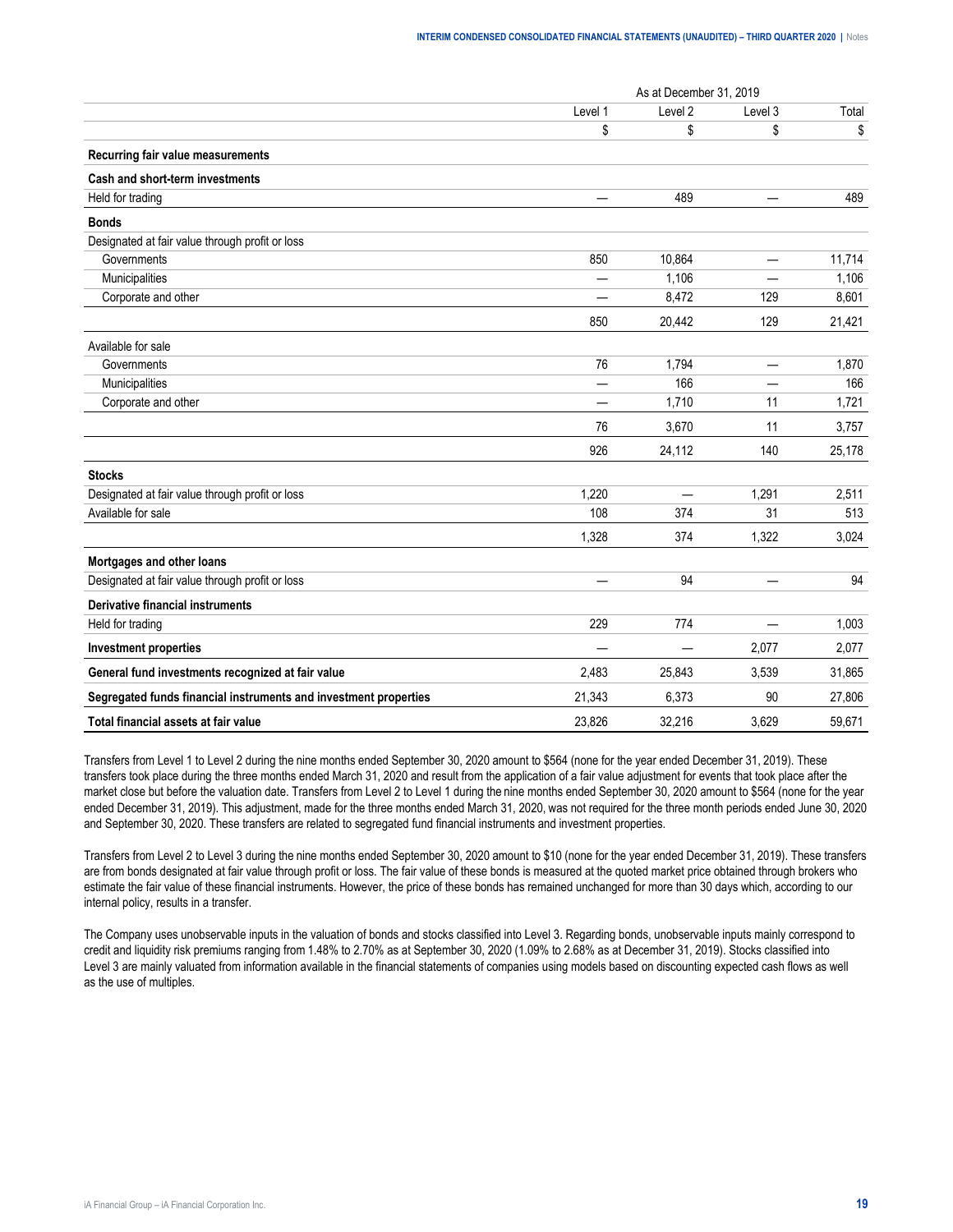The main unobservable inputs used in the valuation of the investment properties as at September 30, 2020 are the discount rate, which is between 5.25% and 7.75% (5.25% and 7.75% as at December 31, 2019) and the terminal capitalization rate, which is between 4.25% and 7.25% (4.25% and 7.25% as at December 31, 2019). The discount rate is based on market activity by type of building and the location and reflects the expected rate of return to be realized on investments over the next 10 years. The terminal capitalization rate is based on market activity by type of building and the location and reflects the expected rate of return to be realized on investments over the remaining life after the 10-year period. If all other factors remain constant, a decrease (increase) in the discount rate and terminal capitalization rate will lead to an increase (decrease) in fair value of investment properties.

Due to the unobservable nature of the main data used to measure bonds, stocks and investment properties classified in Level 3, the Company does not assess whether the application of other assumptions would have an impact on fair value. Also, the investment properties as well as the bonds and stocks classified as designated at fair value through profit or loss support the insurance contract liabilities. Consequently, changes in the fair value of these assets are offset by changes in the corresponding insurance contract liabilities under the CALM. Even if the Company were to use possible alternative assumptions affecting fair value, this would not have a significant impact on the Financial Statements.

The following table presents assets recognized at fair value evaluated according to Level 3 parameters:

#### **Nine months ended September 30, 2020 Balance as at December 31, 2019 net income Realized and unrealized gains (losses) included in Realized and unrealized gains (losses) included in other comprehensive income Purchases settlements Sales and Transfers Balance as at in (out of) Level 3 September 30, 2020 Total unrealized gains (losses) included in net income on investments still held \$ \$ \$ \$ \$ \$ \$ \$ Bonds** Designated at fair value through profit or loss **129 10 — 26 (28) 10 147 11**  Available for sale **11 — — — (11) — — — Stocks** Designated at fair value through profit or loss **1,291 (23) — 172 (67) — 1,373 (23)**  Available for sale **31 — 2 4 (1) — 36 — Derivative financial instruments** Held for trading **— 2 — — — — 2 1 Investment properties 2,077 (75) — 18 (31) — 1,989 (75) General fund investments recognized at fair value 3,539 (86) 2 220 (138) 10 3,547 (86) Segregated funds financial instruments and investment properties 90 6 — 174 (9) — 261 6 Total 3,629 (80) 2 394 (147) 10 3,808 (80)**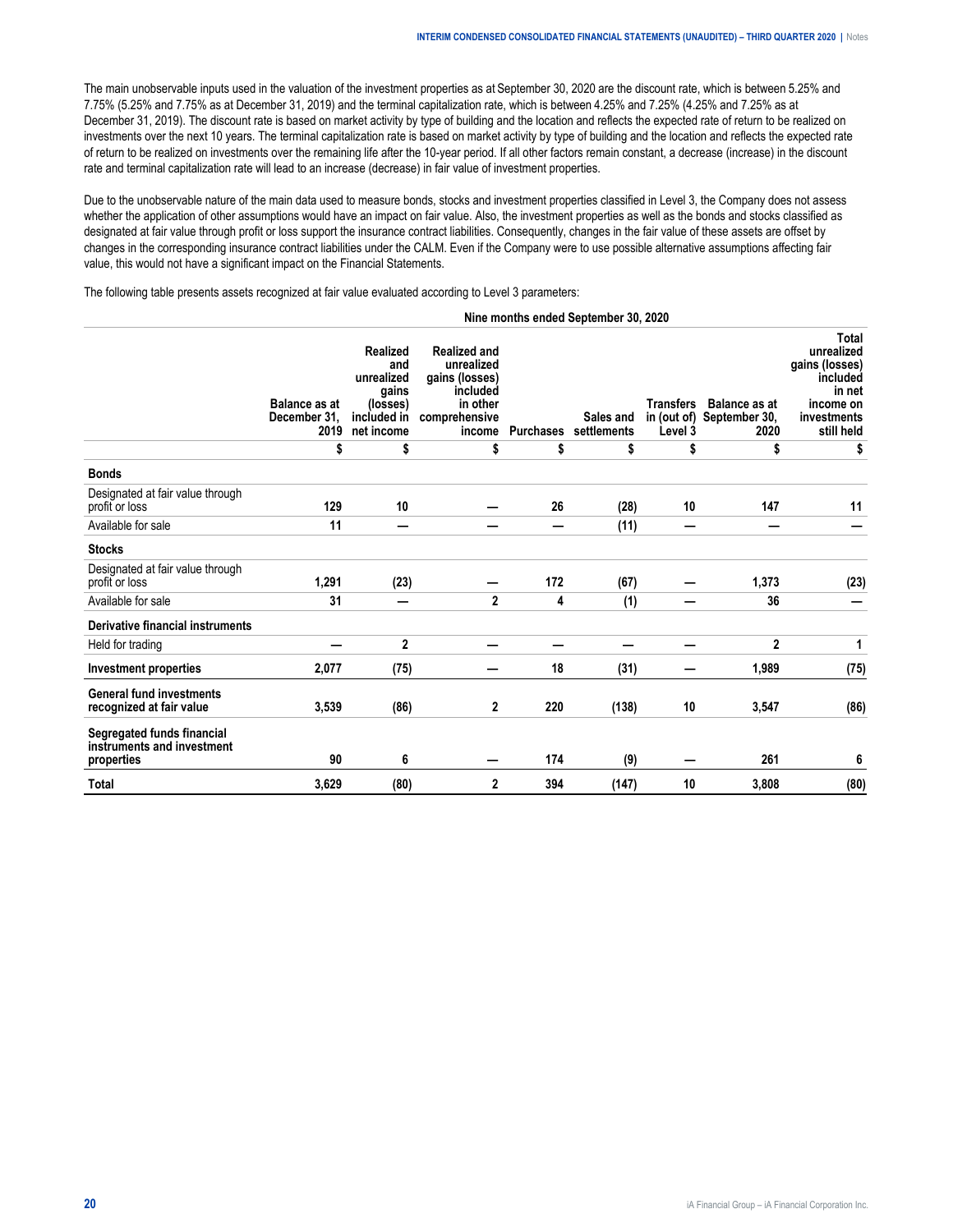|                                                                        | Balance as at<br>December 31.<br>2018 | Realized<br>and<br>unrealized<br>gains<br>(losses)<br>included in<br>net income | Realized and<br>unrealized<br>gains (losses)<br>included<br>in other<br>comprehensive<br>income | Purchases | Sales and<br>settlements | Transfers<br>in (out of)<br>Level 3 | Balance as at<br>December 31.<br>2019 | Total<br>unrealized<br>gains (losses)<br>included<br>in net<br>income on<br>investments<br>still held |
|------------------------------------------------------------------------|---------------------------------------|---------------------------------------------------------------------------------|-------------------------------------------------------------------------------------------------|-----------|--------------------------|-------------------------------------|---------------------------------------|-------------------------------------------------------------------------------------------------------|
|                                                                        | \$                                    | \$                                                                              | \$                                                                                              | \$        | \$                       | \$                                  | \$                                    | \$                                                                                                    |
| <b>Bonds</b>                                                           |                                       |                                                                                 |                                                                                                 |           |                          |                                     |                                       |                                                                                                       |
| Designated at fair value through<br>profit or loss                     | 140                                   | 7                                                                               |                                                                                                 |           | (18)                     |                                     | 129                                   | 7                                                                                                     |
| Available for sale                                                     | 16                                    |                                                                                 |                                                                                                 |           | (5)                      |                                     | 11                                    |                                                                                                       |
| <b>Stocks</b>                                                          |                                       |                                                                                 |                                                                                                 |           |                          |                                     |                                       |                                                                                                       |
| Designated at fair value through<br>profit or loss                     | 1,134                                 | 5                                                                               |                                                                                                 | 198       | (46)                     |                                     | 1,291                                 | 5                                                                                                     |
| Available for sale                                                     | 29                                    |                                                                                 | (1)                                                                                             | 3         |                          |                                     | 31                                    |                                                                                                       |
| <b>Derivative financial instruments</b>                                |                                       |                                                                                 |                                                                                                 |           |                          |                                     |                                       |                                                                                                       |
| Held for trading                                                       |                                       | -                                                                               |                                                                                                 |           | (1)                      |                                     |                                       |                                                                                                       |
| <b>Investment properties</b>                                           | 1,720                                 | 44                                                                              |                                                                                                 | 318       | (5)                      |                                     | 2,077                                 | 44                                                                                                    |
| <b>General fund investments</b><br>recognized at fair value            | 3,040                                 | 56                                                                              | (1)                                                                                             | 519       | (75)                     |                                     | 3,539                                 | 56                                                                                                    |
| Segregated funds financial<br>instruments and investment<br>properties | 47                                    | 1                                                                               |                                                                                                 | 44        | (2)                      |                                     | 90                                    | 2                                                                                                     |
| <b>Total</b>                                                           | 3,087                                 | 57                                                                              | (1)                                                                                             | 563       | (77)                     |                                     | 3,629                                 | 58                                                                                                    |

For the nine months ended September 30, 2020, an amount of \$18 (\$55 for the year ended December 31, 2019) presented in *Purchases* for investment properties corresponds to capitalizations to *Investment properties*. Also, *Sales and settlements* for investment properties do not include any transfers to fixed assets (\$2 for the year ended December 31, 2019).

*Realized and unrealized gains (losses) included in net income* and *Total unrealized gains (losses) included in net income on financial instruments still held* are presented in the *Investment income* in the Income Statement, except the value of segregated funds assets, which is not presented in the Income Statement, but is included in the change in segregated funds net assets in Note 9 "Segregated Funds Net Assets". *Realized and unrealized gains (losses) included in other comprehensive income* are presented in Note 13 "Accumulated Other Comprehensive Income" in *Unrealized gains (losses).*

#### **Fair Value Disclosed in the Notes**

The Company classifies certain financial instruments as held to maturity or as loans and receivables. These financial instruments are measured at amortized cost and fair value is disclosed in the notes. The following table shows the hierarchy level of such fair values:

|                                                            | As at September 30, 2020 |         |         |       |
|------------------------------------------------------------|--------------------------|---------|---------|-------|
|                                                            | Level 1                  | Level 2 | Level 3 | Total |
|                                                            | \$                       | \$      | \$      | \$    |
| Classified as held to maturity                             |                          |         |         |       |
| <b>Bonds</b>                                               |                          |         |         |       |
| Governments                                                |                          | 538     |         | 538   |
| Total of assets classified as held to maturity             |                          | 538     |         | 538   |
| <b>Classified as loans and receivables</b>                 |                          |         |         |       |
| <b>Bonds</b>                                               |                          |         |         |       |
| Governments                                                |                          | 8       | 143     | 151   |
| <b>Municipalities</b>                                      |                          | 55      |         | 55    |
| Corporate and other                                        |                          | 233     | 2,535   | 2,768 |
|                                                            |                          | 296     | 2,678   | 2,974 |
| Mortgages and other loans                                  |                          | 2,663   |         | 2,663 |
| Total of assets classified as loans and receivables        |                          | 2,959   | 2,678   | 5,637 |
| Total of assets whose fair value is disclosed in the notes |                          | 3,497   | 2,678   | 6,175 |

Year ended December 31, 2019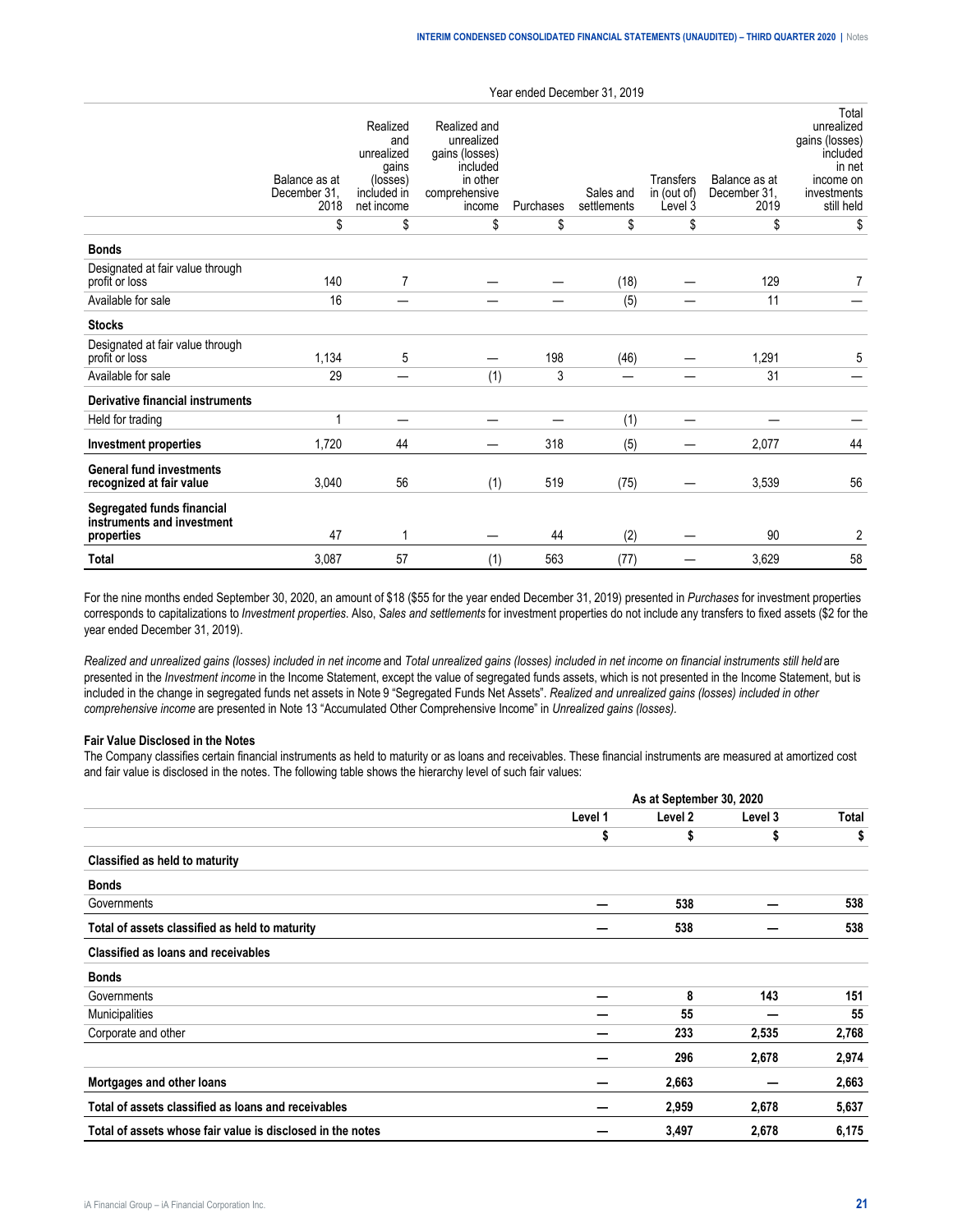|                                                     | As at December 31, 2019 |         |         |       |
|-----------------------------------------------------|-------------------------|---------|---------|-------|
|                                                     | Level 1                 | Level 2 | Level 3 | Total |
|                                                     |                         |         |         | S     |
| Classified as loans and receivables                 |                         |         |         |       |
| <b>Bonds</b>                                        |                         |         |         |       |
| Governments                                         |                         | 8       | 132     | 140   |
| Municipalities                                      |                         | 51      |         | -51   |
| Corporate and other                                 |                         | 243     | 2.138   | 2,381 |
|                                                     |                         | 302     | 2.270   | 2.572 |
| Mortgages and other loans                           |                         | 3,823   |         | 3,823 |
| Total of assets classified as loans and receivables |                         | 4,125   | 2.270   | 6,395 |

## **Financial Liabilities**

The following table presents financial liabilities measured at fair value on a recurring basis and those whose fair value is disclosed in a note by hierarchy level:

|                                                     | As at September 30, 2020 |         |                          |              |  |  |
|-----------------------------------------------------|--------------------------|---------|--------------------------|--------------|--|--|
|                                                     | Level 1                  | Level 2 | Level 3                  | <b>Total</b> |  |  |
|                                                     | \$                       | \$      | \$                       | \$           |  |  |
| Recurring fair value measurements                   |                          |         |                          |              |  |  |
| <b>Other liabilities</b>                            |                          |         |                          |              |  |  |
| Held for trading                                    | 64                       | 232     |                          | 296          |  |  |
| <b>Derivative financial instruments</b>             |                          |         |                          |              |  |  |
| Held for trading                                    | 165                      | 576     | 37                       | 778          |  |  |
| Total of liabilities classified as held for trading | 229                      | 808     | 37                       | 1,074        |  |  |
| <b>Classified at amortized cost</b>                 |                          |         |                          |              |  |  |
| <b>Other liabilities</b>                            |                          |         |                          |              |  |  |
| Securitization liabilities                          | —                        | 1,127   | $\overline{\phantom{0}}$ | 1,127        |  |  |
| Mortgage debt                                       |                          | 77      |                          | 77           |  |  |
| <b>Debentures</b>                                   |                          | 1,517   |                          | 1,517        |  |  |
| Total of liabilities classified at amortized cost   |                          | 2,721   |                          | 2,721        |  |  |
|                                                     | As at December 31, 2019  |         |                          |              |  |  |
|                                                     | Level 1                  | Level 2 | Level 3                  | Total        |  |  |
|                                                     | \$                       | \$      | \$                       | \$           |  |  |
| Recurring fair value measurements                   |                          |         |                          |              |  |  |
| <b>Other liabilities</b>                            |                          |         |                          |              |  |  |
| Held for trading                                    | 46                       | 165     |                          | 211          |  |  |
| <b>Derivative financial instruments</b>             |                          |         |                          |              |  |  |
| Held for trading                                    | 80                       | 339     | 36                       | 455          |  |  |
| Total of liabilities classified as held for trading | 126                      | 504     | 36                       | 666          |  |  |
| <b>Classified at amortized cost</b>                 |                          |         |                          |              |  |  |
| <b>Other liabilities</b>                            |                          |         |                          |              |  |  |
| Securitization liabilities                          | —                        | 1,183   | —                        | 1,183        |  |  |
|                                                     |                          |         |                          | 76           |  |  |
| Mortgage debt                                       |                          | 76      |                          |              |  |  |
| <b>Debentures</b>                                   |                          | 1,063   |                          | 1,063        |  |  |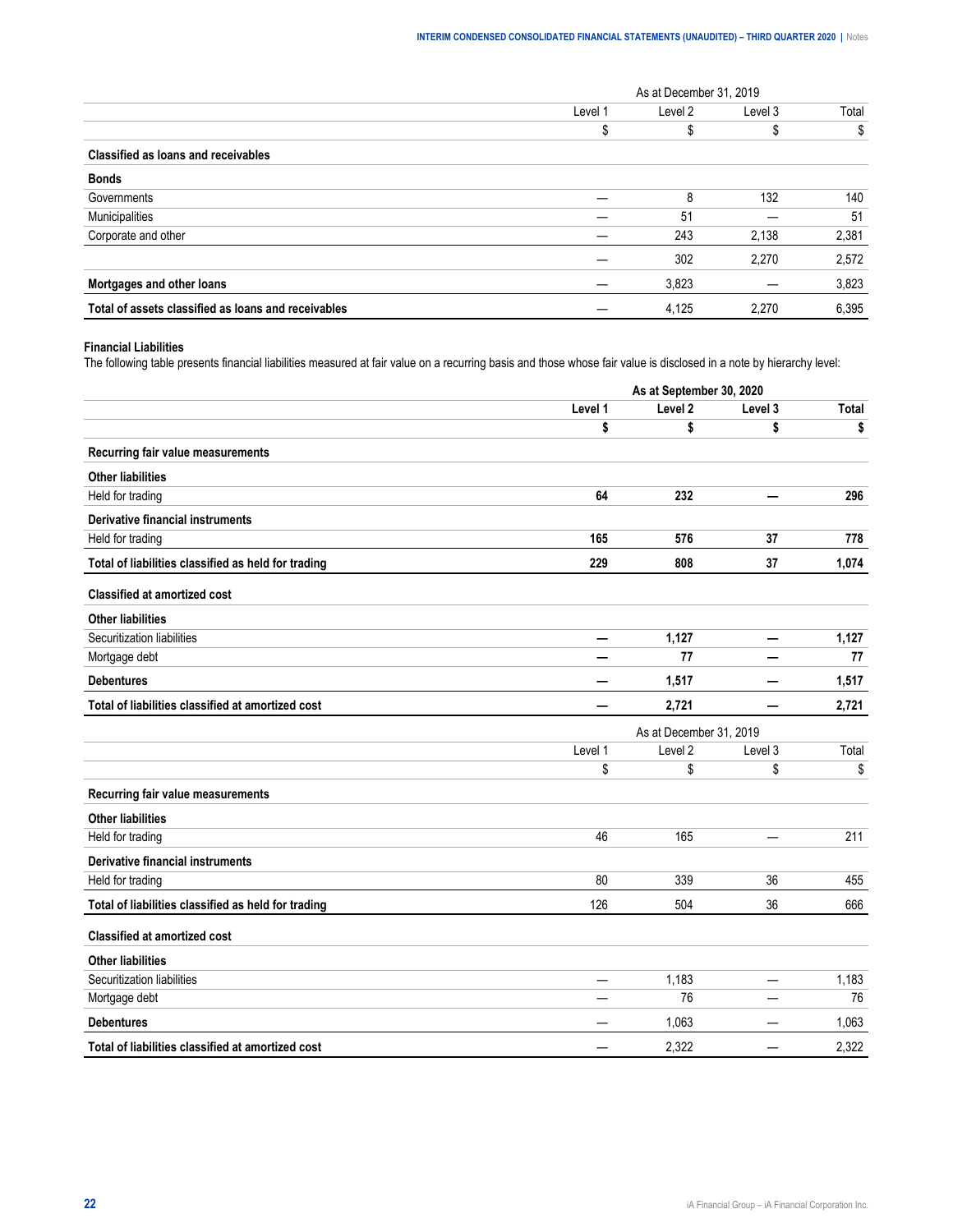## <span id="page-24-0"></span>**7 › Management of Risks Associated with Financial Instruments**

#### **a) Impairment of Financial Assets Classified as Available for Sale**

During the nine months ended September 30, 2020 and the year ended December 31, 2019, the Company did not reclassify any unrealized losses of stocks classified as available for sale from *Other comprehensive income* to *Investment income* in the Income Statement.

Since the financial assets designated at fair value through profit or loss are matched, variations of fair value, other than those related to credit risk, are directly reflected in the *Increase (decrease) in insurance contract liabilities*, which prevents a disparity of the treatment in the net income. Only variations in the fair value related to credit events regarding cash flows would have an impact on the Company's net income.

The unrealized gains and losses on financial assets classified as available for sale and included in the *Accumulated other comprehensive income* are the following:

|                          | As at September 30, 2020 |                             |                            | As at December 31, 2019 |                      |                     |
|--------------------------|--------------------------|-----------------------------|----------------------------|-------------------------|----------------------|---------------------|
|                          | <b>Fair value</b>        | <b>Unrealized</b><br>losses | <b>Unrealized</b><br>gains | Fair value              | Unrealized<br>losses | Unrealized<br>gains |
|                          |                          | S                           |                            |                         |                      | S                   |
| <b>Bonds</b>             |                          |                             |                            |                         |                      |                     |
| Governments              | 1,755                    |                             | 84                         | 1,870                   | (1)                  | 57                  |
| Municipalities           | 187                      |                             | 10                         | 166                     |                      | 3                   |
| Corporate and other      | 2,000                    | (3)                         | 88                         | 1,721                   | (2)                  | 40                  |
|                          | 3,942                    | (3)                         | 182                        | 3,757                   | (3)                  | 100                 |
| <b>Stocks</b>            | 454                      | (25)                        | 9                          | 513                     | (21)                 | 10                  |
| <b>Other investments</b> | 130                      | (1)                         | 5                          |                         |                      |                     |
| Total                    | 4,526                    | (29)                        | 196                        | 4,270                   | (24)                 | 110                 |

#### **b) Credit Risk**

Credit risk corresponds to the possibility that the Company will sustain a financial loss if a counterparty or a debtor does not meet their commitments.

#### **b) i) Credit Quality Indicators Bonds by Investment Grade**

|                     | 2020 | \s at<br>2019<br>Decem |
|---------------------|------|------------------------|
|                     |      |                        |
|                     |      | 866                    |
| АΑ                  |      | 101                    |
| n                   |      | 960                    |
| <b>BBP</b>          |      |                        |
| <b>BR</b> and lower |      | 238                    |
|                     |      |                        |

The Company prepares an assessment of the quality of the investment if the evaluation is not available from a credit rating agency. Bonds that have been internally evaluated represent an amount of \$2,154 as at September 30, 2020 (\$2,054 as at December 31, 2019).

#### **Mortgages and Other Loans**

|                 |                              | \s at<br>2019<br>Decem |
|-----------------|------------------------------|------------------------|
|                 |                              |                        |
|                 | 294                          |                        |
|                 | ---------------------------- | 805                    |
| )thei<br>∵loans |                              | 794                    |
|                 |                              |                        |

The credit quality of mortgages and other loans is assessed internally, on a regular basis, when the review of the portfolio is made.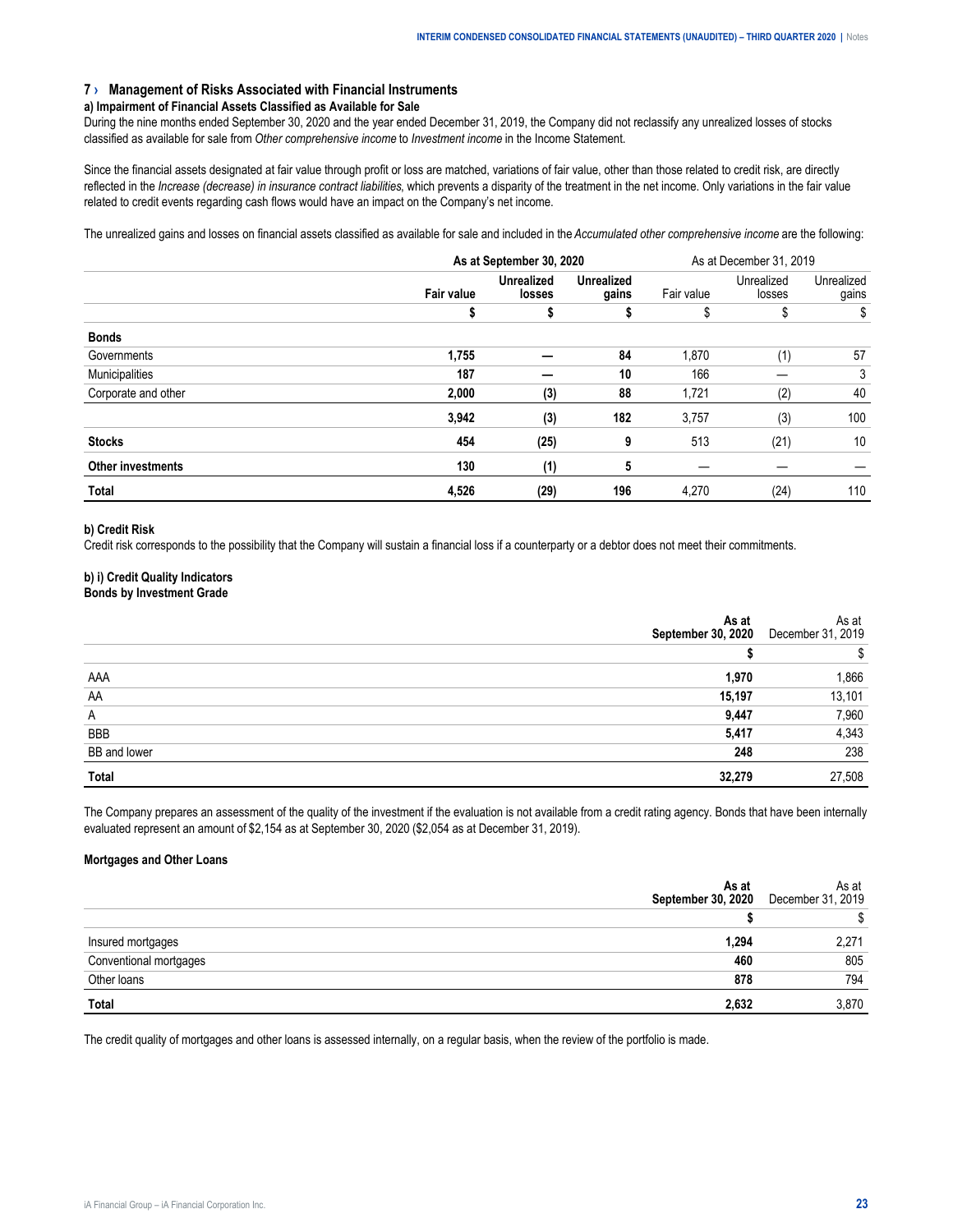# **b) ii) Past Due or Impaired Financial Assets**

# **Past Due Bonds, Mortgages and Other Loans**

Bonds, mortgages and other loans are considered in arrears when the counterparty has not made a payment at a contractual date. Any loan on which contractual payments are in arrears for 90 days or more in the case of mortgages and 120 days or more in the case of other loans and which is not subject to a measure deployed by the Company to support its clients or in foreclosure is assumed to be impaired. Any loan in default which is not insured and fully guaranteed is generally impaired.

|                                | As at September 30, 2020                          |                                                        |                                                            |                    |              |  |  |
|--------------------------------|---------------------------------------------------|--------------------------------------------------------|------------------------------------------------------------|--------------------|--------------|--|--|
|                                | <b>Bonds classified</b><br>as held to<br>maturity | <b>Bonds classified</b><br>as loans and<br>receivables | <b>Mortgages</b><br>classified as loans<br>and receivables | <b>Other loans</b> | Total        |  |  |
|                                |                                                   | S                                                      |                                                            | \$                 | \$           |  |  |
| <b>Gross values</b>            |                                                   |                                                        |                                                            |                    |              |  |  |
| Not past due and not impaired  | 537                                               | 2,553                                                  | 1,662                                                      | 870                | 5,622        |  |  |
| Past due and not impaired      |                                                   |                                                        |                                                            |                    |              |  |  |
| 30 - 89 days in arrears        |                                                   |                                                        |                                                            | 29                 | 29           |  |  |
| 90 - 119 days in arrears       |                                                   |                                                        |                                                            | 4                  | 4            |  |  |
| 120 days or more in arrears    |                                                   |                                                        |                                                            | $\mathbf{2}$       | $\mathbf{2}$ |  |  |
| Impaired                       |                                                   | 45                                                     |                                                            |                    | 45           |  |  |
| Total of gross values          | 537                                               | 2,598                                                  | 1,662                                                      | 905                | 5,702        |  |  |
| Specific provisions for losses |                                                   | 8                                                      |                                                            |                    | 8            |  |  |
|                                | 537                                               | 2,590                                                  | 1,662                                                      | 905                | 5,694        |  |  |
| Collective provisions          |                                                   |                                                        |                                                            | 27                 | 27           |  |  |
| <b>Total of net values</b>     | 537                                               | 2,590                                                  | 1,662                                                      | 878                | 5,667        |  |  |

|                                |                                                 | As at December 31, 2019                             |             |       |  |  |  |
|--------------------------------|-------------------------------------------------|-----------------------------------------------------|-------------|-------|--|--|--|
|                                | Bonds classified<br>as loans and<br>receivables | Mortgages<br>classified as loans<br>and receivables | Other loans | Total |  |  |  |
|                                | \$                                              | \$                                                  | \$          | \$    |  |  |  |
| <b>Gross values</b>            |                                                 |                                                     |             |       |  |  |  |
| Not past due and not impaired  | 2,319                                           | 2,978                                               | 760         | 6,057 |  |  |  |
| Past due and not impaired      |                                                 |                                                     |             |       |  |  |  |
| 30 - 89 days in arrears        |                                                 | 2                                                   | 36          | 38    |  |  |  |
| 90 - 119 days in arrears       |                                                 | $\mathfrak{p}$                                      | 5           | 7     |  |  |  |
| 120 days or more in arrears    |                                                 |                                                     | 2           | 2     |  |  |  |
| Impaired                       | 21                                              |                                                     |             | 22    |  |  |  |
| Total of gross values          | 2,340                                           | 2,982                                               | 804         | 6,126 |  |  |  |
| Specific provisions for losses | 10                                              |                                                     |             | 10    |  |  |  |
|                                | 2,330                                           | 2,982                                               | 804         | 6,116 |  |  |  |
| Collective provisions          |                                                 |                                                     | 10          | 10    |  |  |  |
| <b>Total of net values</b>     | 2,330                                           | 2,982                                               | 794         | 6,106 |  |  |  |

#### **Foreclosed Properties**

During the nine months ended September 30, 2020, the Company took possession of properties held as collateral on mortgages for a value of less than \$1 (\$3 for the year ended December 31, 2019). Foreclosed properties that the Company still held at the end of the period are presented as real estate held for resale in *Other Assets.*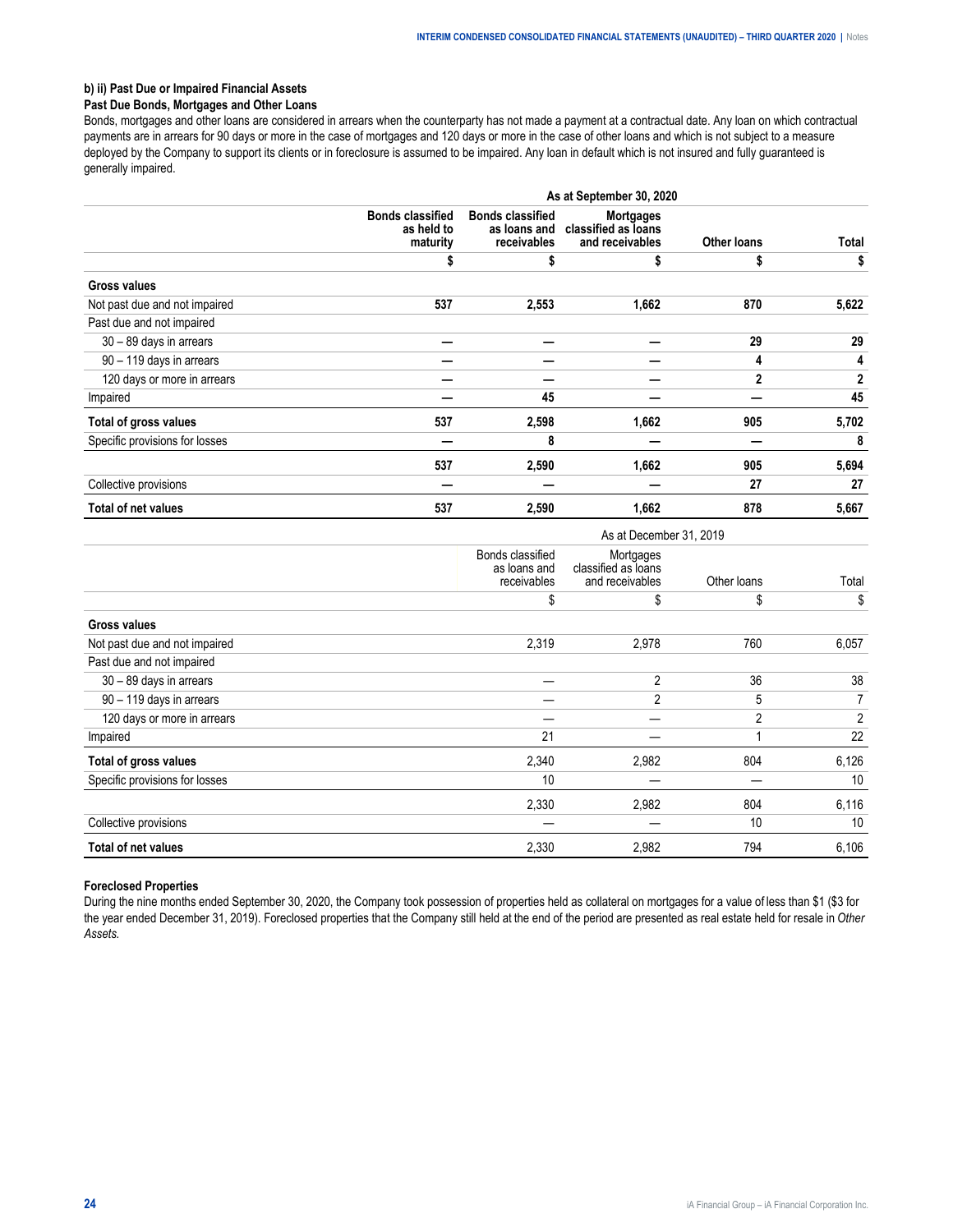# <span id="page-26-0"></span>**Specific Provisions for Losses**

|  | 2019 |      |
|--|------|------|
|  |      | ntal |
|  |      |      |
|  |      |      |
|  |      |      |
|  |      |      |

During the nine months ended September 30, 2020, the specific provisions for losses did not vary for other loans (nor for the year ended December 31, 2019) or for bonds classified as held to maturity.

#### **8 › Derivative Financial Instruments**

The Company is an end user of derivative financial instruments in the normal course of managing exposure to fluctuations in interest rates, currency exchange rates and fair values of invested assets. Derivative financial instruments are financial contracts whose value is derived from underlying interest rates, exchange rates, other financial instruments or indexes.

The notional amount represents the amount to which a rate or price is applied to determine the cash flows to be exchanged periodically and does not represent direct credit exposure. Maximum credit risk is the estimated cost of replacing derivative financial instruments that have a positive value should the counterparty default. The maximum credit risk of derivative financial instruments as at September 30, 2020 is \$1,399 (\$1,001 as at December 31, 2019). The Company's exposure at the end of each reporting period is limited to the risk that a counterparty does not honour the terms of derivative financial instrument contracts.

|                            |                  |                        | As at September 30, 2020 |        |                 |                 |
|----------------------------|------------------|------------------------|--------------------------|--------|-----------------|-----------------|
|                            |                  | <b>Notional amount</b> |                          |        | Fair value      |                 |
|                            | Less than 1 year | 1 to 5 years           | Over 5 years             | Total  | <b>Positive</b> | <b>Negative</b> |
|                            | J                | 5                      | \$                       | \$     | \$              | \$              |
| <b>Equity contracts</b>    |                  |                        |                          |        |                 |                 |
| Swap contracts             | 839              | 454                    | 91                       | 1,384  | 8               | (18)            |
| Futures contracts          | 841              |                        |                          | 841    | 10              | (1)             |
| Options                    | 6,658            |                        |                          | 6,658  | 346             | (167)           |
| <b>Currency contracts</b>  |                  |                        |                          |        |                 |                 |
| Forward contracts          | 4,072            | 550                    |                          | 4,622  | 22              | (34)            |
| Swap contracts             | 54               | 837                    | 2,898                    | 3,789  | 20              | (329)           |
| Interest rate contracts    |                  |                        |                          |        |                 |                 |
| Swap contracts             | 963              | 3,555                  | 5,011                    | 9,529  | 592             | (190)           |
| Forward contracts          | 1,397            | 2,656                  |                          | 4,053  | 411             | (2)             |
| Other derivative contracts | 2                | 4                      | 352                      | 358    | $\mathbf 2$     | (37)            |
| Total                      | 14,826           | 8,056                  | 8,352                    | 31,234 | 1,411           | (778)           |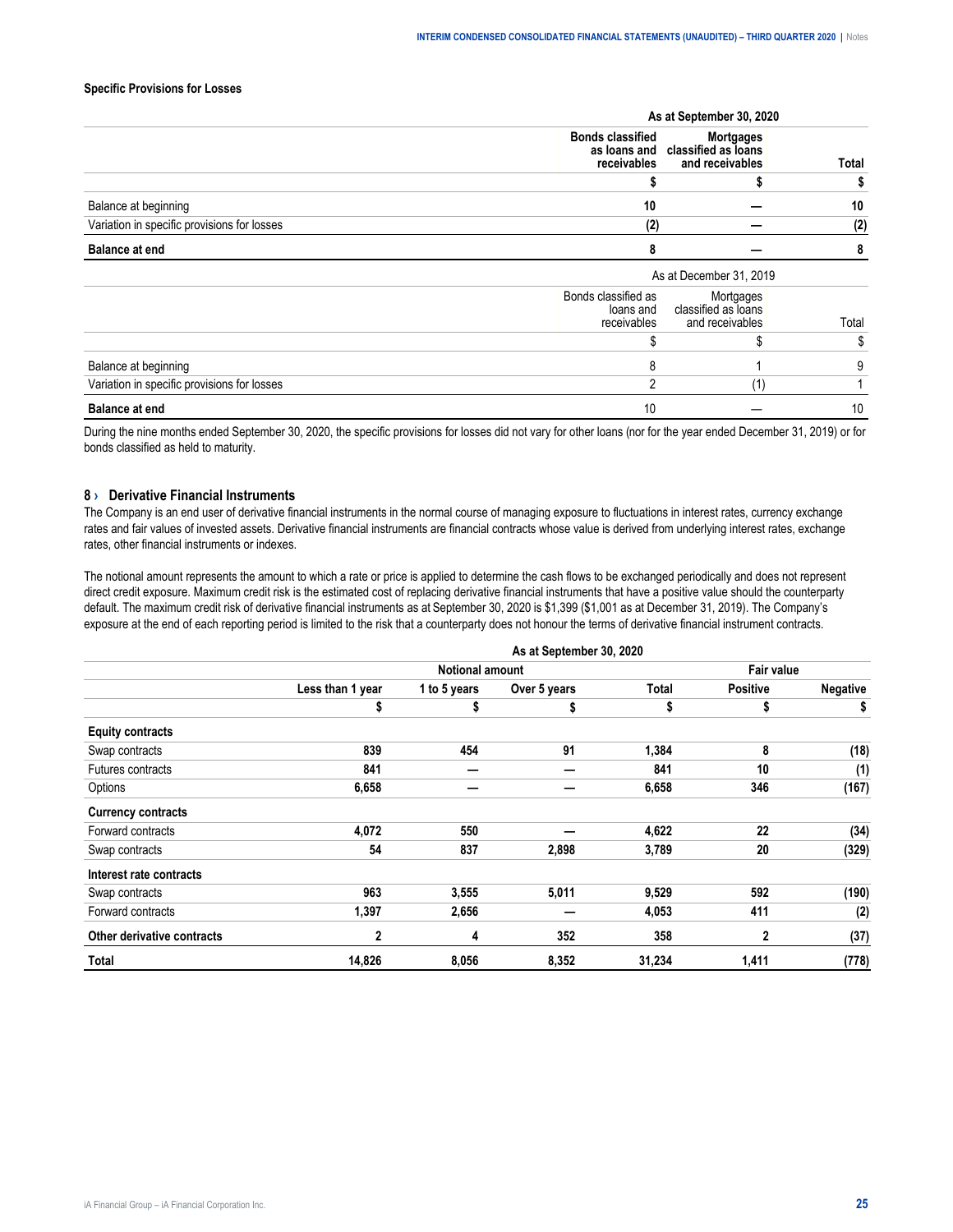|                            |                  |                 | As at December 31, 2019 |        |            |          |
|----------------------------|------------------|-----------------|-------------------------|--------|------------|----------|
|                            |                  | Notional amount |                         |        | Fair value |          |
|                            | Less than 1 year | 1 to 5 years    | Over 5 years            | Total  | Positive   | Negative |
|                            | \$               | \$              | \$                      | \$     | \$         | \$       |
| <b>Equity contracts</b>    |                  |                 |                         |        |            |          |
| Swap contracts             | 490              | 719             | 97                      | 1,306  | 21         | (2)      |
| Futures contracts          | 632              |                 |                         | 632    |            | (4)      |
| Options                    | 5,594            |                 |                         | 5,594  | 236        | (77)     |
| <b>Currency contracts</b>  |                  |                 |                         |        |            |          |
| Forward contracts          | 4,315            | 1,057           |                         | 5,372  | 70         | (34)     |
| Swap contracts             | 21               | 777             | 2,406                   | 3,204  | 33         | (169)    |
| Interest rate contracts    |                  |                 |                         |        |            |          |
| Swap contracts             | 643              | 3,188           | 5,697                   | 9,528  | 361        | (65)     |
| Forward contracts          | 1,165            | 2,544           | 200                     | 3,909  | 280        | (68)     |
| Other derivative contracts |                  | $\overline{2}$  | 357                     | 360    |            | (36)     |
| Total                      | 12,861           | 8,287           | 8,757                   | 29,905 | 1,003      | (455)    |

|                                                                     |                        | As at September 30, 2020 |                 |
|---------------------------------------------------------------------|------------------------|--------------------------|-----------------|
|                                                                     | <b>Notional amount</b> | Fair value               |                 |
|                                                                     |                        | <b>Positive</b>          | <b>Negative</b> |
|                                                                     |                        |                          |                 |
| Derivative financial instruments not designated as hedge accounting | 28,637                 | 1.392                    | (740)           |
| Net investment hedge                                                | 1.462                  | 8                        | (6)             |
| Fair value hedges                                                   |                        |                          |                 |
| Interest risk                                                       | 988                    | 11                       | (30)            |
| Currency risk                                                       | 23                     |                          |                 |
| Cash flow hedges                                                    |                        |                          |                 |
| Currency risk                                                       | 124                    |                          | (2)             |
| Total of derivative financial instruments                           | 31,234                 | 1,411                    | (778)           |

|                                                                     |                 | As at December 31, 2019 |          |
|---------------------------------------------------------------------|-----------------|-------------------------|----------|
|                                                                     | Notional amount | Fair value              |          |
|                                                                     |                 | Positive                | Negative |
|                                                                     |                 |                         |          |
| Derivative financial instruments not designated as hedge accounting | 26.568          | 964                     | (425)    |
| Net investment hedge                                                | 1.284           | 23                      |          |
| Fair value hedges                                                   |                 |                         |          |
| Interest risk                                                       | 1.002           | 14                      | (5)      |
| Currency risk                                                       | 17              |                         |          |
| Cash flow hedges                                                    |                 |                         |          |
| Currency risk                                                       | 1.034           |                         | (25)     |
| Total of derivative financial instruments                           | 29.905          | l.003                   | (455)    |

#### **Embedded Derivative Financial Instruments**

The Company owns perpetual preferred shares with call options that give the issuer the right to redeem the shares at a predetermined price. Accounting standards require that the value of the call options be measured separately from the preferred shares. The value of the call options for embedded derivative financial instruments is determined using a valuation that relies predominantly on the volatility, quoted price on markets and characteristics of the underlying preferred shares. Embedded derivative financial instruments are presented as other derivative contracts.

#### **Net Investment Hedge**

Forward contracts, designated as hedges of net investments in foreign operations with a functional currency other than the functional currency of the Company, have maturities of less than 1 year as at September 30, 2020 (less than 2 years as at December 31, 2019). The effective portion of changes in fair value is recorded in *Other comprehensive income*, as is the foreign currency translation of the net investment in a foreign operation. For the nine months ended September 30, 2020 and 2019, the Company did not recognize any ineffectiveness.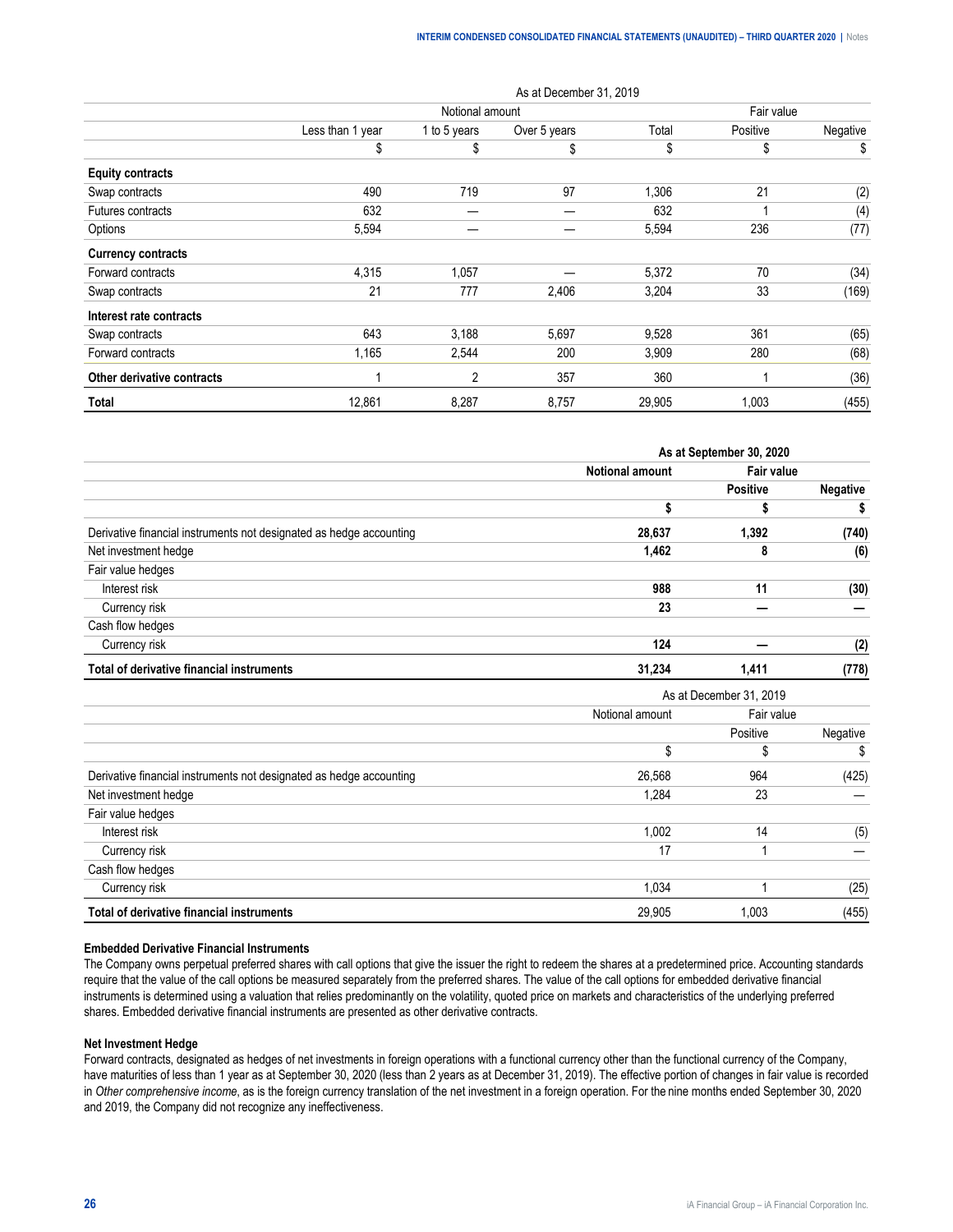#### <span id="page-28-0"></span>**Fair Value Hedges**

#### *Interest rate risk hedging*

The Company entered into a hedging relationship in order to reduce its exposure to interest rate risk related to financial assets classified as available for sale. The Company entered into interest rate swap contracts with maturities ranging from 1 year to 14 years as at September 30, 2020 (from 2 years to 15 years as at December 31, 2019).

The Company entered into a hedging relationship in order to reduce its exposure to interest rate risk on financial liabilities classified as financial liabilities at amortized cost. The Company entered into interest rate swap contracts with maturities of less than 1 year to 8 years as at September 30, 2020 (less than 1 year to 9 years as at December 31, 2019).

For the nine months ended September 30, 2020, the Company has recognized a loss of \$23 on the hedging instruments (loss of \$17 for the nine months ended September 30, 2019) and a gain of \$22 on the hedged items (gain of \$16 for the nine months ended September 30, 2019). For the nine months ended September 30, 2020, the Company has recognized an ineffectiveness of \$1 (\$1 for the nine months ended September 30, 2019).

#### *Currency rate risk hedging*

The Company entered into a fair value hedge to manage its exposure to changes in currency rate risk related to financial assets classified as available for sale. The Company entered into forward contracts with maturities of less than 2 years as at September 30, 2020 (less than 2 years as at December 31, 2019).

For the nine months ended September 30, 2020 and 2019, the Company did not recognize any ineffectiveness.

#### **Cash Flow Hedges**

The Company entered into a cash flow hedging relationship in order to manage its exposure to changes in currency rate risk on financial assets denominated in foreign currency. The Company entered into swap contracts that have maturities from 3 years to 9 years as at September 30, 2020 (from 4 years to 10 years as at December 31, 2019). For the nine months ended September 30, 2020 and 2019, the Company did not recognize any ineffectiveness.

During the nine months ended September 30, 2020, the Company ended a cash flow hedging relationship which was entered into in 2019 in order to manage its exposure to changes in currency rate risk on forecasted transactions. The Company was using forward contracts that had maturities of less than 1 year as at December 31, 2019. For the nine months ended September 30, 2020 and 2019, the Company did not recognize any ineffectiveness.

# **9 › Segregated Funds Net Assets**

|                                       | As at<br>September 30, 2020 | As at<br>December 31, 2019 |
|---------------------------------------|-----------------------------|----------------------------|
|                                       | 5                           | \$                         |
| <b>Assets</b>                         |                             |                            |
| Cash and short-term investments       | 1,267                       | 992                        |
| Bonds                                 | 6,313                       | 5,509                      |
| <b>Stocks</b>                         | 22,433                      | 21,362                     |
| Mortgages                             | 24                          | 21                         |
| Investment properties                 | 16                          | 17                         |
| Derivative financial instruments      | 9                           | 20                         |
| Other assets                          | 639                         | 285                        |
| <b>Total assets</b>                   | 30,701                      | 28,206                     |
| <b>Liabilities</b>                    |                             |                            |
| Accounts payable and accrued expenses | 582                         | 338                        |
| <b>Net assets</b>                     | 30,119                      | 27,868                     |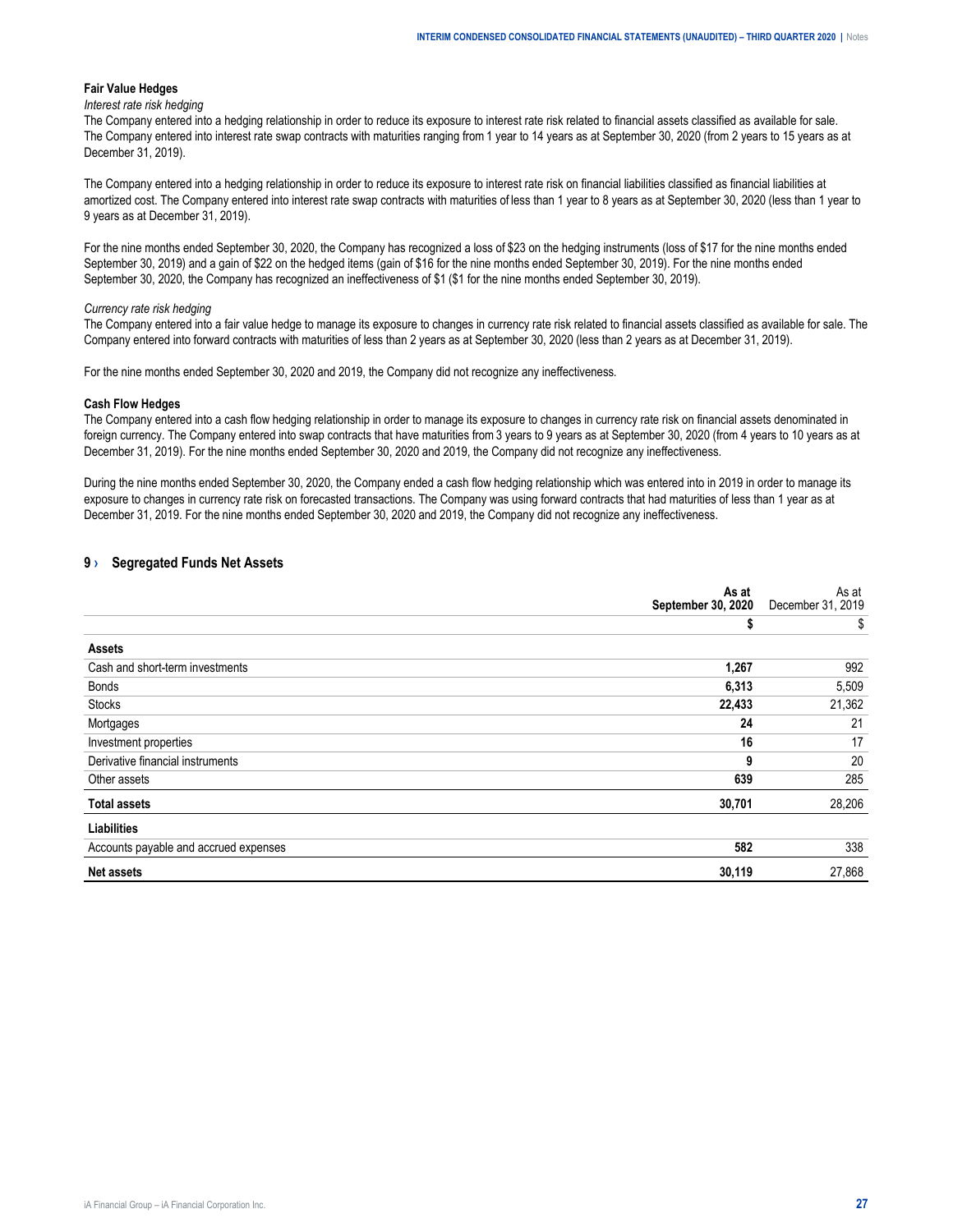#### <span id="page-29-0"></span>The following table presents the change in segregated funds net assets:

|                                       | <b>Quarters ended</b><br>September 30 |        | Nine months ended<br>September 30 |        |
|---------------------------------------|---------------------------------------|--------|-----------------------------------|--------|
|                                       | 2020                                  | 2019   | 2020                              | 2019   |
|                                       | \$                                    | \$     | \$                                | \$     |
| Balance at beginning                  | 28,505                                | 26,389 | 27,868                            | 23,781 |
| Add:                                  |                                       |        |                                   |        |
| Amounts received from policyholders   | 1,166                                 | 1,048  | 3,990                             | 3,071  |
| Interest and dividends                | 73                                    | 113    | 352                               | 393    |
| Net realized gains                    | 373                                   | 166    | 586                               | 413    |
| Net increase (decrease) in fair value | 700                                   | 168    | (104)                             | 2,087  |
|                                       | 30,817                                | 27,884 | 32,692                            | 29,745 |
| Less:                                 |                                       |        |                                   |        |
| Amounts withdrawn by policyholders    | 564                                   | 785    | 2,189                             | 2,409  |
| Operating expenses                    | 134                                   | 123    | 384                               | 360    |
|                                       | 698                                   | 908    | 2,573                             | 2,769  |
| <b>Balance at end</b>                 | 30,119                                | 26,976 | 30,119                            | 26,976 |

#### **10 › Debentures**

On February 21, 2020, the Company issued subordinated debentures in the amount of \$400 maturing February 21, 2030, bearing interest of 2.40%, payable semiannually from August 21, 2020 to February 21, 2025, and variable interest equal to the three-month Canadian Dollar Offered Rate (CDOR), plus 0.71%, payable quarterly, commencing May 21, 2025 until February 21, 2030. These subordinated debentures are redeemable by the Company starting February 21, 2025, in whole or in part, subject to prior approval by the Autorité des marchés financiers (AMF). The carrying value of the debentures includes transaction costs and an issuance discount which are amortized for a total of \$2.

On September 24, 2019, the Company issued subordinated debentures in the amount of \$400 due September 24, 2031, bearing interest of 3.072%, payable semiannually from March 24, 2020 to September 24, 2026, and variable interest equal to the three-month CDOR, increased by 1.31%, payable quarterly, starting December 24, 2026 and ending on September 24, 2031. These subordinated debentures are redeemable by the Company, in whole or in part, from September 24, 2026, subject to prior approval by the AMF. The carrying amount of these debentures includes transaction costs and an issuance discount for a total of \$2.

On May 16, 2019, the Company redeemed all of its \$250 subordinated debentures maturing May 16, 2024, bearing interest of 2.80%, payable semi-annually until May 16, 2019. The subordinated debentures were redeemed at nominal value plus accrued and unpaid interest. Consequently, the Company paid a total of \$254.

#### **11 › Share Capital**

As a result of the change in company structure (Note 1), the Company's authorized share capital consists of the following:

#### **Common Shares**

Unlimited common shares without par value, with one voting right.

#### **Class A Preferred Shares**

Class A preferred shares, without par value, that can be issued in series. The number that may be issued is limited to not more than one-half of the number of common shares issued and outstanding at the time of the proposed issue of such Class A preferred shares.

The share capital issued by the Company is as follows:

|                                            | As at September 30, 2020 | As at December 31, 2019 |        |
|--------------------------------------------|--------------------------|-------------------------|--------|
|                                            | Number of shares         | Number of<br>. snares   | Amount |
|                                            |                          |                         |        |
| <b>Common shares</b>                       |                          |                         |        |
| e at beginning:                            | 106.966                  | 11X 575                 | .655   |
| Shares issued on exercise of stock options | лс                       |                         | 54     |
| res redeemed                               |                          |                         |        |
| at end<br>ваю                              |                          |                         | .666   |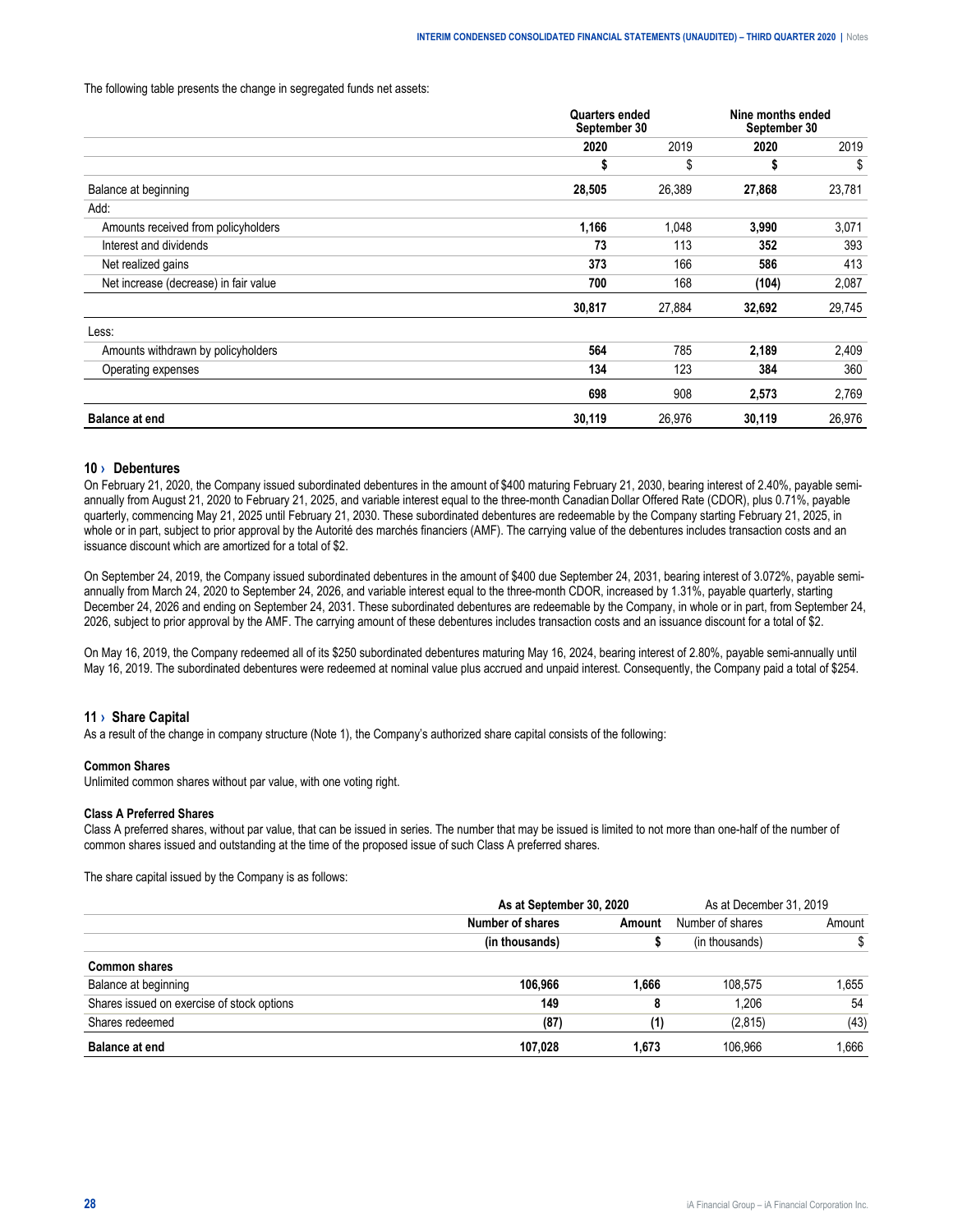#### <span id="page-30-0"></span>**Stock Option Plan**

Following the change in company structure (Note 1), the stock option plan of iA Insurance was replaced by an identical plan offered by the Company. Consequently, all shares issued under the plan are issued by the Company. As at September 30, 2020, the number of outstanding stock options (in thousands) was 2,000 (1,965 as at December 31, 2019). For the nine months ended September 30, 2020, the Company granted (in thousands) 285 stock options exercisable at \$73.93 (348 stock options exercisable at \$49.85 for the year ended December 31, 2019).

#### **Normal Course Issuer Bid Redemption**

With the approval of the Toronto Stock Exchange, the Board of Directors has renewed the Normal Course Issuer Bid redemption of 2018 and has authorized the Company to purchase, in the normal course of its activities, from November 12, 2019 to November 11, 2020, up to 5,335,397 common shares (5,482,768 common shares in the Normal Course Issuer Bid redemption of 2018), representing approximately 5% of its 106,707,949 common shares issued and outstanding as at November 1, 2019. For the nine months ended September 30, 2020, a total of 86,872 common shares (2,815,373 as at December 31, 2019) were purchased and cancelled for a net cash amount of \$4 (\$139 as at December 31, 2019), of which \$1 was recorded against share capital (\$43 as at December 31, 2019) and \$3 against retained earnings (\$96 in 2019). Redemptions are currently suspended, in accordance with instructions from regulatory authorities.

#### **Dividends**

|       | ers enaea. | l September 30 |      | Nine  | nontns ended! | September 30 |       |
|-------|------------|----------------|------|-------|---------------|--------------|-------|
| 2020  |            | 2019           |      | 2020  |               |              |       |
| ˈotal |            | ota            | nare | ⊺otal |               | ⊺ota         | snare |
|       |            |                |      |       |               |              |       |
|       | 0.49       | 48             |      | 156   | . .46         | 140          | 2د. ا |

#### **Dividends Declared and Not Recognized on Common Shares**

A dividend of 0.485 dollars per share was approved by the Board of Directors of the Company on November 4, 2020. This dividend was not recorded as a liability in these interim financial statements. This dividend will be paid on December 15, 2020 to the shareholders of record as of November 20, 2020, date on which it will be recognized in the equity of the Company.

#### **Dividend Reinvestment and Share Purchase Plan**

The Company offers a Dividend Reinvestment and Share Purchase Plan to its common shareholders. Dividends on common shares are deducted from equity in the period in which they were authorized. The common shares issued under the plan will be purchased on the secondary market.

## **12 › Preferred Shares Issued by a Subsidiary**

Preferred shares issued by iA Insurance, a subsidiary of the Company, are the following:

|                                                   |                | 30.2020 | at December 31, 2019 |        |
|---------------------------------------------------|----------------|---------|----------------------|--------|
|                                                   | mber of shares |         | snares               | Amount |
|                                                   |                |         |                      |        |
| Preferred shares, Class A, issued by iA Insurance |                |         |                      |        |
| at end<br>ce at beginning and                     | 21.000         |         | 1 በበበ                |        |

#### **Dividends**

|                                          |       | <b>Quarters ended September 30</b> |       |              |       | Nine months ended September 30 |       |              |
|------------------------------------------|-------|------------------------------------|-------|--------------|-------|--------------------------------|-------|--------------|
|                                          | 2020  |                                    | 2019  |              | 2020  |                                | 2019  |              |
|                                          | Total | Per share                          | Total | Per share    | Total | Per share                      | Total | Per share    |
|                                          |       | (in dollars)                       | S     | (in dollars) |       | (in dollars)                   |       | (in dollars) |
| Preferred shares, issued by iA Insurance |       |                                    |       |              |       |                                |       |              |
| Class A - Series B                       |       | 0.29                               |       | 0.29         | 4     | 0.86                           |       | 0.86         |
| Class A - Series G                       |       | 0.24                               |       | 0.24         |       | 0.71                           |       | 0.71         |
| Class A - Series I                       |       | 0.30                               |       | 0.30         | b     | 0.90                           | h     | 0.90         |
| Total                                    |       |                                    |       |              |       |                                |       |              |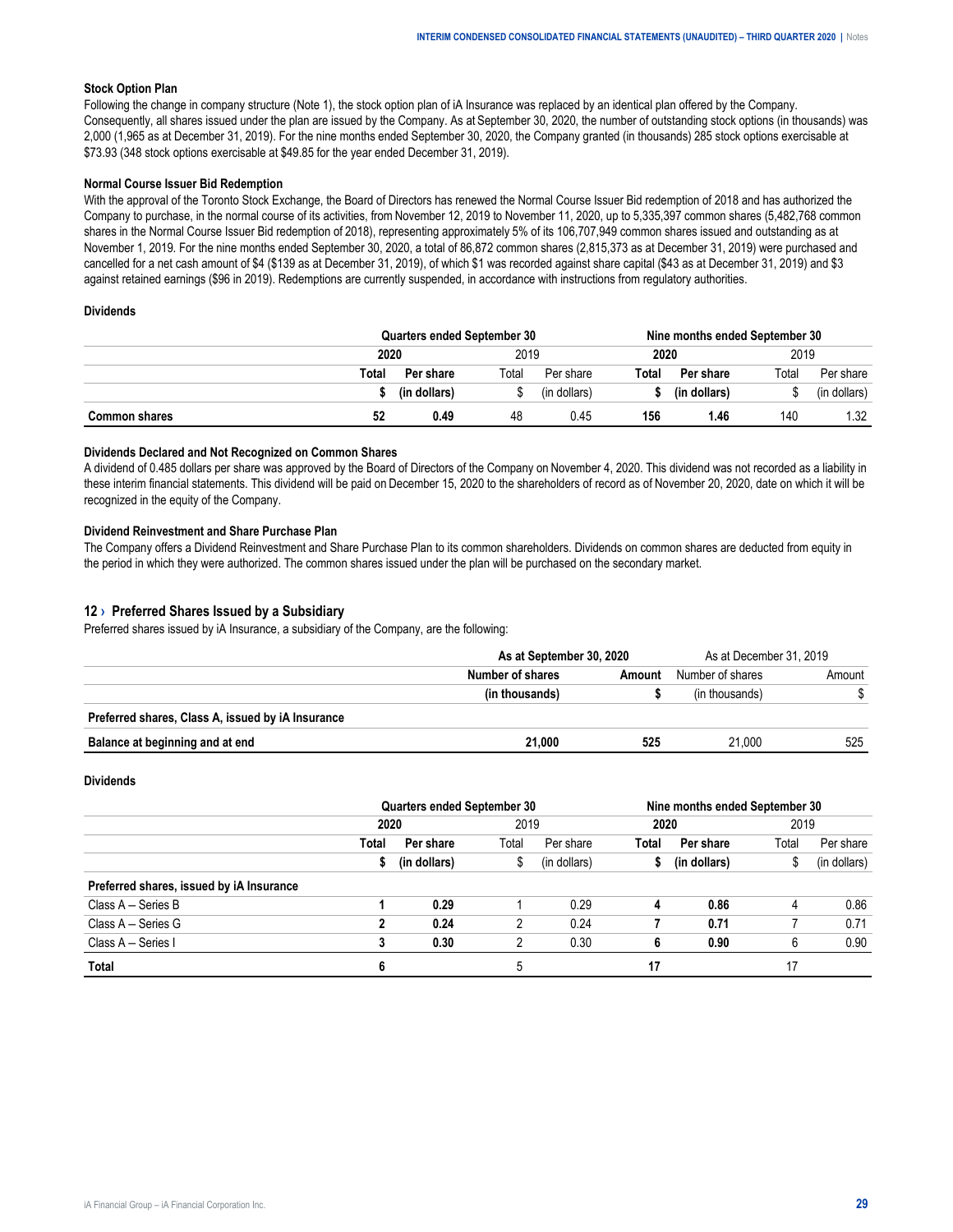## <span id="page-31-0"></span>**13 › Accumulated Other Comprehensive Income**

| translation<br><b>Stocks</b><br>Hedging<br>\$<br>\$<br>\$<br>\$<br>\$<br>Balance as at December 31, 2019<br>73<br>(8)<br>73<br>(82)<br>56<br>102<br>98<br>Unrealized gains (losses)<br>(4)<br>Income taxes on unrealized gains (losses)<br>(26)<br>(25)<br>1<br>Other<br>(7)<br>(7)<br>76<br>66<br>(3)<br>(7)<br>Realized losses (gains)<br>(21)<br>(1)<br>(22)<br>6<br>Income taxes on realized losses (gains)<br>6<br>$\overline{\phantom{0}}$<br>(15)<br>(16)<br>(1)<br>Balance as at September 30, 2020<br>134<br>(12)<br>(89)<br>106<br>73<br>Balance as at December 31, 2018<br>6<br>(10)<br>135<br>(108)<br>23<br>110<br>111<br>$\mathbf{1}$<br>Unrealized gains (losses)<br>(28)<br>Income taxes on unrealized gains (losses)<br>(28)<br>(31)<br>Other<br>(62)<br>31<br>(5)<br>Income taxes on other<br>(5)<br>82<br>(62)<br>26<br>47<br>1<br>Realized losses (gains)<br>(20)<br>1<br>(19)<br>Income taxes on realized losses (gains)<br>5<br>5<br>(15)<br>(14)<br>1<br>Balance as at December 31, 2019<br>73<br>(82)<br>56<br>(8)<br>73<br>6<br>(10)<br>135<br>(108)<br>23<br>Balance as at December 31, 2018<br>126<br>120<br>(6)<br>Unrealized gains (losses)<br>$\overline{\phantom{0}}$<br>(31)<br>Income taxes on unrealized gains (losses)<br>(33)<br>$\overline{2}$<br>Other<br>31<br>(4)<br>(35)<br>$\overline{\phantom{0}}$ |
|-----------------------------------------------------------------------------------------------------------------------------------------------------------------------------------------------------------------------------------------------------------------------------------------------------------------------------------------------------------------------------------------------------------------------------------------------------------------------------------------------------------------------------------------------------------------------------------------------------------------------------------------------------------------------------------------------------------------------------------------------------------------------------------------------------------------------------------------------------------------------------------------------------------------------------------------------------------------------------------------------------------------------------------------------------------------------------------------------------------------------------------------------------------------------------------------------------------------------------------------------------------------------------------------------------------------------------------------------|
|                                                                                                                                                                                                                                                                                                                                                                                                                                                                                                                                                                                                                                                                                                                                                                                                                                                                                                                                                                                                                                                                                                                                                                                                                                                                                                                                               |
|                                                                                                                                                                                                                                                                                                                                                                                                                                                                                                                                                                                                                                                                                                                                                                                                                                                                                                                                                                                                                                                                                                                                                                                                                                                                                                                                               |
|                                                                                                                                                                                                                                                                                                                                                                                                                                                                                                                                                                                                                                                                                                                                                                                                                                                                                                                                                                                                                                                                                                                                                                                                                                                                                                                                               |
|                                                                                                                                                                                                                                                                                                                                                                                                                                                                                                                                                                                                                                                                                                                                                                                                                                                                                                                                                                                                                                                                                                                                                                                                                                                                                                                                               |
|                                                                                                                                                                                                                                                                                                                                                                                                                                                                                                                                                                                                                                                                                                                                                                                                                                                                                                                                                                                                                                                                                                                                                                                                                                                                                                                                               |
|                                                                                                                                                                                                                                                                                                                                                                                                                                                                                                                                                                                                                                                                                                                                                                                                                                                                                                                                                                                                                                                                                                                                                                                                                                                                                                                                               |
|                                                                                                                                                                                                                                                                                                                                                                                                                                                                                                                                                                                                                                                                                                                                                                                                                                                                                                                                                                                                                                                                                                                                                                                                                                                                                                                                               |
|                                                                                                                                                                                                                                                                                                                                                                                                                                                                                                                                                                                                                                                                                                                                                                                                                                                                                                                                                                                                                                                                                                                                                                                                                                                                                                                                               |
|                                                                                                                                                                                                                                                                                                                                                                                                                                                                                                                                                                                                                                                                                                                                                                                                                                                                                                                                                                                                                                                                                                                                                                                                                                                                                                                                               |
|                                                                                                                                                                                                                                                                                                                                                                                                                                                                                                                                                                                                                                                                                                                                                                                                                                                                                                                                                                                                                                                                                                                                                                                                                                                                                                                                               |
|                                                                                                                                                                                                                                                                                                                                                                                                                                                                                                                                                                                                                                                                                                                                                                                                                                                                                                                                                                                                                                                                                                                                                                                                                                                                                                                                               |
|                                                                                                                                                                                                                                                                                                                                                                                                                                                                                                                                                                                                                                                                                                                                                                                                                                                                                                                                                                                                                                                                                                                                                                                                                                                                                                                                               |
|                                                                                                                                                                                                                                                                                                                                                                                                                                                                                                                                                                                                                                                                                                                                                                                                                                                                                                                                                                                                                                                                                                                                                                                                                                                                                                                                               |
|                                                                                                                                                                                                                                                                                                                                                                                                                                                                                                                                                                                                                                                                                                                                                                                                                                                                                                                                                                                                                                                                                                                                                                                                                                                                                                                                               |
|                                                                                                                                                                                                                                                                                                                                                                                                                                                                                                                                                                                                                                                                                                                                                                                                                                                                                                                                                                                                                                                                                                                                                                                                                                                                                                                                               |
|                                                                                                                                                                                                                                                                                                                                                                                                                                                                                                                                                                                                                                                                                                                                                                                                                                                                                                                                                                                                                                                                                                                                                                                                                                                                                                                                               |
|                                                                                                                                                                                                                                                                                                                                                                                                                                                                                                                                                                                                                                                                                                                                                                                                                                                                                                                                                                                                                                                                                                                                                                                                                                                                                                                                               |
|                                                                                                                                                                                                                                                                                                                                                                                                                                                                                                                                                                                                                                                                                                                                                                                                                                                                                                                                                                                                                                                                                                                                                                                                                                                                                                                                               |
|                                                                                                                                                                                                                                                                                                                                                                                                                                                                                                                                                                                                                                                                                                                                                                                                                                                                                                                                                                                                                                                                                                                                                                                                                                                                                                                                               |
|                                                                                                                                                                                                                                                                                                                                                                                                                                                                                                                                                                                                                                                                                                                                                                                                                                                                                                                                                                                                                                                                                                                                                                                                                                                                                                                                               |
|                                                                                                                                                                                                                                                                                                                                                                                                                                                                                                                                                                                                                                                                                                                                                                                                                                                                                                                                                                                                                                                                                                                                                                                                                                                                                                                                               |
|                                                                                                                                                                                                                                                                                                                                                                                                                                                                                                                                                                                                                                                                                                                                                                                                                                                                                                                                                                                                                                                                                                                                                                                                                                                                                                                                               |
|                                                                                                                                                                                                                                                                                                                                                                                                                                                                                                                                                                                                                                                                                                                                                                                                                                                                                                                                                                                                                                                                                                                                                                                                                                                                                                                                               |
|                                                                                                                                                                                                                                                                                                                                                                                                                                                                                                                                                                                                                                                                                                                                                                                                                                                                                                                                                                                                                                                                                                                                                                                                                                                                                                                                               |
| (5)<br>(5)<br>Income taxes on other                                                                                                                                                                                                                                                                                                                                                                                                                                                                                                                                                                                                                                                                                                                                                                                                                                                                                                                                                                                                                                                                                                                                                                                                                                                                                                           |
| 93<br>26<br>80<br>(35)<br>(4)                                                                                                                                                                                                                                                                                                                                                                                                                                                                                                                                                                                                                                                                                                                                                                                                                                                                                                                                                                                                                                                                                                                                                                                                                                                                                                                 |
| (18)<br>(18)<br>Realized losses (gains)<br>--                                                                                                                                                                                                                                                                                                                                                                                                                                                                                                                                                                                                                                                                                                                                                                                                                                                                                                                                                                                                                                                                                                                                                                                                                                                                                                 |
| 5<br>5<br>Income taxes on realized losses (gains)                                                                                                                                                                                                                                                                                                                                                                                                                                                                                                                                                                                                                                                                                                                                                                                                                                                                                                                                                                                                                                                                                                                                                                                                                                                                                             |
| (13)<br>(13)                                                                                                                                                                                                                                                                                                                                                                                                                                                                                                                                                                                                                                                                                                                                                                                                                                                                                                                                                                                                                                                                                                                                                                                                                                                                                                                                  |
| Balance as at September 30, 2019<br>86<br>100<br>(82)<br>90<br>(14)                                                                                                                                                                                                                                                                                                                                                                                                                                                                                                                                                                                                                                                                                                                                                                                                                                                                                                                                                                                                                                                                                                                                                                                                                                                                           |

## **14 › Capital Management**

#### **Regulatory Requirements and Solvency Ratio**

The Company is committed to respecting certain requirements of the guideline on capital adequacy requirements for life insurers (CARLI).

According to CARLI, many items are included in the solvency ratio:

The available capital represents the total Tier 1 and Tier 2 capital, less other deductions prescribed by the AMF.

Tier 1 capital contains more permanent equity items and is primarily composed of equity attributable to common shareholders and preferred shares. Goodwill and other intangible assets are deducted from this category.

Tier 2 capital is primarily composed of subordinated debentures.

The surplus allowance is the value of specific provisions for adverse deviations included in insurance contract liabilities.

The eligible deposits are amounts related to unregistered reinsurance agreements, which are deposited in guarantee instruments.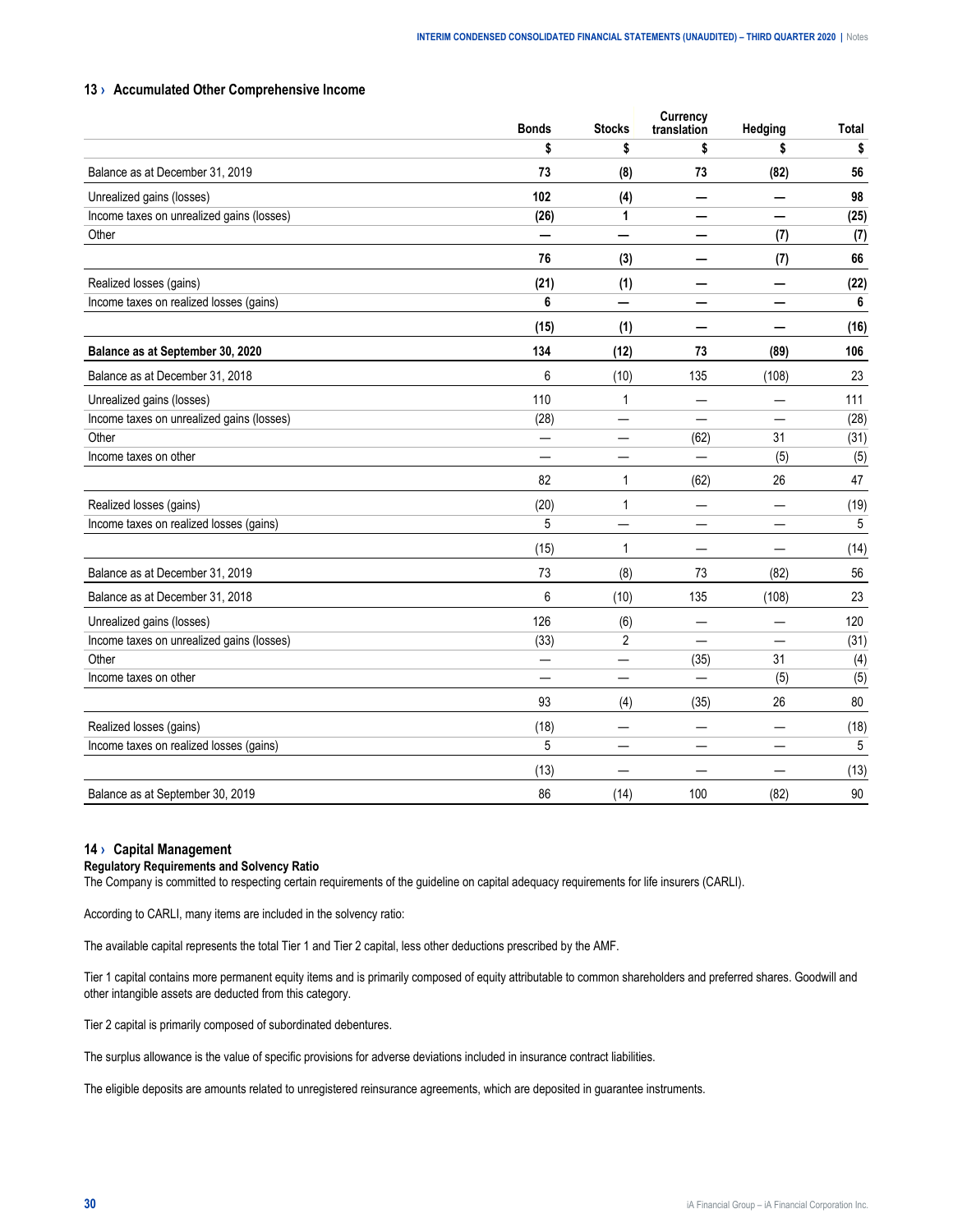The base solvency buffer is determined according to five risk categories, namely credit risk, market risk, insurance risk, segregated funds guarantee risk and operational risk. These risk components are calculated using various methods and consider the risks associated to asset and liability elements that are on and off the Statement of Financial Position. The base solvency buffer represents the sum of risk components minus some credits (for example, for between-risk diversification and for adjustable products) multiplied by a scalar of 1.05.

The CARLI total ratio is calculated by dividing the sum of the available capital, the surplus allowance and the eligible deposits by the base solvency buffer.

According to the AMF guideline, the Company must set a target level of available capital that exceeds the minimum requirements. The guideline also stipulates that most of the available capital must be Tier 1, which absorbs the losses related to current operations.

The Company manages its capital on a consolidated basis. As at September 30, 2020, the Company maintains a ratio that satisfies the regulatory requirements.

|                                         | . 2020<br>September 30, |
|-----------------------------------------|-------------------------|
|                                         |                         |
| Available Capital                       |                         |
| Tier 1 Capital                          | 2.717                   |
| Tier 2 Capital                          | .603                    |
| Surplus allowance and eligible deposits | 1.993                   |
| Tota                                    | 1.313                   |
| <b>Base solvency buffer</b>             | .469                    |
| Total ratio                             |                         |
|                                         |                         |

In the Company's consolidated financial statements as at December 31, 2019, the solvency ratio was 133% and the Company maintained a ratio that satisfied the regulatory requirements.

## **15 › General Expenses**

#### **Impairment of Goodwill**

As at March 31, 2020, following the effects of the COVID-19 pandemic described in Note 2, the Company reviewed the financial projections of PPI Management Inc. Further to this review, an impairment test was performed with respect to PPI Management Inc. operations included in the Individual Insurance CGU. This led the Company to recognize an impairment of goodwill of \$24. This amount was recognized in the Income Statement in *General Expenses*. To determine the recoverable amount of the CGU, the value in use was determined using cash flow projections before tax covering a five-year period.

During the quarter ended September 30, 2019, the Company concluded the final settlement of the contingent consideration recorded in the final allocation of the acquisition price of PPI Management Inc. As at September 30, 2019, the contingent consideration was settled for \$10, resulting in a gain of \$14 recorded in the Income Statement in *General Expenses*. At the same time, the financial projections of the subsidiary were reviewed. As a result, an impairment test was performed with respect to PPI Management Inc. activities included in the Individual Insurance Sector cash generating units (CGU). This led the Company to recognize an impairment of goodwill of \$22. This amount was recognized in the Income Statement in *General Expenses*. To determine the recoverable amount of the CGU, the value in use was determined using calculations that use cash flow projections before tax based on future financial projections approved by management covering a five-year period.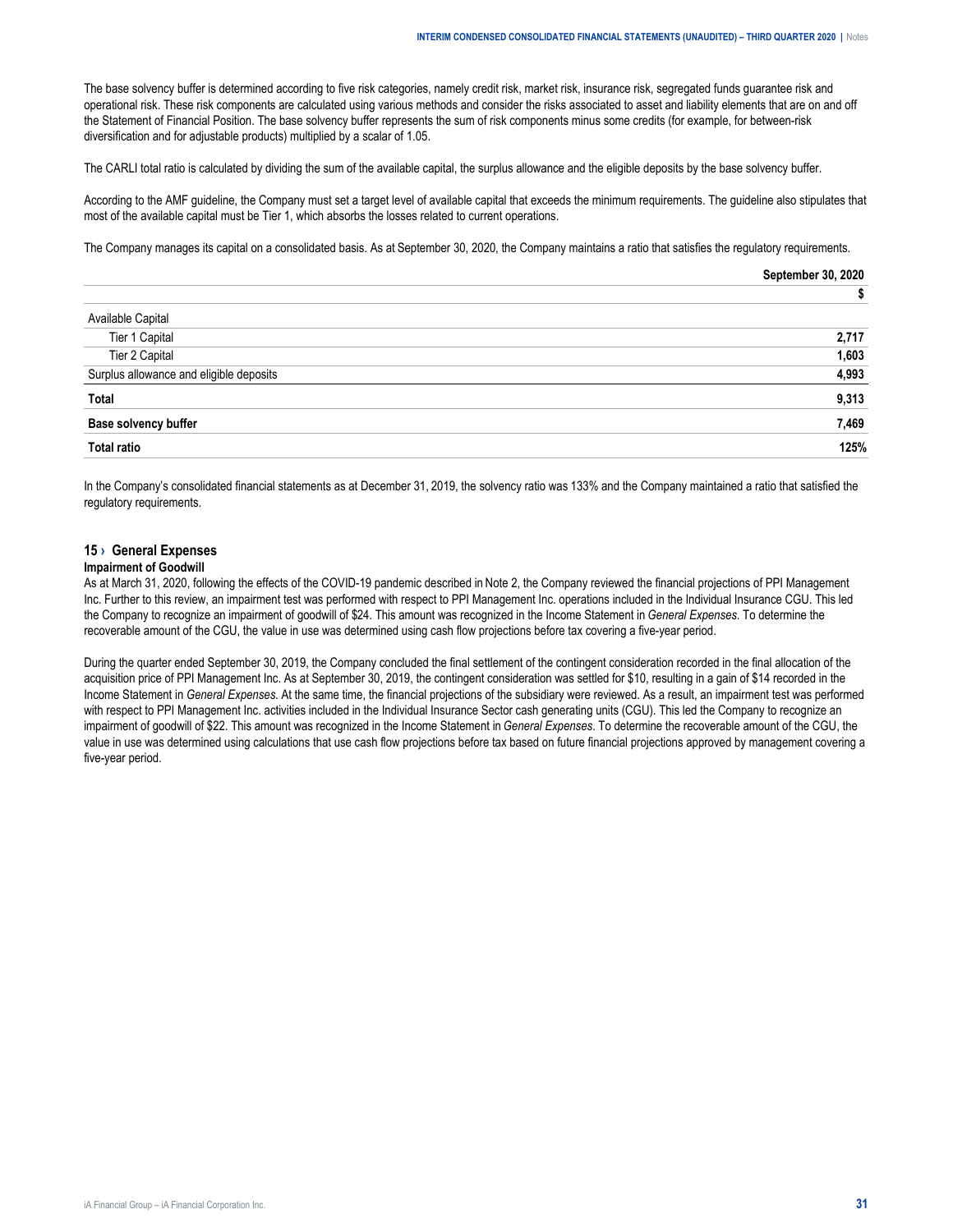#### <span id="page-33-0"></span>**16 › Income Taxes**

The effective income tax rate differs from the Canadian statutory tax rate due to the following items:

|                                                                                              | <b>Quarters ended September 30</b> |     |      |     |      |     | Nine months ended September 30 |      |  |  |
|----------------------------------------------------------------------------------------------|------------------------------------|-----|------|-----|------|-----|--------------------------------|------|--|--|
|                                                                                              | 2020                               |     | 2019 |     | 2020 |     | 2019                           |      |  |  |
|                                                                                              |                                    | %   | \$   | %   |      | %   | \$                             | $\%$ |  |  |
| Income before income taxes                                                                   | 268                                |     | 241  |     | 559  |     | 690                            |      |  |  |
| Income tax expense at Canadian statutory tax rate                                            | 70                                 | 27  | 65   | 27  | 148  | 27  | 185                            | 27   |  |  |
| Increase (decrease) in income taxes due to:                                                  |                                    |     |      |     |      |     |                                |      |  |  |
| Differences in tax rates on income not subject to tax in Canada                              | (1)                                |     | (1)  |     | (2)  |     | (3)                            |      |  |  |
| Tax-exempt investment income                                                                 | (21)                               | (9) | (14) | (6) | (50) | (9) | (24)                           | (4)  |  |  |
| Non-deductible (non-taxable) portion of the change in fair value<br>of investment properties |                                    |     | (1)  |     |      |     | (2)                            |      |  |  |
| Adjustments of previous years                                                                |                                    |     |      |     | (11) | (2) | (1)                            |      |  |  |
| Variation in tax rates                                                                       |                                    |     |      |     | (1)  |     | (4)                            | (1)  |  |  |
| Other                                                                                        |                                    |     | 3    |     | 8    |     | 5                              |      |  |  |
| Income tax expense (recovery) and effective income tax rate                                  | 49                                 | 18  | 52   | 22  | 99   | 18  | 156                            | 23   |  |  |

#### **17 › Segmented Information**

The Company operates and manages its activities according to five main reportable operating segments, which reflect its company structure for decision making. Management uses judgment in the aggregation of business units into the Company's operating segments. Its products and services are offered to retail customers, businesses and groups. The Company primarily operates in Canada and the United States. The main products and services offered by each segment are the following:

*Individual Insurance* – Life, health, disability and mortgage insurance products.

*Individual Wealth Management* – Individual products and services for savings plans, retirement funds and segregated funds, in addition to securities brokerage, trust operations and mutual funds.

*Group Insurance* – Life, health, accidental death and dismemberment, dental care and short and long-term disability insurance products for employee plans; creditor insurance, replacement insurance, replacement warranties, extended warranties and other ancillary products for dealer services; and specialized products for special markets.

*Group Savings and Retirement* – Group products and services for savings plans, retirement funds and segregated funds.

*US Operations* – Miscellaneous insurance products sold in the United States such as life insurance products and extended warranties relating to dealer services.

*Other* – Auto and home insurance products, services supporting the activities that have no link with key segments such as asset management and financing, Company capital and some adjustments related to consolidation.

The Company uses assumptions, judgments and methodologies to allocate general expenses that are not directly attributable to a business segment. The allocation of other activities is mainly performed according to a formula based on equity and is uniformly applied to each operating segment.

The other assets and other liabilities, except mainly for derivative financial instruments, are classified in their entirety in the *Other* column since they are used for the operational support of the Company's activities.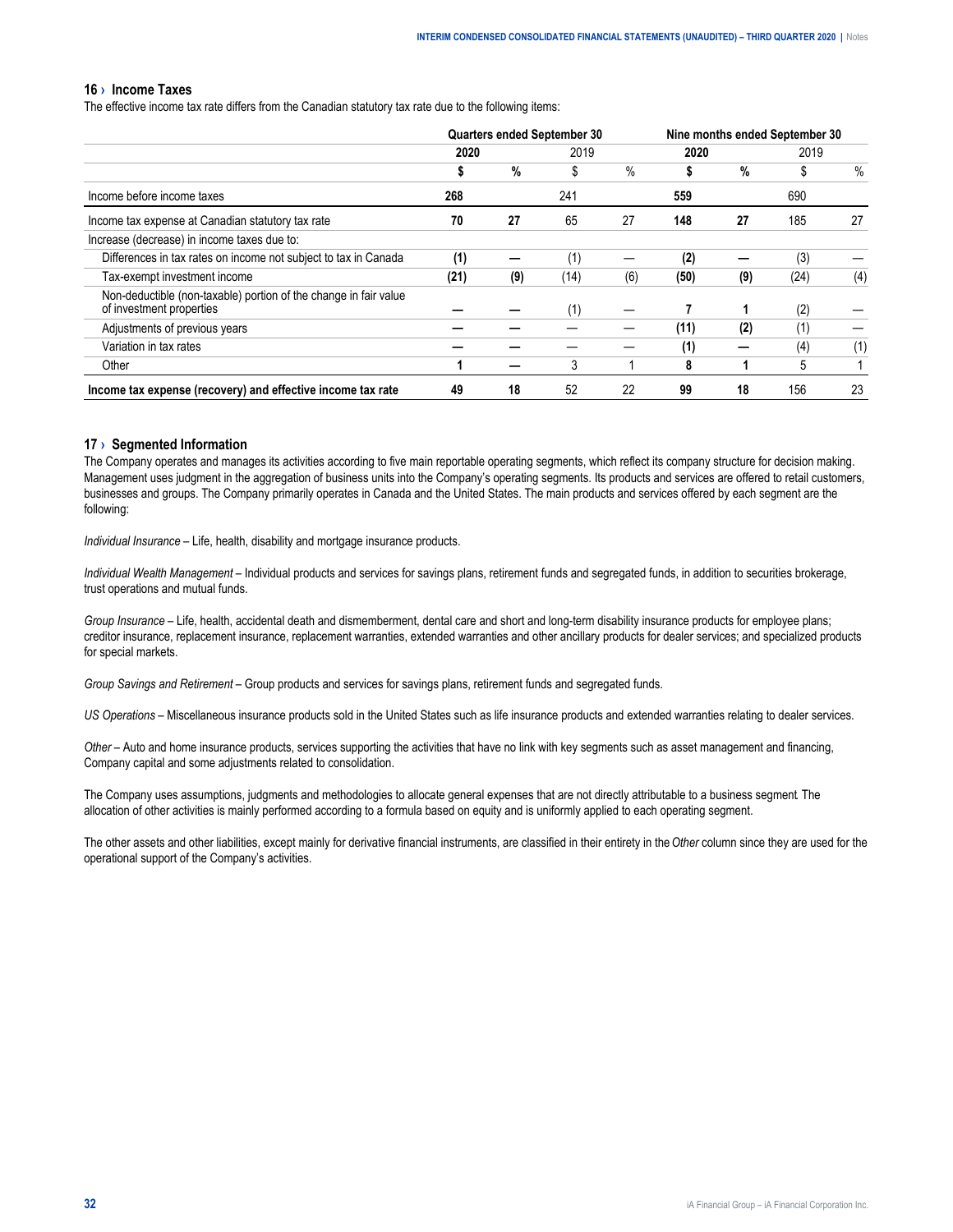# **Segmented Income Statements**

|                                                                  |           |                      |                          | Quarter ended September 30, 2020    |                                |              |       |
|------------------------------------------------------------------|-----------|----------------------|--------------------------|-------------------------------------|--------------------------------|--------------|-------|
|                                                                  |           | <b>Individual</b>    | Group                    |                                     |                                |              |       |
|                                                                  | Insurance | Wealth<br>Management | Insurance                | <b>Savings</b><br>and<br>Retirement | <b>US</b><br><b>Operations</b> | <b>Other</b> | Total |
|                                                                  | \$        | \$                   | \$                       | \$                                  | \$                             | \$           | \$    |
| <b>Revenues</b>                                                  |           |                      |                          |                                     |                                |              |       |
| Net premiums                                                     | 412       | 933                  | 414                      | 1,168                               | 230                            | 91           | 3,248 |
| Investment income                                                | 257       | (32)                 | 42                       | 71                                  | 16                             | 42           | 396   |
| Other revenues                                                   | 27        | 370                  | 24                       | 26                                  | 61                             | (53)         | 455   |
|                                                                  | 696       | 1,271                | 480                      | 1,265                               | 307                            | 80           | 4,099 |
| <b>Operating expenses</b>                                        |           |                      |                          |                                     |                                |              |       |
| Gross benefits and claims on contracts                           | 178       | 480                  | 289                      | 341                                 | 171                            | 9            | 1,468 |
| Ceded benefits and claims on contracts                           | (51)      |                      | (17)                     | (7)                                 | (94)                           | 32           | (137) |
| Net transfer to segregated funds                                 |           | 381                  | $\overline{\phantom{0}}$ | 241                                 | –                              | —            | 622   |
| Increase (decrease) in insurance contract liabilities            | 269       | 15                   | 17                       | 652                                 | 1                              | (4)          | 950   |
| Increase (decrease) in investment contract liabilities           |           |                      | 3                        |                                     |                                |              | 3     |
| Decrease (increase) in reinsurance assets                        | (37)      |                      | 3                        | 1                                   | 11                             | 4            | (18)  |
| Commissions, general and other expenses                          | 221       | 325                  | 149                      | 28                                  | 187                            | 14           | 924   |
| Financing charges                                                | 3         | 1                    | 8                        |                                     | 1                              | 6            | 19    |
|                                                                  | 583       | 1,202                | 452                      | 1,256                               | 277                            | 61           | 3,831 |
| Income before income taxes and allocation of other<br>activities | 113       | 69                   | 28                       | 9                                   | 30                             | 19           | 268   |
| Allocation of other activities                                   | 17        | 5                    | 1                        | 1                                   | (5)                            | (19)         |       |
| Income before income taxes                                       | 130       | 74                   | 29                       | 10                                  | 25                             |              | 268   |
| Income taxes                                                     | 24        | 1                    | 14                       | 6                                   | 4                              |              | 49    |
| Net income                                                       | 106       | 73                   | 15                       | 4                                   | 21                             |              | 219   |
| Net income attributed to participating policyholders             | (4)       |                      | —                        |                                     | –                              |              | (4)   |
| Net income attributed to shareholders                            | 110       | 73                   | 15                       | 4                                   | 21                             |              | 223   |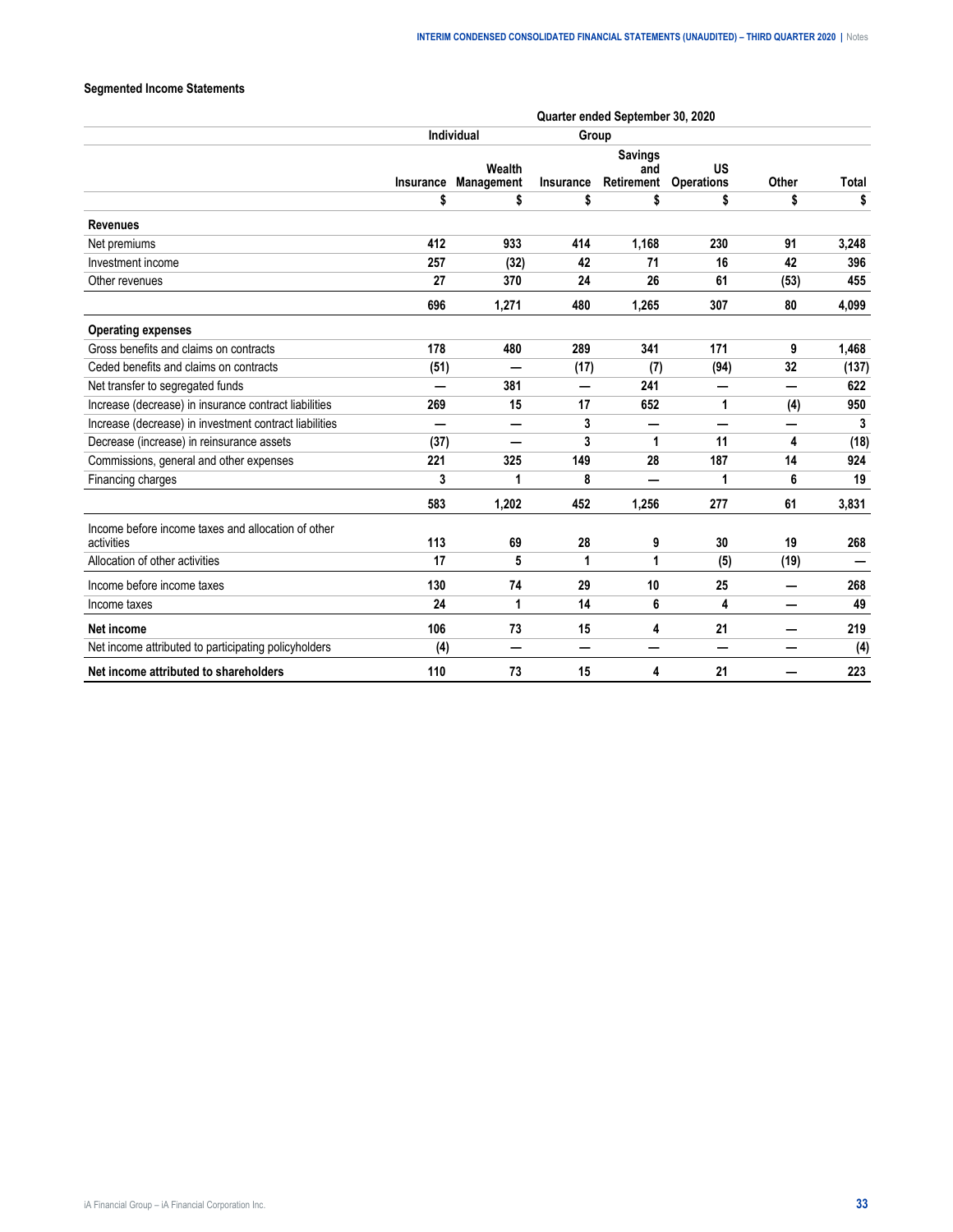|                                                                  |           |                      |                | Quarter ended September 30, 2019 |                  |       |                |
|------------------------------------------------------------------|-----------|----------------------|----------------|----------------------------------|------------------|-------|----------------|
|                                                                  |           | Individual           |                | Group                            |                  |       |                |
|                                                                  | Insurance | Wealth<br>Management | Insurance      | Savings<br>and<br>Retirement     | US<br>Operations | Other | Total          |
|                                                                  | \$        | \$                   | \$             | \$                               | \$               | \$    | \$             |
| <b>Revenues</b>                                                  |           |                      |                |                                  |                  |       |                |
| Net premiums                                                     | 398       | 738                  | 418            | 428                              | 127              | 80    | 2,189          |
| Investment income                                                | 861       | 47                   | 38             | 64                               | 66               | 34    | 1,110          |
| Other revenues                                                   | 30        | 368                  | 13             | 24                               | 19               | (38)  | 416            |
|                                                                  | 1,289     | 1,153                | 469            | 516                              | 212              | 76    | 3,715          |
| <b>Operating expenses</b>                                        |           |                      |                |                                  |                  |       |                |
| Gross benefits and claims on contracts                           | 206       | 487                  | 271            | 306                              | 153              | (3)   | 1,420          |
| Ceded benefits and claims on contracts                           | (73)      |                      | (14)           | (8)                              | (105)            | 45    | (155)          |
| Net transfer to segregated funds                                 |           | 172                  |                | 90                               |                  |       | 262            |
| Increase (decrease) in insurance contract liabilities            | 855       | 105                  | 27             | 92                               | 81               | (4)   | 1,156          |
| Increase (decrease) in investment contract liabilities           |           |                      | $\overline{7}$ | -                                | —                |       | $\overline{7}$ |
| Decrease (increase) in reinsurance assets                        | (11)      |                      | (1)            | 1                                | (25)             | 4     | (32)           |
| Commissions, general and other expenses                          | 216       | 320                  | 152            | 25                               | 97               | (7)   | 803            |
| Financing charges                                                | 5         |                      | 6              |                                  |                  |       | 13             |
|                                                                  | 1,198     | 1,084                | 448            | 506                              | 202              | 36    | 3,474          |
| Income before income taxes and allocation of other<br>activities | 91        | 69                   | 21             | 10                               | 10               | 40    | 241            |
| Allocation of other activities                                   | 29        | 3                    | 3              | _                                | 5                | (40)  |                |
| Income before income taxes                                       | 120       | 72                   | 24             | 10                               | 15               |       | 241            |
| Income taxes                                                     | 21        | 20                   | 6              | 2                                | 3                |       | 52             |
| Net income attributed to shareholders                            | 99        | 52                   | 18             | 8                                | 12               |       | 189            |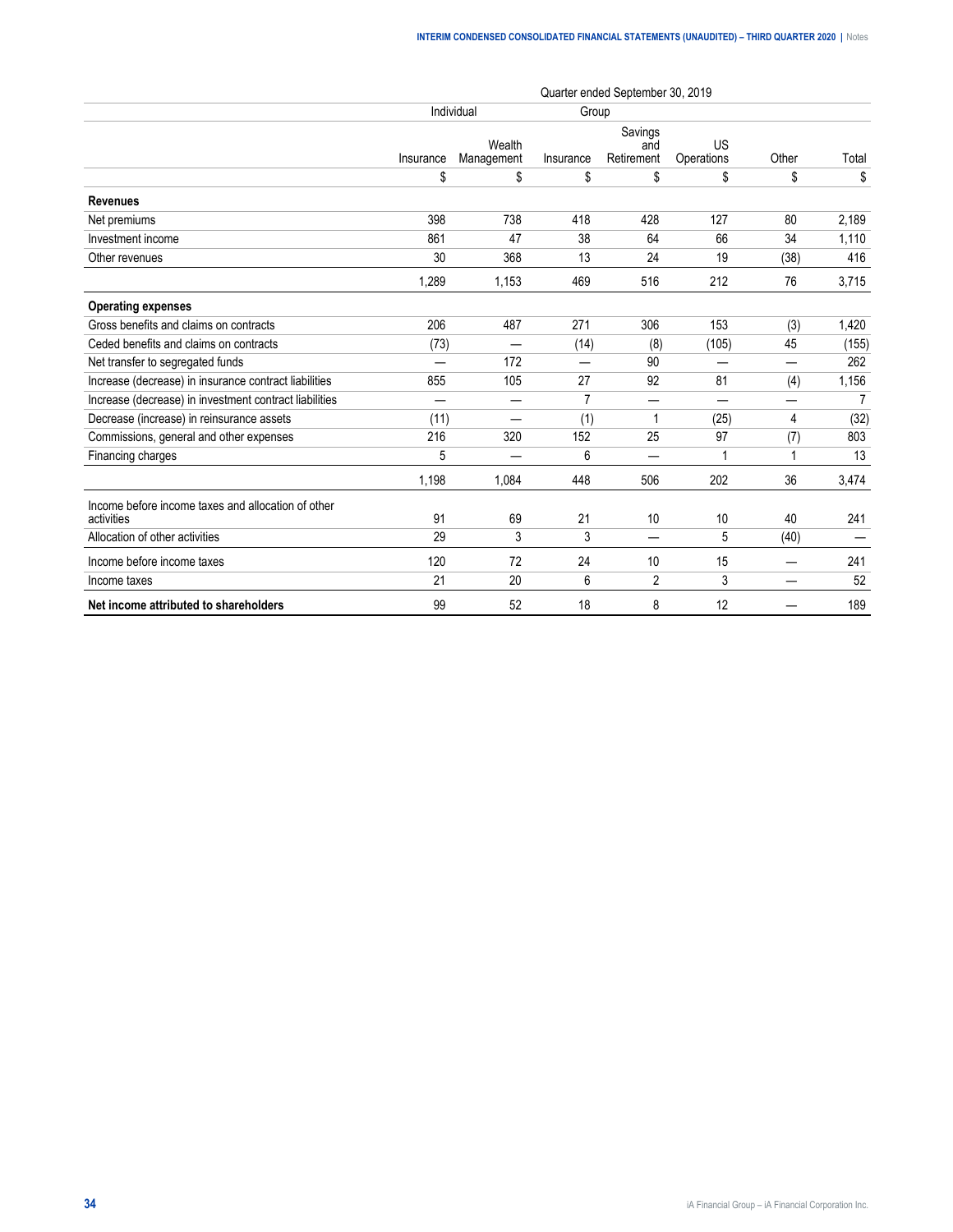|                                                                  |           | Individual           |              | Nine months ended September 30, 2020<br>Group |                                |       |        |
|------------------------------------------------------------------|-----------|----------------------|--------------|-----------------------------------------------|--------------------------------|-------|--------|
|                                                                  | Insurance | Wealth<br>Management | Insurance    | <b>Savings</b><br>and<br>Retirement           | <b>US</b><br><b>Operations</b> | Other | Total  |
|                                                                  | \$        | \$                   | \$           | \$                                            | \$                             | \$    | \$     |
| <b>Revenues</b>                                                  |           |                      |              |                                               |                                |       |        |
| Net premiums                                                     | 1,203     | 2,785                | 1,204        | 2,155                                         | 518                            | 251   | 8,116  |
| Investment income                                                | 2,738     | 223                  | 149          | 300                                           | 162                            | 122   | 3,694  |
| Other revenues                                                   | 84        | 1,116                | 54           | 78                                            | 128                            | (149) | 1,311  |
|                                                                  | 4,025     | 4,124                | 1,407        | 2,533                                         | 808                            | 224   | 13,121 |
| <b>Operating expenses</b>                                        |           |                      |              |                                               |                                |       |        |
| Gross benefits and claims on contracts                           | 605       | 1,376                | 863          | 999                                           | 428                            | 30    | 4,301  |
| Ceded benefits and claims on contracts                           | (178)     |                      | (48)         | (20)                                          | (245)                          | 83    | (408)  |
| Net transfer to segregated funds                                 |           | 1,229                | —            | 605                                           |                                | —     | 1,834  |
| Increase (decrease) in insurance contract liabilities            | 2,766     | 419                  | 49           | 838                                           | 197                            | (3)   | 4,266  |
| Increase (decrease) in investment contract liabilities           |           |                      | 25           |                                               |                                |       | 25     |
| Decrease (increase) in reinsurance assets                        | (76)      |                      | 7            | 3                                             | (49)                           | 3     | (112)  |
| Commissions, general and other expenses                          | 669       | 996                  | 421          | 82                                            | 429                            | 4     | 2,601  |
| Financing charges                                                | 11        | $\mathbf{2}$         | 24           |                                               | 1                              | 17    | 55     |
|                                                                  | 3,797     | 4,022                | 1,341        | 2,507                                         | 761                            | 134   | 12,562 |
| Income before income taxes and allocation of other<br>activities | 228       | 102                  | 66           | 26                                            | 47                             | 90    | 559    |
| Allocation of other activities                                   | 69        | 11                   | $\mathbf{2}$ | 3                                             | 5                              | (90)  |        |
| Income before income taxes                                       | 297       | 113                  | 68           | 29                                            | 52                             |       | 559    |
| Income taxes                                                     | 43        | 26                   | 15           | 5                                             | 10                             | -     | 99     |
| Net income                                                       | 254       | 87                   | 53           | 24                                            | 42                             |       | 460    |
| Net income attributed to participating policyholders             | 4         |                      |              |                                               | –                              |       | 4      |
| Net income attributed to shareholders                            | 250       | 87                   | 53           | 24                                            | 42                             |       | 456    |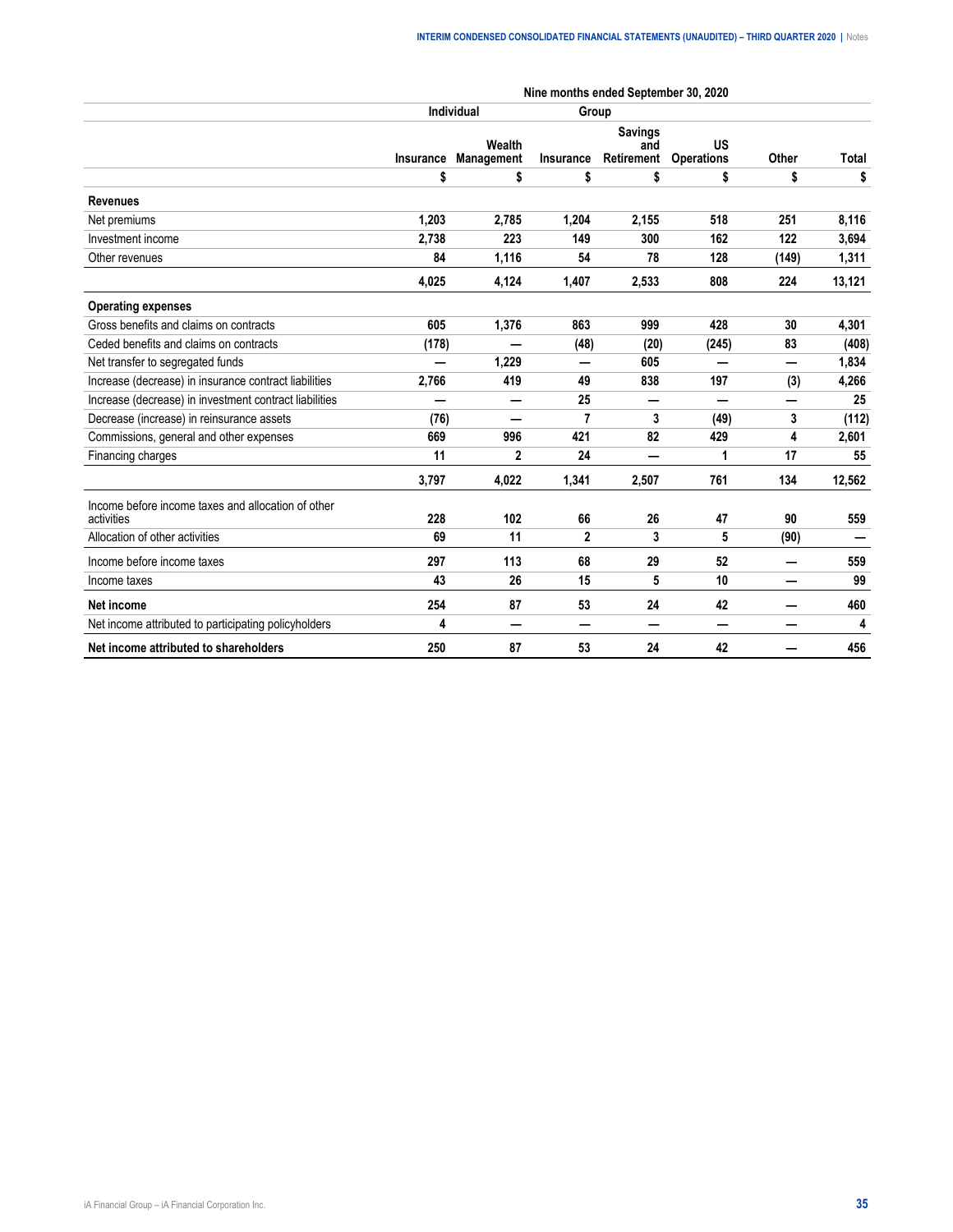|                                                                  |           |                      |                          | Nine months ended September 30, 2019 |                          |                          |        |
|------------------------------------------------------------------|-----------|----------------------|--------------------------|--------------------------------------|--------------------------|--------------------------|--------|
|                                                                  |           | Individual           | Group                    |                                      |                          |                          |        |
|                                                                  | Insurance | Wealth<br>Management | Insurance                | Savings<br>and<br>Retirement         | US<br>Operations         | Other                    | Total  |
|                                                                  | \$        | \$                   | \$                       | \$                                   | \$                       | \$                       | \$     |
| <b>Revenues</b>                                                  |           |                      |                          |                                      |                          |                          |        |
| Net premiums                                                     | 1,177     | 2,101                | 1,228                    | 1,427                                | 362                      | 232                      | 6,527  |
| Investment income                                                | 4,043     | 138                  | 152                      | 325                                  | 172                      | 113                      | 4,943  |
| Other revenues                                                   | 91        | 1,087                | 42                       | 73                                   | 56                       | (98)                     | 1,251  |
|                                                                  | 5,311     | 3,326                | 1,422                    | 1,825                                | 590                      | 247                      | 12,721 |
| <b>Operating expenses</b>                                        |           |                      |                          |                                      |                          |                          |        |
| Gross benefits and claims on contracts                           | 624       | 1,521                | 855                      | 926                                  | 351                      | 79                       | 4,356  |
| Ceded benefits and claims on contracts                           | (181)     |                      | (43)                     | (21)                                 | (216)                    | 64                       | (397)  |
| Net transfer to segregated funds                                 |           | 429                  | $\overline{\phantom{0}}$ | 253                                  | $\overline{\phantom{0}}$ | $\overline{\phantom{0}}$ | 682    |
| Increase (decrease) in insurance contract liabilities            | 3,997     | 232                  | 40                       | 557                                  | 243                      | (13)                     | 5,056  |
| Increase (decrease) in investment contract liabilities           |           |                      | 28                       |                                      |                          |                          | 28     |
| Decrease (increase) in reinsurance assets                        | (40)      |                      | $\overline{\phantom{0}}$ | 4                                    | (89)                     | 13                       | (112)  |
| Commissions, general and other expenses                          | 618       | 966                  | 450                      | 77                                   | 262                      | 3                        | 2,376  |
| Financing charges                                                | 16        | 1                    | 18                       |                                      | 1                        | 6                        | 42     |
|                                                                  | 5,034     | 3,149                | 1,348                    | 1,796                                | 552                      | 152                      | 12,031 |
| Income before income taxes and allocation of other<br>activities | 277       | 177                  | 74                       | 29                                   | 38                       | 95                       | 690    |
| Allocation of other activities                                   | 73        | $\overline{2}$       | 5                        | $\overline{2}$                       | 13                       | (95)                     |        |
| Income before income taxes                                       | 350       | 179                  | 79                       | 31                                   | 51                       |                          | 690    |
| Income taxes                                                     | 69        | 47                   | 21                       | 8                                    | 11                       | $\overline{\phantom{0}}$ | 156    |
| <b>Net income</b>                                                | 281       | 132                  | 58                       | 23                                   | 40                       |                          | 534    |
| Net income attributed to participating policyholders             | 1         |                      | —                        |                                      | —                        |                          | 1      |
| Net income attributed to shareholders                            | 280       | 132                  | 58                       | 23                                   | 40                       |                          | 533    |

# **Segmented Premiums**

|                              | Quarter ended September 30, 2020 |                                |       |                                                      |                         |       |       |  |  |  |
|------------------------------|----------------------------------|--------------------------------|-------|------------------------------------------------------|-------------------------|-------|-------|--|--|--|
|                              |                                  | Individual                     | Group |                                                      |                         |       |       |  |  |  |
|                              |                                  | Wealth<br>Insurance Management |       | <b>Savings</b><br>and<br><b>Insurance Retirement</b> | US<br><b>Operations</b> | Other | Total |  |  |  |
|                              | ъ                                | \$                             | s     | S                                                    | S                       | \$    | \$    |  |  |  |
| Gross premiums               |                                  |                                |       |                                                      |                         |       |       |  |  |  |
| Invested in general fund     | 514                              | 209                            | 447   | 666                                                  | 396                     | 28    | 2,260 |  |  |  |
| Invested in segregated funds |                                  | 724                            |       | 508                                                  |                         |       | 1,232 |  |  |  |
|                              | 514                              | 933                            | 447   | 1,174                                                | 396                     | 28    | 3,492 |  |  |  |
| <b>Premiums ceded</b>        |                                  |                                |       |                                                      |                         |       |       |  |  |  |
| Invested in general fund     | (102)                            |                                | (33)  | (6)                                                  | (166)                   | 63    | (244) |  |  |  |
| Net premiums                 | 412                              | 933                            | 414   | 1,168                                                | 230                     | 91    | 3,248 |  |  |  |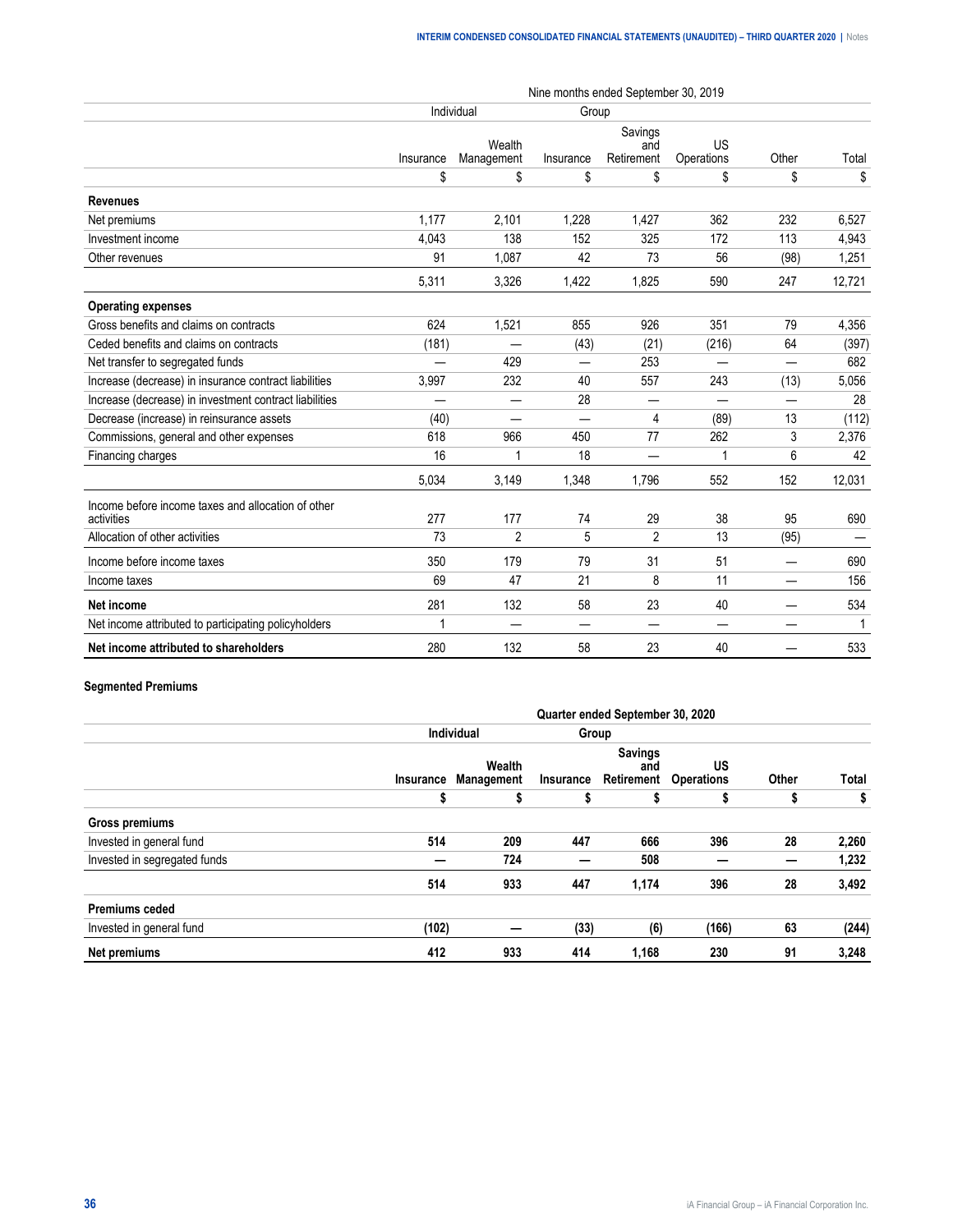|                              |           |                      |           | Quarter ended September 30, 2019 |                  |       |       |
|------------------------------|-----------|----------------------|-----------|----------------------------------|------------------|-------|-------|
|                              |           | Individual           | Group     |                                  |                  |       |       |
|                              | Insurance | Wealth<br>Management | Insurance | Savings<br>and<br>Retirement     | US<br>Operations | Other | Total |
|                              | \$        | S                    | S         | \$                               |                  | S     | \$    |
| <b>Gross premiums</b>        |           |                      |           |                                  |                  |       |       |
| Invested in general fund     | 499       | 162                  | 453       | 111                              | 293              | (15)  | 1,503 |
| Invested in segregated funds |           | 576                  |           | 325                              |                  |       | 901   |
|                              | 499       | 738                  | 453       | 436                              | 293              | (15)  | 2,404 |
| <b>Premiums ceded</b>        |           |                      |           |                                  |                  |       |       |
| Invested in general fund     | (101)     |                      | (35)      | (8)                              | (166)            | 95    | (215) |
| Net premiums                 | 398       | 738                  | 418       | 428                              | 127              | 80    | 2,189 |

|                              |           |                      |           | Nine months ended September 30, 2020 |                                |                          |              |
|------------------------------|-----------|----------------------|-----------|--------------------------------------|--------------------------------|--------------------------|--------------|
|                              |           | Individual           | Group     |                                      |                                |                          |              |
|                              | Insurance | Wealth<br>Management | Insurance | <b>Savings</b><br>and<br>Retirement  | <b>US</b><br><b>Operations</b> | Other                    | <b>Total</b> |
|                              | \$        | \$                   | \$        | \$                                   | \$                             | \$                       | \$           |
| <b>Gross premiums</b>        |           |                      |           |                                      |                                |                          |              |
| Invested in general fund     | 1,494     | 589                  | 1,303     | 786                                  | 933                            | 71                       | 5,176        |
| Invested in segregated funds |           | 2,196                |           | 1,389                                |                                |                          | 3,585        |
|                              | 1,494     | 2,785                | 1,303     | 2,175                                | 933                            | 71                       | 8,761        |
| <b>Premiums ceded</b>        |           |                      |           |                                      |                                |                          |              |
| Invested in general fund     | (291)     |                      | (99)      | (20)                                 | (415)                          | 180                      | (645)        |
| Net premiums                 | 1,203     | 2,785                | 1,204     | 2,155                                | 518                            | 251                      | 8,116        |
|                              |           |                      |           | Nine months ended September 30, 2019 |                                |                          |              |
|                              |           | Individual           | Group     |                                      |                                |                          |              |
|                              | Insurance | Wealth<br>Management | Insurance | Savings<br>and<br>Retirement         | <b>US</b><br>Operations        | Other                    | Total        |
|                              | \$        | \$                   | \$        | \$                                   | \$                             | \$                       | \$           |
| <b>Gross premiums</b>        |           |                      |           |                                      |                                |                          |              |
| Invested in general fund     | 1,468     | 369                  | 1,334     | 470                                  | 699                            | 81                       | 4,421        |
| Invested in segregated funds |           | 1,732                |           | 978                                  |                                | $\overline{\phantom{0}}$ | 2,710        |
|                              | 1,468     | 2,101                | 1,334     | 1,448                                | 699                            | 81                       | 7,131        |
| <b>Premiums ceded</b>        |           |                      |           |                                      |                                |                          |              |
| Invested in general fund     | (291)     | —                    | (106)     | (21)                                 | (337)                          | 151                      | (604)        |
| <b>Net premiums</b>          | 1,177     | 2,101                | 1,228     | 1,427                                | 362                            | 232                      | 6,527        |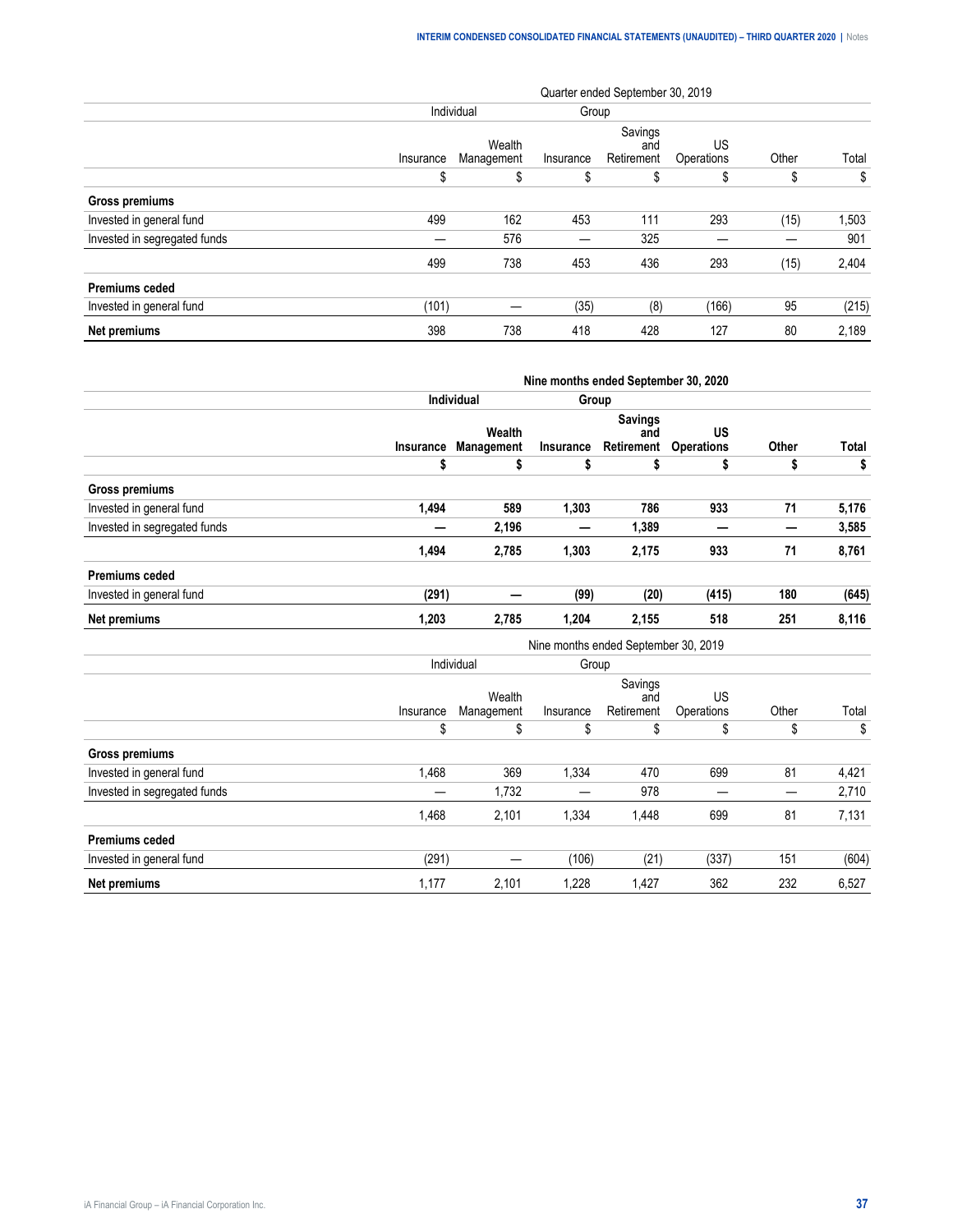#### <span id="page-39-0"></span>**Segmented Assets and Liabilities**

|                                                                       |                     |                          |                          | As at September 30, 2020            |                                |                          |              |
|-----------------------------------------------------------------------|---------------------|--------------------------|--------------------------|-------------------------------------|--------------------------------|--------------------------|--------------|
|                                                                       |                     | Individual               | Group                    |                                     |                                |                          |              |
|                                                                       | Insurance           | Wealth<br>Management     | Insurance                | <b>Savings</b><br>and<br>Retirement | <b>US</b><br><b>Operations</b> | Other                    | <b>Total</b> |
|                                                                       | \$                  | \$                       | \$                       | \$                                  | \$                             | \$                       | \$           |
| <b>Assets</b>                                                         |                     |                          |                          |                                     |                                |                          |              |
| Invested assets                                                       | 25,880              | 2,426                    | 1,977                    | 4,834                               | 1,387                          | 8,183                    | 44,687       |
| Segregated funds net assets                                           |                     | 17,738                   | $\overline{\phantom{0}}$ | 12,381                              | $\overline{\phantom{0}}$       | $\overline{\phantom{0}}$ | 30,119       |
| Reinsurance assets                                                    | (626)               | $\overline{\phantom{0}}$ | 224                      | 129                                 | 1,775                          | (156)                    | 1,346        |
| Other                                                                 | 113                 | 1,166                    | —                        |                                     | 80                             | 5,314                    | 6,673        |
| <b>Total assets</b>                                                   | 25,367              | 21,330                   | 2,201                    | 17,344                              | 3,242                          | 13,341                   | 82,825       |
| Liabilities                                                           |                     |                          |                          |                                     |                                |                          |              |
| Insurance contract liabilities and<br>investment contract liabilities | 24,241              | 2,274                    | 2,265                    | 4,979                               | 2,015                          | (99)                     | 35,675       |
| Liabilities related to segregated funds net assets                    |                     | 17,738                   | —                        | 12,381                              |                                |                          | 30,119       |
| Other                                                                 | 624                 | 53                       | $\overline{7}$           | 14                                  | —                              | 9,930                    | 10,628       |
| <b>Total liabilities</b>                                              | 24,865              | 20,065                   | 2,272                    | 17,374                              | 2,015                          | 9,831                    | 76,422       |
|                                                                       |                     |                          |                          | As at December 31, 2019             |                                |                          |              |
|                                                                       | Individual<br>Group |                          |                          |                                     |                                |                          |              |
|                                                                       |                     |                          |                          | Savings                             |                                |                          |              |
|                                                                       | Insurance           | Wealth<br>Management     | Insurance                | and<br>Retirement                   | <b>US</b><br>Operations        | Other                    | Total        |
|                                                                       | \$                  | \$                       | \$                       | \$                                  | \$                             | \$                       | \$           |
| Assets                                                                |                     |                          |                          |                                     |                                |                          |              |
| Invested assets                                                       | 23,113              | 1,880                    | 1,881                    | 3,998                               | 1,058                          | 7,989                    | 39,919       |
| Segregated funds net assets                                           |                     | 16,392                   | —                        | 11,476                              |                                | $\overline{\phantom{0}}$ | 27,868       |
| Reinsurance assets                                                    | (702)               | $\equiv$                 | 233                      | 132                                 | 1,491                          | (124)                    | 1,030        |
| Other                                                                 | 121                 | 866                      | $\overline{\phantom{0}}$ |                                     | 38                             | 3,306                    | 4,331        |
| <b>Total assets</b>                                                   | 22.532              | 19,138                   | 2,114                    | 15,606                              | 2,587                          | 11,171                   | 73,148       |
| <b>Liabilities</b>                                                    |                     |                          |                          |                                     |                                |                          |              |
| Insurance contract liabilities and<br>investment contract liabilities | 21,470              | 1,839                    | 2,199                    | 4,142                               | 1,744                          | (99)                     | 31,295       |
| Liabilities related to segregated funds net assets                    |                     | 16,392                   | —                        | 11,476                              |                                | $\equiv$                 | 27,868       |
| Other                                                                 | 342                 | 37                       | 5                        | 5                                   |                                | 7,466                    | 7,855        |
| <b>Total liabilities</b>                                              | 21.812              | 18.268                   | 2.204                    | 15.623                              | 1.744                          | 7.367                    | 67.018       |

# **18 › Earnings Per Common Share**

#### **Basic Earnings Per Share**

Basic earnings per share are calculated by dividing the net income attributed to common shareholders by the weighted average number of outstanding common shares during the period.

|                                                             | enaea<br>30 | Nine months ended<br>-30 |     |  |
|-------------------------------------------------------------|-------------|--------------------------|-----|--|
|                                                             |             |                          |     |  |
| Net income attributed to common shareholders                |             | 84                       | 516 |  |
| rage number of outstanding shares (in millions<br>of units) |             | .Ur                      | 107 |  |
| Bası<br>. nei                                               | .O.         |                          |     |  |

#### **Diluted Earnings Per Share**

Diluted earnings per share are calculated by adjusting the weighted average number of outstanding common shares to take into account the conversion of all potentially dilutive common shares.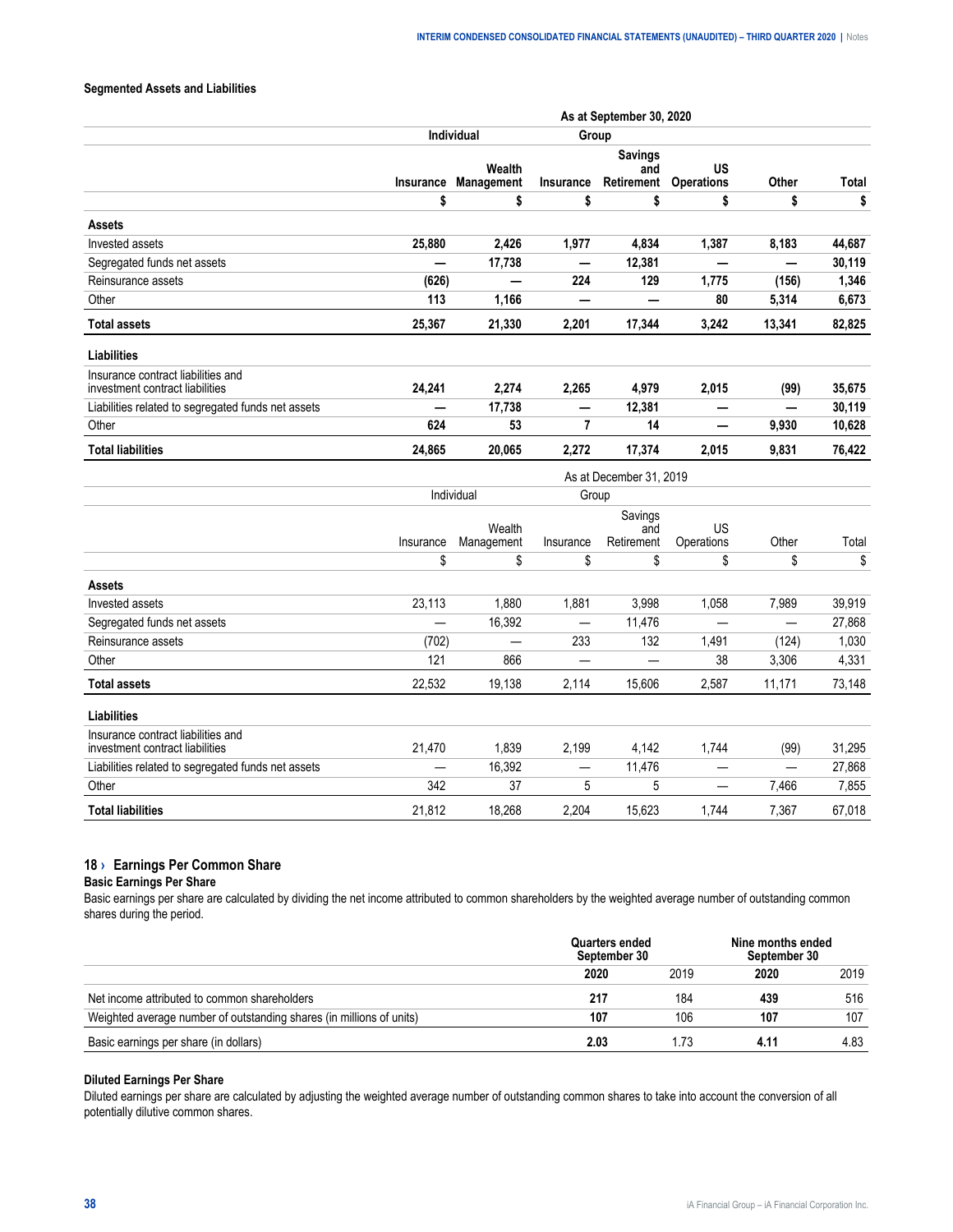<span id="page-40-0"></span>The dilutive effect of stock options considers the number of shares presumed issued without consideration, calculated as the difference between the number of shares deemed to have been issued (by assuming the outstanding stock option grants are exercised) and the number of shares that would have been issued at the average market price for the year (the number of shares that would have been issued using the issuance proceeds, using the average market price of the Company's common shares for the period). For the quarter and for the nine months ended September 30, 2020, an average of 393,159 and 295,876 antidilutive stock options respectively (51,460 for the quarter and 130,910 for the nine months ended September 30, 2019) were excluded from the calculation.

|                                                                                         | ters engeg<br>tember 30 |      | Nine months ended<br>her 30 |      |
|-----------------------------------------------------------------------------------------|-------------------------|------|-----------------------------|------|
|                                                                                         | 2020                    | 2019 |                             | 2019 |
| Net income attributed to common shareholders                                            |                         |      |                             | 516  |
| Weighted average number of outstanding shares (in millions of units)                    |                         |      |                             | 107  |
| Add: dilutive effect of stock options granted and outstanding (in millions of units)    |                         |      |                             |      |
| Weighted average number of outstanding shares on a diluted basis (in millions of units) |                         |      |                             |      |
| Diluted earnings per share (in dollars)                                                 |                         |      |                             |      |

There was no transaction on common shares that could affect these calculations after the closing date and before the date of authorization for issue of these financial statements.

#### **19 › Post-Employment Benefits**

The Company maintains several funded and unfunded defined benefit plans that provide pension benefits and defined contribution plans.

The Company also provides other post-retirement benefits. These include additional health care benefits, life insurance and dental benefits. The Company also provides post-employment benefits such as salary continuation for short-term disabilities.

## **Amounts Recognized in Net Income and Other Comprehensive Income**

|                                                                                  | <b>Quarters ended September 30</b> |             |               |             |
|----------------------------------------------------------------------------------|------------------------------------|-------------|---------------|-------------|
|                                                                                  | 2020                               |             | 2019          |             |
|                                                                                  | <b>Pension plans</b>               | Other plans | Pension plans | Other plans |
|                                                                                  |                                    |             |               |             |
| Current service cost                                                             | 16                                 |             |               |             |
| Net interest                                                                     |                                    |             |               |             |
| Components of the cost of defined benefits recognized in the net income          | 18                                 |             | 13            |             |
| Remeasurement of net liabilities (assets) as defined benefits <sup>1</sup>       |                                    |             |               |             |
| Rate of return on assets (excluding amounts included in the net interest above)  | (18)                               |             | (19)          |             |
| Actuarial losses on financial assumption changes                                 | 36                                 |             | 34            |             |
| Losses (gains) on components of the cost of defined benefits recognized in other |                                    |             |               |             |
| comprehensive income                                                             | 18                                 |             | 15            |             |
| Total of defined benefit cost components                                         | 36                                 |             | 28            |             |

<sup>1</sup> Changes in financial assumptions and assumptions on rate of return on assets, which represent market-based assumptions, are reviewed on a quarterly basis. All other assumptions are reviewed on an annual basis.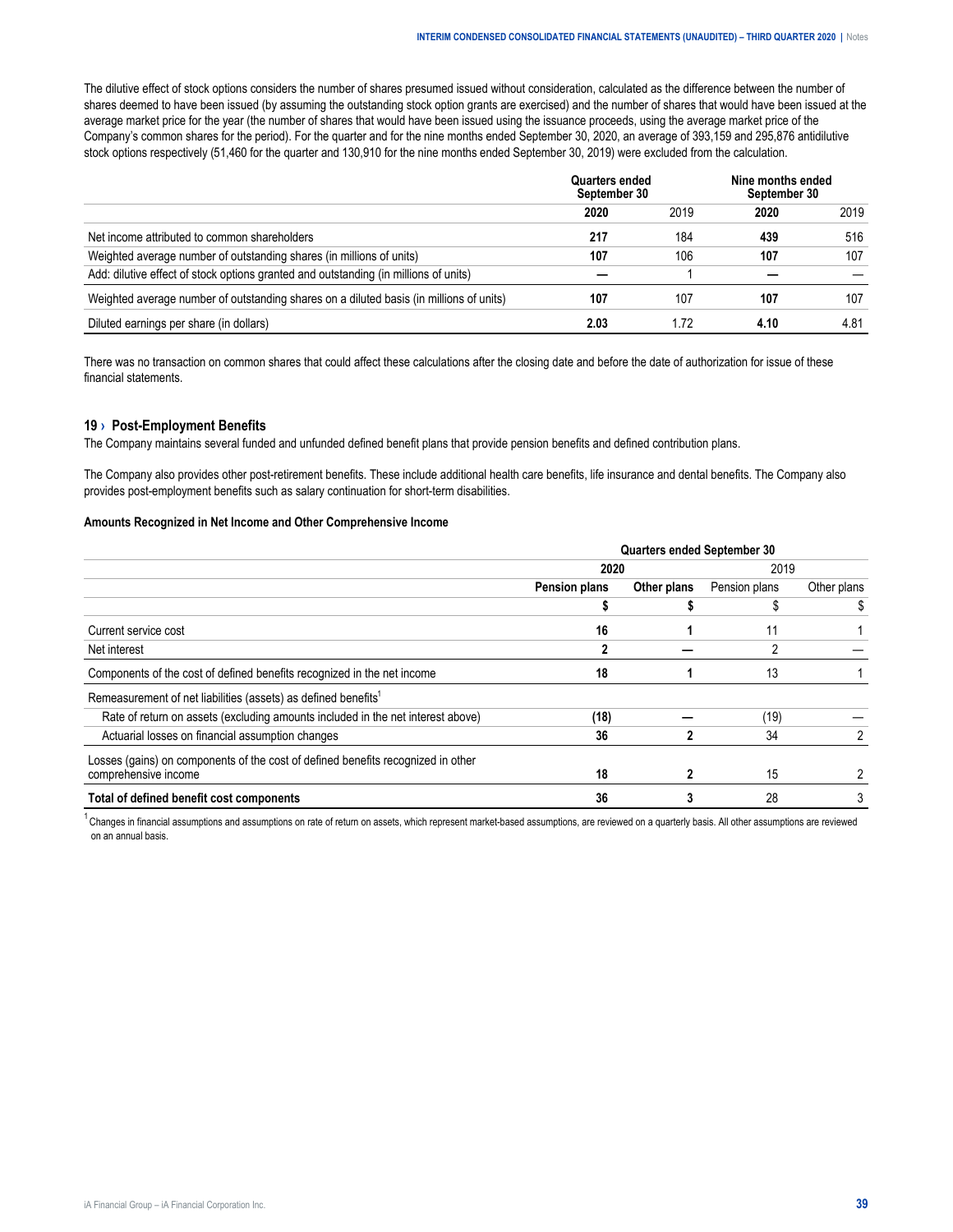<span id="page-41-0"></span>

|                                                                                                          | Nine months ended September 30 |             |               |             |
|----------------------------------------------------------------------------------------------------------|--------------------------------|-------------|---------------|-------------|
|                                                                                                          | 2020                           |             | 2019          |             |
|                                                                                                          | Pension plans                  | Other plans | Pension plans | Other plans |
|                                                                                                          |                                |             |               |             |
| Current service cost                                                                                     | 46                             |             | 33            |             |
| Net interest                                                                                             | ĥ                              |             | 6             |             |
| Administrative expense                                                                                   |                                |             |               |             |
| Components of the cost of defined benefits recognized in the net income                                  | 53                             |             | 40            |             |
| Remeasurement of net liabilities (assets) as defined benefits <sup>1</sup>                               |                                |             |               |             |
| Rate of return on assets (excluding amounts included in the net interest above)                          | (37)                           |             | (153)         |             |
| Actuarial losses (gains) on financial assumption changes                                                 | 130                            | 3           | 242           | 5           |
| Losses (gains) on components of the cost of defined benefits recognized in other<br>comprehensive income | 93                             |             | 89            | 5           |
| Total of defined benefit cost components                                                                 | 146                            |             | 129           | 8           |

 $^1$  Changes in financial assumptions and assumptions on rate of return on assets, which represent market-based assumptions, are reviewed on a quarterly basis. All other assumptions are reviewed on an annual basis.

#### **Items that will not be reclassified subsequently to net income**

|                                                                                                          | <b>Quarters ended September 30</b> |             |               |             |
|----------------------------------------------------------------------------------------------------------|------------------------------------|-------------|---------------|-------------|
|                                                                                                          |                                    |             | 2019          |             |
|                                                                                                          | <b>Pension plans</b>               | Other plans | Pension plans | Other plans |
|                                                                                                          |                                    |             |               |             |
| Losses (gains) on components of the cost of defined benefits recognized in other<br>comprehensive income |                                    |             |               |             |
| Remeasurement of post-employment benefits                                                                |                                    |             |               |             |
| Income taxes on remeasurement of post-employment benefits                                                |                                    |             |               |             |
| Total of other comprehensive income                                                                      |                                    |             |               |             |

|                                                                                                          | Nine months ended September 30 |             |               |             |
|----------------------------------------------------------------------------------------------------------|--------------------------------|-------------|---------------|-------------|
|                                                                                                          |                                |             | 2019          |             |
|                                                                                                          | <b>Pension plans</b>           | Other plans | Pension plans | Other plans |
|                                                                                                          |                                |             |               |             |
| Losses (gains) on components of the cost of defined benefits recognized in other<br>comprehensive income |                                |             |               |             |
| Remeasurement of post-employment benefits                                                                |                                |             |               |             |
| Income taxes on remeasurement of post-employment benefits                                                |                                |             |               |             |
| Total of other comprehensive income                                                                      |                                |             |               |             |

# **20 › Commitments**

# **Investment Commitments**

In the normal course of the Company's business, various outstanding contractual commitments related to offers for commercial and residential loans, private placements, joint ventures and real estate are not reflected in the financial statements and may not be fulfilled. As at September 30, 2020, there were \$783 (\$803 as at December 31, 2019) of outstanding commitments, of which the estimated disbursements will be \$60 (\$65 as at December 31, 2019) in 30 days, \$342 (\$314 as at December 31, 2019) in 31 to 365 days and \$381 (\$424 as at December 31, 2019) in more than one year.

#### **Letters of Credit**

In the normal course of operations, banks issue letters of credit on behalf of the Company. As at September 30, 2020, the balance of these letters is \$7 (\$7 as at December 31, 2019).